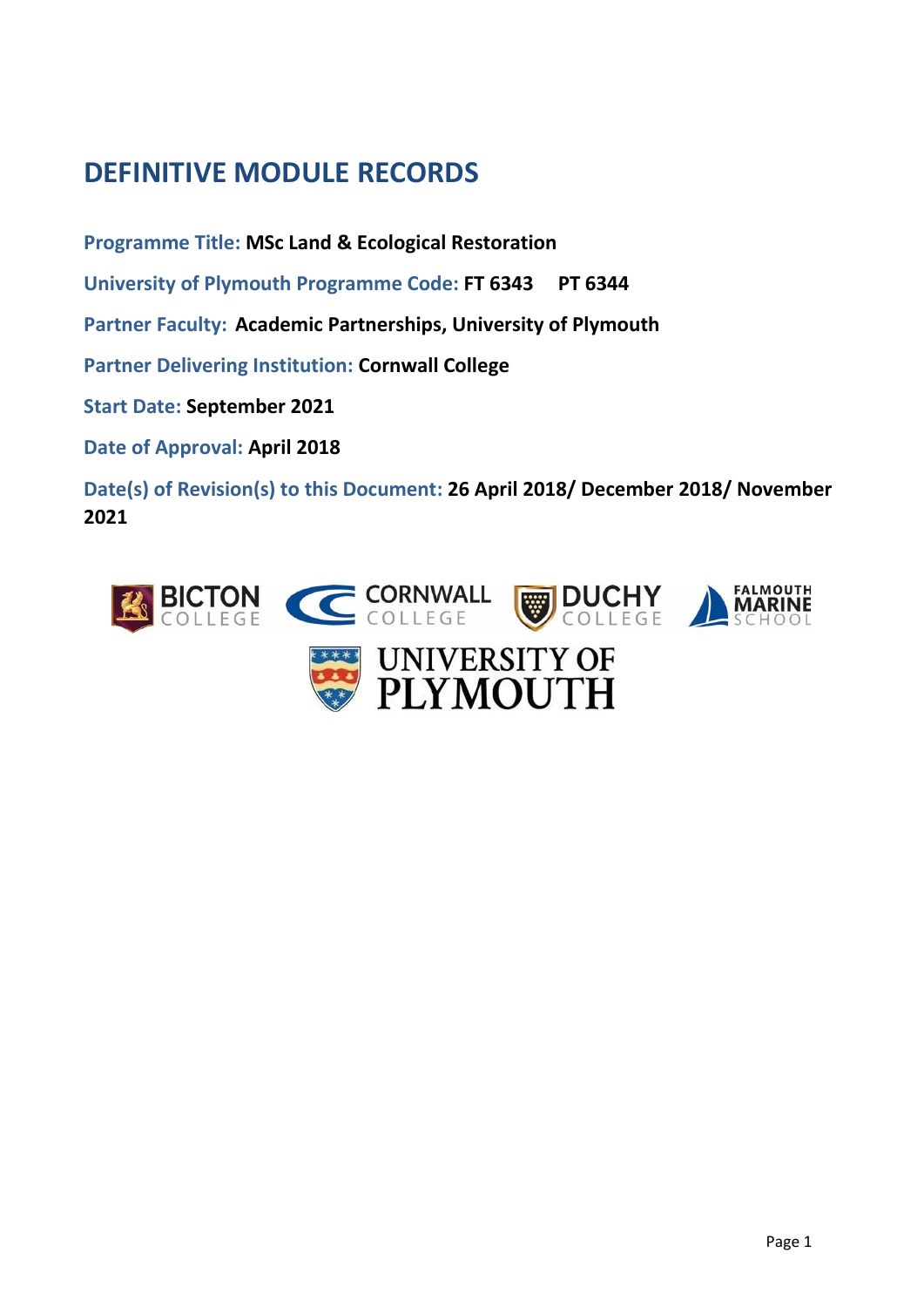# **Professional Development (PD) modules within the award/s:**

Please outline in the table below any modules from the award/s that will be used for Professional Development delivery. This allows for scrutiny of these modules by Approval Panels.

| Module names*                         | <b>Using the</b><br>same Learning<br>Outcomes? | <b>Using the</b><br>same mode<br>of delivery? | <b>Using the</b><br>same mode of<br>assessment? | <b>Additional</b><br><b>Information</b><br>(see below) |
|---------------------------------------|------------------------------------------------|-----------------------------------------------|-------------------------------------------------|--------------------------------------------------------|
| CORC406                               | Yes                                            | Yes*                                          | Yes                                             |                                                        |
| Planning and implementing a           |                                                |                                               |                                                 |                                                        |
| restoration programme                 |                                                |                                               |                                                 |                                                        |
| <b>CORC407</b>                        | Yes                                            | Yes*                                          | Yes                                             |                                                        |
| Principles and practice of ecological |                                                |                                               |                                                 |                                                        |
| restoration                           |                                                |                                               |                                                 |                                                        |
| CORC408                               | <b>Yes</b>                                     | Yes*                                          | Yes                                             |                                                        |
| Biosecurity and invasive species      |                                                |                                               |                                                 |                                                        |
| management                            |                                                |                                               |                                                 |                                                        |
| CORC411                               | Yes                                            | Yes*                                          | Yes                                             |                                                        |
| Wetland ecosystem and riparian zone   |                                                |                                               |                                                 |                                                        |
| restoration                           |                                                |                                               |                                                 |                                                        |

\*Whilst the majority mode for CPD delivery is likely to be through infill of learners to the full-time programme there may in some circumstances be block delivery at alternative locations to meet the needs of employers. For example, CORC408 may be delivered as a block / short course with residential accommodation at Bicton College for ease of access by participants. Delivery at TCCG sites other than the Eden Project at the request of employers will be subject to site approval.

#### **60 Credit Certificate of Professional Development (CPD) Awards**

If any of the modules listed in the table able are to be grouped together to form a 60 Credit CPD Award, please list combinations planned below:

#### CORC406 **and** CORC407 with either CORC408 **or** CORC411

Student who opt to undertake the 60 credit CPD award will receive a non-named award (Certificate of Professional Development). The associated transcript will list all the modules that made up the 60-credit award.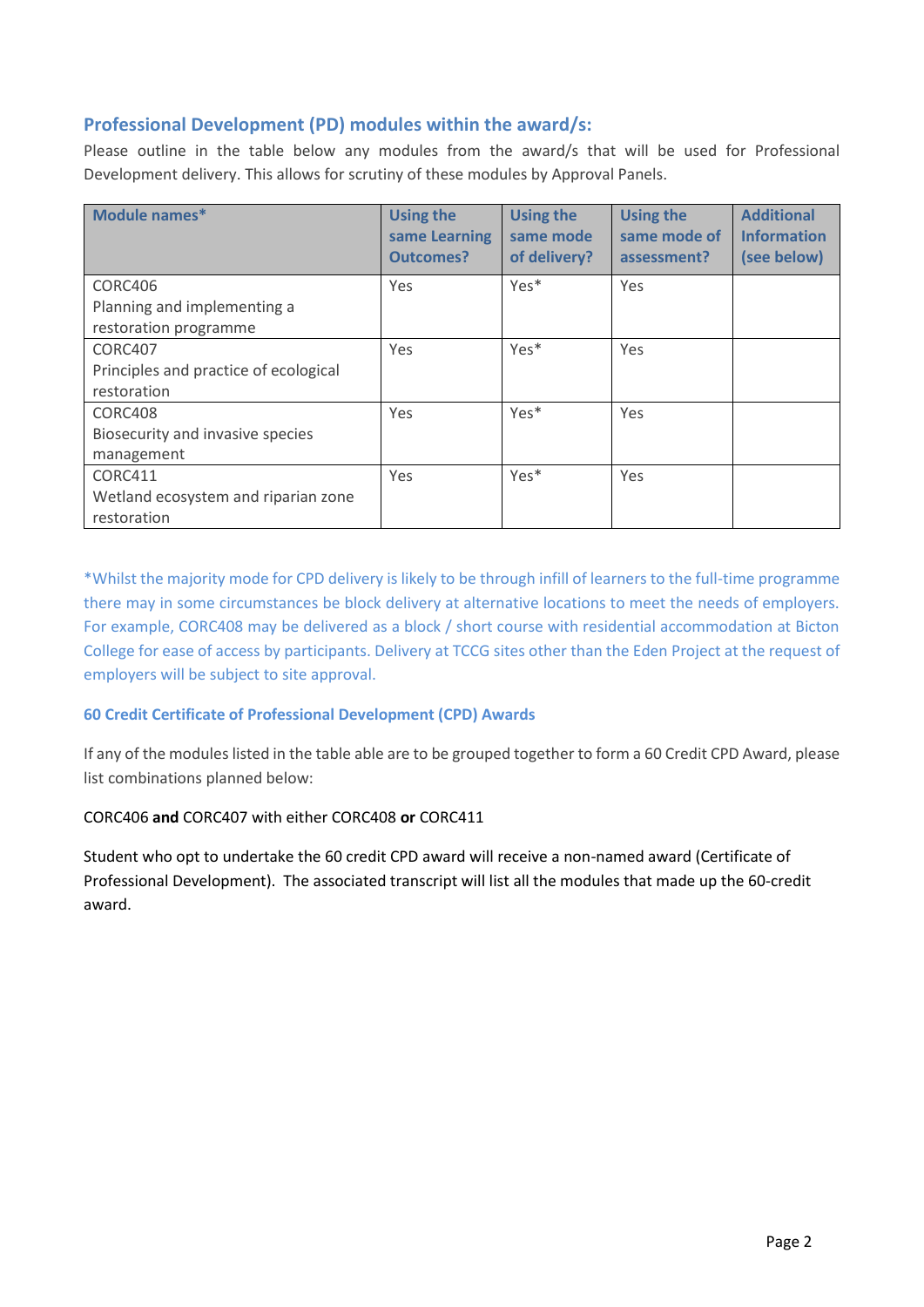| <b>MODULE CODE: CORC406</b> | <b>MODULE TITLE: Planning and implementing a restoration</b> |                           |  |
|-----------------------------|--------------------------------------------------------------|---------------------------|--|
|                             | programme                                                    |                           |  |
| <b>CREDITS: 20</b>          | <b>FHEQ LEVEL: 7</b>                                         | <b>HECoS CODE: 100864</b> |  |
| <b>PRE-REQUISITES: None</b> | <b>CO-REQUISITES: None</b>                                   | <b>COMPENSATABLE: Yes</b> |  |
|                             |                                                              |                           |  |

**SHORT MODULE DESCRIPTOR:** *(Max 425 characters)*

The module uses a case study approach with external visits to give an overview of the activity of land restoration from baseline survey and stakeholder engagement through agreement of objectives, selection of methodology, aftercare and evaluation. The module develops in learners the ability to select and use project management tools.

#### **ELEMENTS OF ASSESSMENT:** *[HESA KIS definitions]*

| $\begin{array}{c} \texttt{LLE}(\texttt{VCE}, \texttt{VCE}, \texttt{VCE}, \texttt{VCE}, \texttt{VCE}, \texttt{VSE}, \texttt{VSE}, \texttt{VSE}, \texttt{VSE}, \texttt{VSE}, \texttt{VSE}, \texttt{VSE}, \texttt{VSE}, \texttt{VSE}, \texttt{VSE}, \texttt{VSE}, \texttt{VSE}, \texttt{VSE}, \texttt{VSE}, \texttt{VSE}, \texttt{VSE}, \texttt{VSE}, \texttt{VSE}, \texttt{VSE}, \texttt{VSE}, \texttt{VSE}, \texttt{VSE}, \texttt{VSE}, \texttt{VSE}, \texttt$ |  |                 |      |                |      |
|---------------------------------------------------------------------------------------------------------------------------------------------------------------------------------------------------------------------------------------------------------------------------------------------------------------------------------------------------------------------------------------------------------------------------------------------------------------|--|-----------------|------|----------------|------|
| <b>E1</b> (Examination)                                                                                                                                                                                                                                                                                                                                                                                                                                       |  | C1 (Coursework) | 70 % | P1 (Practical) | 30 % |
| <b>E2</b> (Clinical                                                                                                                                                                                                                                                                                                                                                                                                                                           |  | A1 (Generic     |      |                |      |
| Examination)                                                                                                                                                                                                                                                                                                                                                                                                                                                  |  | assessment)     |      |                |      |
| $T1$ (Test)                                                                                                                                                                                                                                                                                                                                                                                                                                                   |  |                 |      |                |      |

**SUBJECT ASSESSMENT PANEL to which module should be linked**: MSc Land and Ecological Restoration

**Professional body minimum pass mark requirement:** NA

#### **MODULE AIMS**

- To give a holistic overview of the process of land restoration from inception to aftercare and evaluation
- To provide a 'toolbox' of restoration methodologies and guide learners to select the most appropriate tools for given circumstances
- To explain the legal and regulatory framework as it applies to the restoration and remediation of active and derelict industrial sites
- To develop in learners the ability to select and apply project management tools within the context of land restoration

**ASSESSED LEARNING OUTCOMES:** (Additional guidance below; please refer to the Programme Specification for relevant award / programme Learning Outcomes.

|    | <b>Assessed Module Learning Outcomes</b>                                                                                  | <b>Award / Programme Learning Outcomes</b><br>contributed to                                                                                          |
|----|---------------------------------------------------------------------------------------------------------------------------|-------------------------------------------------------------------------------------------------------------------------------------------------------|
| 1. | <b>Describe</b><br>criteria<br>land<br>how<br><b>SUCCESS</b><br>in.<br>restoration projects are defined                   | Knowledge and understanding:<br>Techniques and methodologies applicable to<br>$\bullet$<br>determining appropriate restoration objectives             |
| 2. | Evaluate the applicability and effectiveness<br>of different methodologies available to land<br>restoration practitioners | and practices used to progress towards<br>them $(7.1b)$<br><b>Environmental processes</b><br>٠<br>the outcomes of human-environment                   |
| 3. | Explain how regulatory requirements inform<br>the design and implementation of land<br>restoration projects               | interactions and the implications of these for<br>restoring ecosystem structure and function<br>(7.1c)<br>Political and institutional frameworks<br>٠ |
| 4. | Critically evaluate the use of project<br>management tools in land restoration                                            | related to policy development, legislation and<br>compliance, stakeholder engagement and                                                              |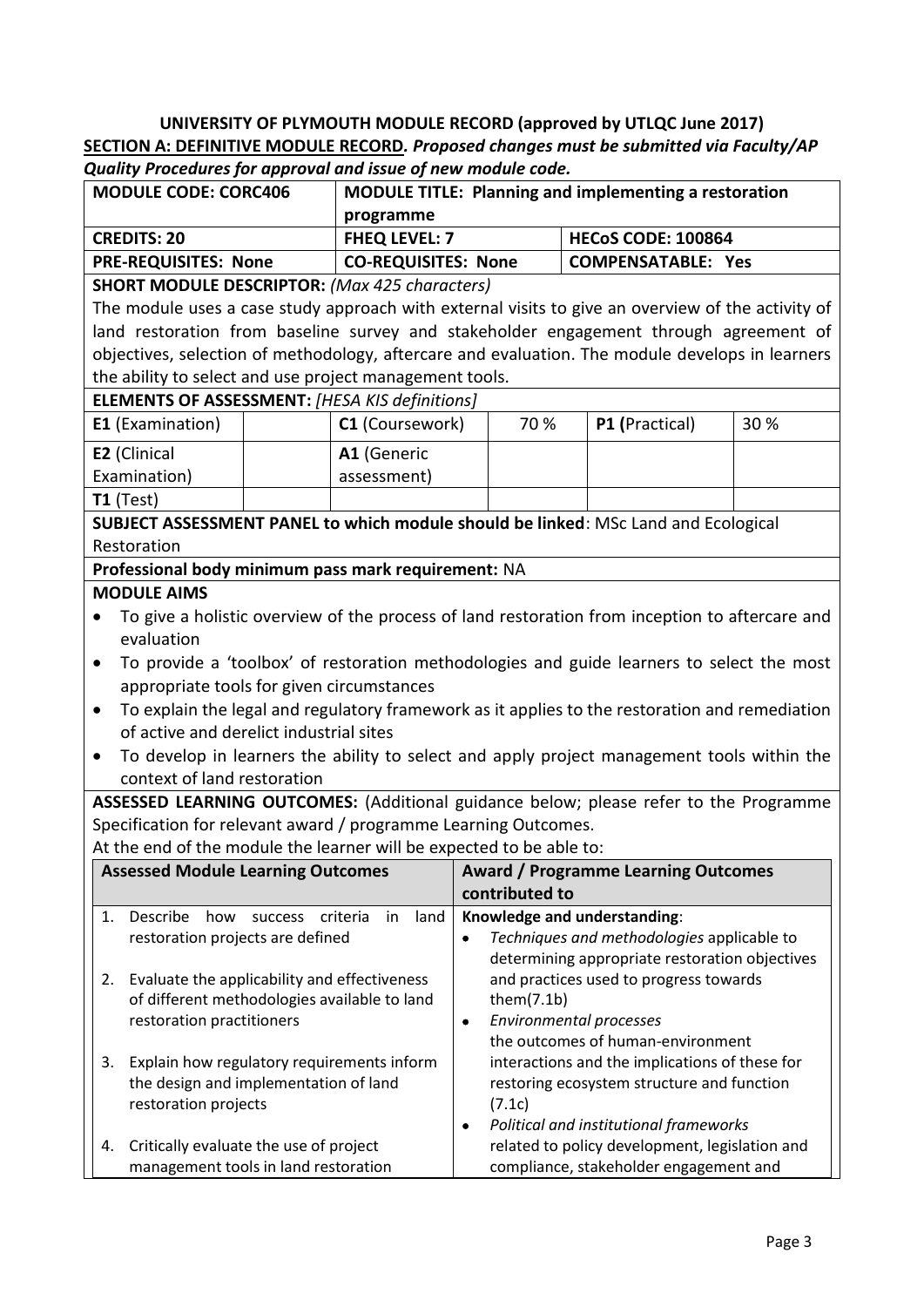|                                        | implementation in programmes of land<br>restoration (7.1d)<br>Key and transferable skills:<br>Effective information sourcing using a full range<br>of learning resources (7.3a)<br>Communication of ideas, principles and<br>$\bullet$<br>theories confidently and effectively by oral,<br>written and visual means (7.3c)<br>Use of appropriate information technology<br>$\bullet$<br>including word-processing, graphics,<br>spreadsheets, presentation packages, specialist<br>statistics programmes and GIS software (7.3d)<br><b>Employment related skills:</b><br>Applying knowledge to a variety of practical |  |
|----------------------------------------|-----------------------------------------------------------------------------------------------------------------------------------------------------------------------------------------------------------------------------------------------------------------------------------------------------------------------------------------------------------------------------------------------------------------------------------------------------------------------------------------------------------------------------------------------------------------------------------------------------------------------|--|
|                                        | situations in the pursuit of the best and most<br>sustainable approaches to land and ecological<br>restoration (7.4a)<br><b>Practical skills:</b><br>Data collection including primary and<br>secondary data collection, including fieldwork<br>(7.5b)                                                                                                                                                                                                                                                                                                                                                                |  |
| <b>DATE OF APPROVAL: April 18</b>      | <b>FACULTY/OFFICE: Academic Partnerships</b>                                                                                                                                                                                                                                                                                                                                                                                                                                                                                                                                                                          |  |
| <b>DATE OF IMPLEMENTATION: Sept 18</b> | <b>SCHOOL/PARTNER: Cornwall College</b>                                                                                                                                                                                                                                                                                                                                                                                                                                                                                                                                                                               |  |
| DATE(S) OF APPROVED CHANGE:            | <b>SEMESTER: Semester 1</b>                                                                                                                                                                                                                                                                                                                                                                                                                                                                                                                                                                                           |  |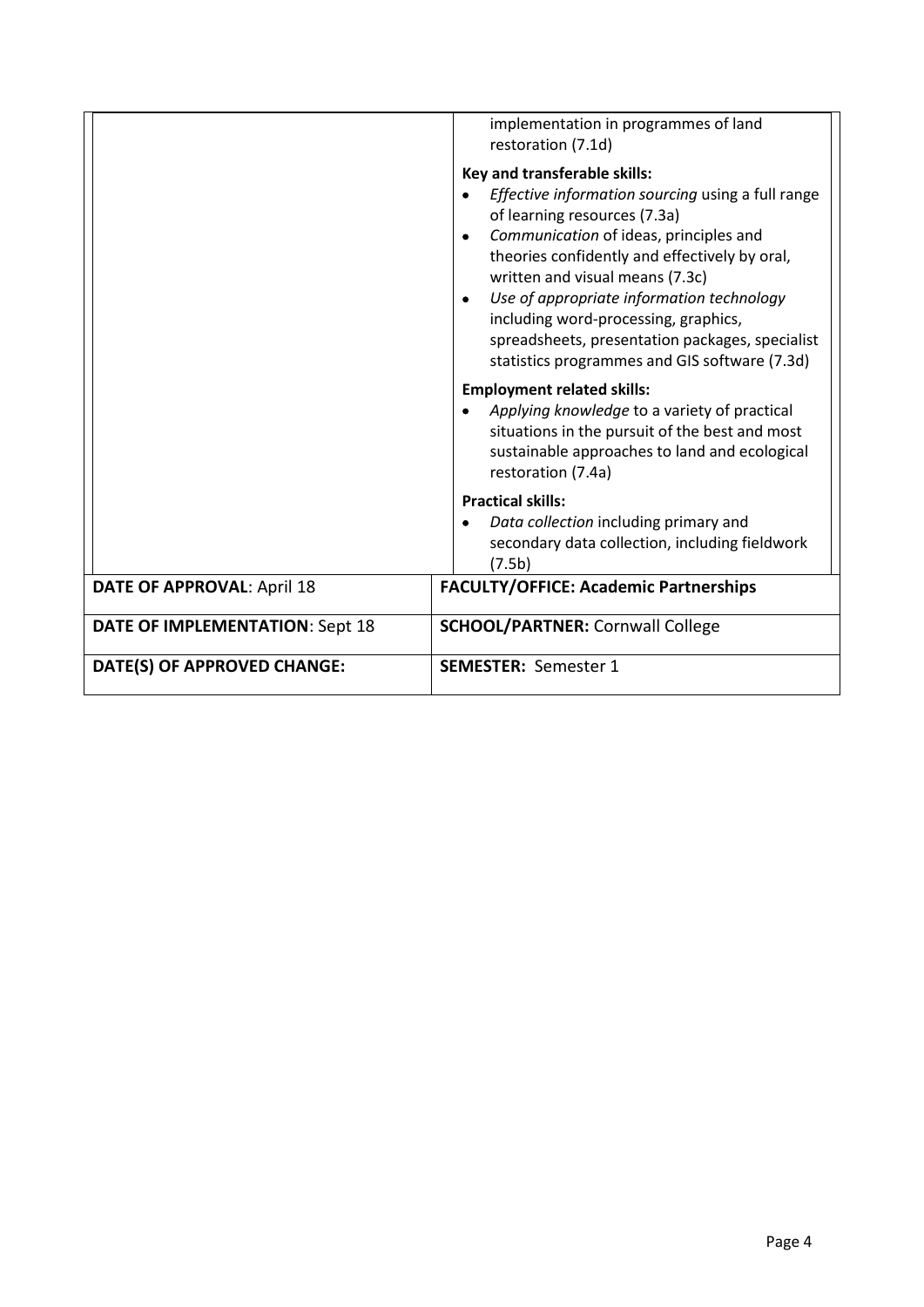Items in this section must be considered annually and amended as appropriate, in conjunction with the Module Review Process. Some parts of this page may be used in the KIS return and published on the extranet as a guide for prospective students. Further details for current students should be provided in module guidance notes.

| ACADEMIC YEAR: 2021-2022    | <b>NATIONAL COST CENTRE: 111</b>         |
|-----------------------------|------------------------------------------|
| MODULE LEADER: Yvonne Oates | <b>OTHER MODULE STAFF: Dr Mark Nason</b> |

### **Summary of Module Content:**

- Principles and practise of stakeholder identification and engagement with group work activity interviewing Eden Project visitors and staff
- Identification of desired outcomes and success criteria in land restoration projects
- Overview of methodologies for land restoration and exploration of factors informing choice of methods in different settings
- Guided field and industry visits to view ongoing and historical restoration and remediation activities in Cornwall with practitioners and stakeholders
- Discussion of the effectiveness of global, national and local policy and regulation informing land restoration projects with evaluation of the effectiveness of legislation
- Discussion of local, regional and national legislation relevant to planning and waste management
- Exploration with industry practitioners of financial controls and constraints, the tender process and the production of project proposals for clients
- Use of project management tools to schedule activities, manage risks and monitor the progress of complex projects (e.g. project proposal, risk register, Agile, PRINCE2, Gantt charts)

| SUMMARY OF TEACHING AND LEARNING: [Use HESA KIS definitions] |              |                                                                       |  |  |
|--------------------------------------------------------------|--------------|-----------------------------------------------------------------------|--|--|
| <b>Scheduled Activities</b>                                  | <b>Hours</b> | <b>Comments/Additional Information (briefly explain</b>               |  |  |
|                                                              |              | activities, including formative assessment opportunities)             |  |  |
| Lectures                                                     | 30           | Explanation and discussion of the principles and practise of land     |  |  |
|                                                              |              | restoration from inception to aftercare and evaluation                |  |  |
|                                                              |              | Visits to current and historical restoration sites in Cornwall with   |  |  |
| <b>External visits</b>                                       | 6            | industry practitioners e.g. tour of Environment Agency trials,        |  |  |
|                                                              |              | ongoing China clay restoration at Imerys, Cornwall Wildlife Trust     |  |  |
|                                                              |              | reserves and EU funded infrastructure projects in Pool / Camborne     |  |  |
| Fieldwork<br>4                                               |              | Group work activity engaging stakeholders at the Eden Project and     |  |  |
|                                                              |              | presenting results with formative feedback on style and content       |  |  |
|                                                              |              | Discussion and debate on appropriateness and usefulness of            |  |  |
| Seminar                                                      | 10           | legislation. Exploration of differences in global, national and local |  |  |
|                                                              |              | policy                                                                |  |  |
| Independent Guided                                           | 150          | Background research to consolidate and extend learning and            |  |  |
| Study                                                        |              | produce coursework assignments                                        |  |  |
| <b>Total</b>                                                 | 200          | (NB: 1 credit = 10 hours of learning; 10 credits = 100 hours,         |  |  |
|                                                              |              | etc.)                                                                 |  |  |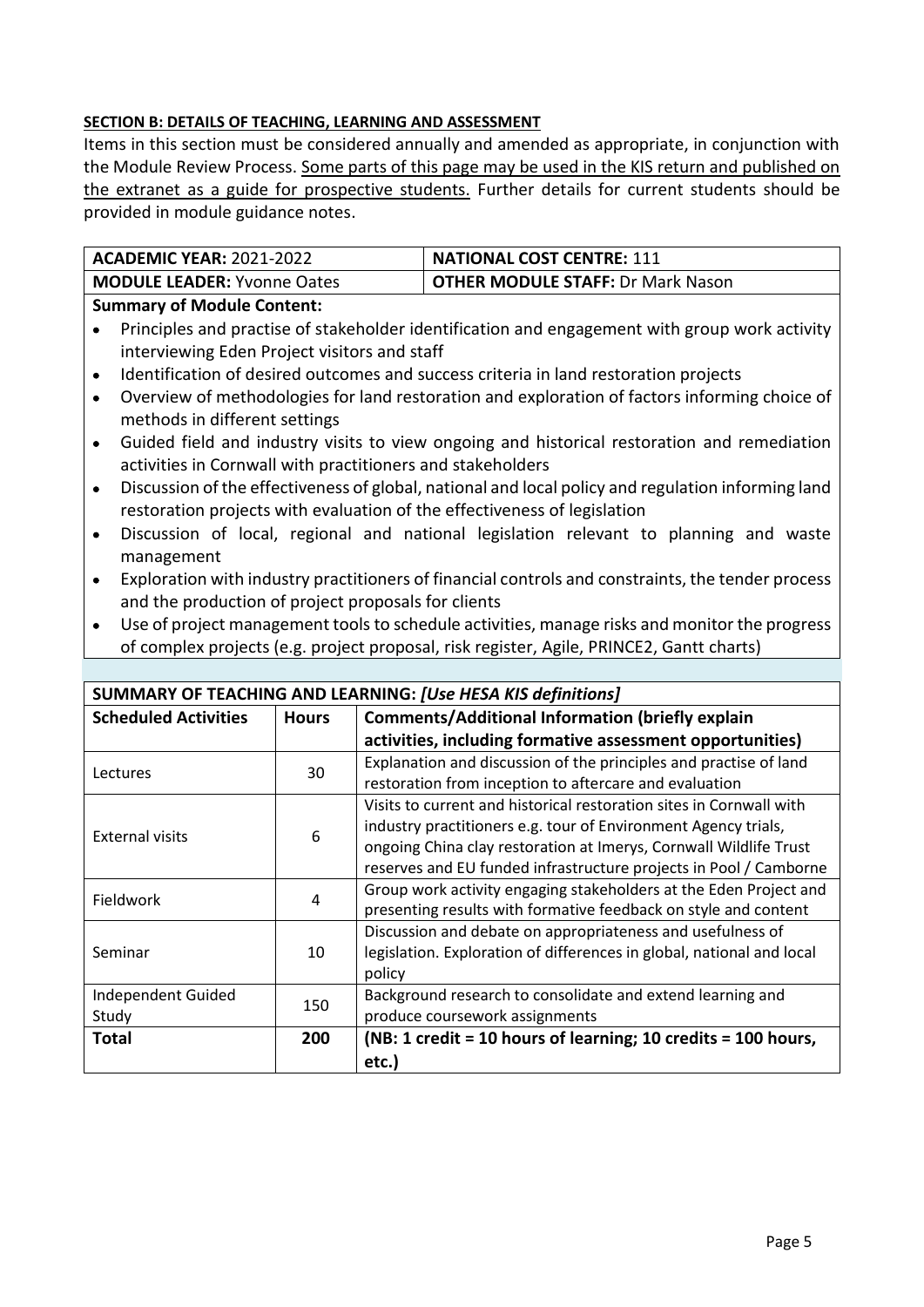# **SUMMATIVE ASSESSMENT**

| <b>Element Category</b> | <b>Component Name</b>                 | Component<br>Weighting |
|-------------------------|---------------------------------------|------------------------|
| Coursework              | Written case study report (LOs 2 - 4) | 100 %                  |
| Practical               | Group oral presentation (LO1)         | 100 %                  |

# **REFERRAL ASSESSMENT**

| <b>Element Category</b> | <b>Component Name</b>                    | Component<br>Weighting |
|-------------------------|------------------------------------------|------------------------|
| Coursework              | Written case study report (LOs $2 - 4$ ) | 100 %                  |
| Practical               | Individual oral presentation (LO1)       | 100 %                  |

| To be completed when presented for Minor Change approval and/or annually updated |                                   |  |  |
|----------------------------------------------------------------------------------|-----------------------------------|--|--|
| <b>Updated by: HE Operations</b>                                                 | <b>Approved by: HE Operations</b> |  |  |
| Date: 02/11/2021                                                                 | Date: 02/11/2021                  |  |  |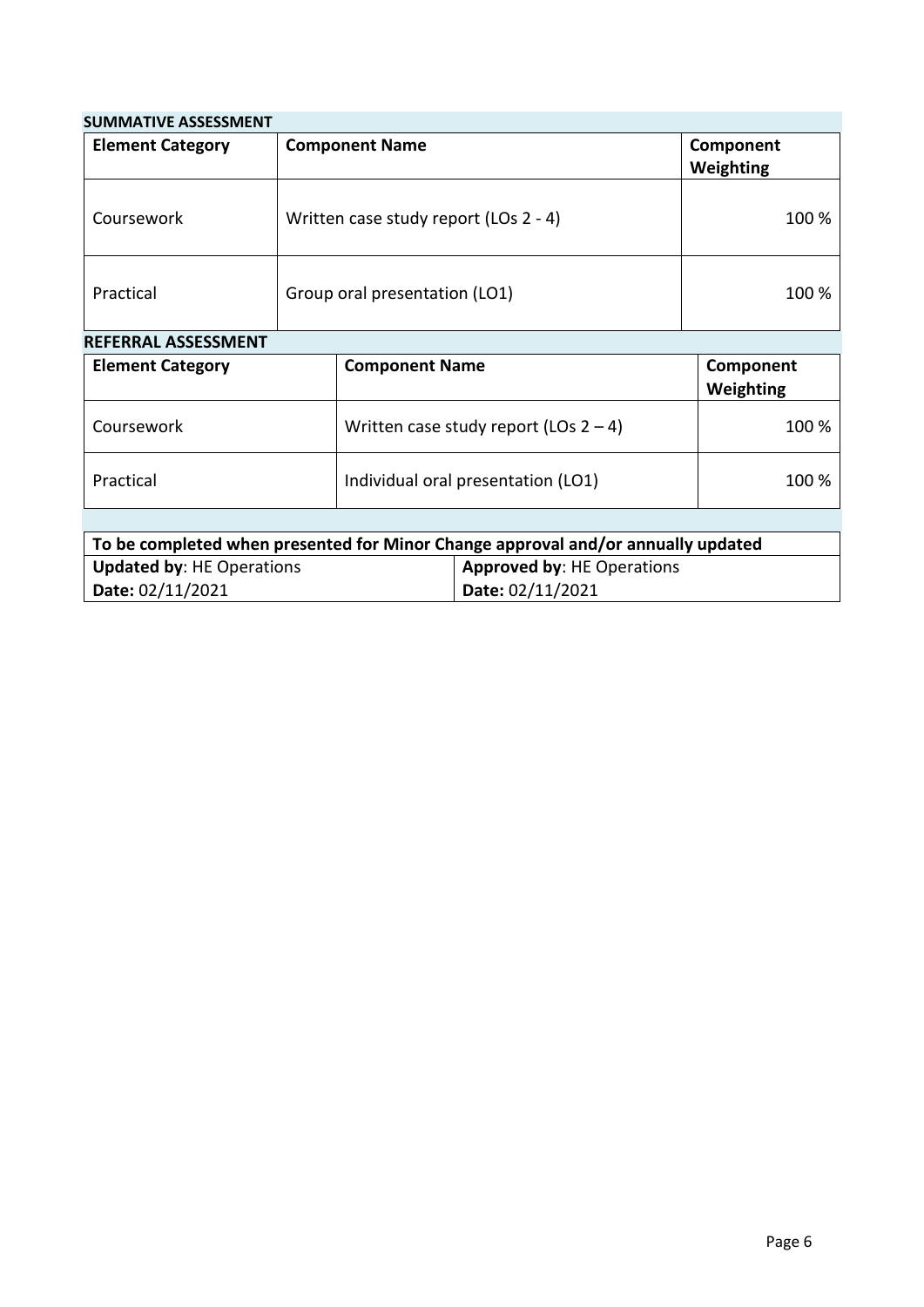| <b>MODULE CODE: CORC407</b> |                     | <b>MODULE TITLE:</b> Principles and practice of ecological restoration |
|-----------------------------|---------------------|------------------------------------------------------------------------|
| l <b>Credits:</b> 20        | <b>FHEQ LEVEL:7</b> | <b>HECoS CODE: 100864</b>                                              |
| PRE-REQUISITES: None        | CO-REQUISITES: None | <b>COMPENSATABLE: Yes</b>                                              |

#### **SHORT MODULE DESCRIPTOR:** *(Max 425 characters)*

The module introduces the ethos, key definitions and fundamental concepts of ecological restoration and provides opportunities to apply learning to live case studies. Drawing heavily on research, learners explore and evaluate techniques used by practitioners and will develop an appreciation for the distinctive nature of a relatively young and evolving applied science discipline. **ELEMENTS OF ASSESSMENT:** *[HESA KIS definitions]*

| <b>E1</b> (Examination) |  | <b>C1</b> (Coursework) | 100 % | P1 (Practical) |  |
|-------------------------|--|------------------------|-------|----------------|--|
| <b>E2</b> (Clinical     |  | A1 (Generic            |       |                |  |
| Examination)            |  | assessment)            |       |                |  |
| $T1$ (Test)             |  |                        |       |                |  |

**SUBJECT ASSESSMENT PANEL to which module should be linked**: MSc Land and Ecological Restoration

**Professional body minimum pass mark requirement:** N/A

# **MODULE AIMS:**

- To introduce and explain the ethos, key definitions and fundamental concepts of ecological restoration and related ecological concepts
- To develop in learners the ability to select and critically evaluate published scientific research in the field of ecological restoration
- To explore and evaluate a range of techniques used by ecological restoration practitioners
- To provide opportunities for learners to observe ecological restoration in action and apply learning to case studies

**ASSESSED LEARNING OUTCOMES:** (Additional guidance below; please refer to the Programme Specification for relevant award / programme Learning Outcomes. At the end of the module the learner will be expected to be able to:

|    | <b>Assessed Module Learning Outcomes</b>                                                 | <b>Award / Programme Learning Outcomes</b>                                                                     |
|----|------------------------------------------------------------------------------------------|----------------------------------------------------------------------------------------------------------------|
|    |                                                                                          | contributed to                                                                                                 |
| 1. | Describe the guiding principles informing the                                            | Knowledge and understanding:                                                                                   |
|    | practise of ecological restoration                                                       | Techniques and methodologies applicable to                                                                     |
| 2. | Describe the process of natural succession<br>and explain how and which human activities | determining appropriate restoration objectives<br>and practises used to make progress towards<br>them $(7.1b)$ |
|    | deflect this process                                                                     | Theoretical and research-based knowledge at<br>$\bullet$<br>the forefront of the relatively young and rapidly  |
| 3. | Summarise practical techniques available to<br>ecological restoration practitioners and  | evolving disciplines of land and ecological<br>restoration (7.1a)                                              |
|    | explain where, when and how they should be<br>employed                                   | <b>Cognitive and intellectual skills:</b><br>Analysis - the ability to undertake analysis of                   |
| 4. | Critically evaluate a programme of habitat<br>restoration                                | complex, incomplete or contradictory areas of<br>knowledge with critical awareness, including                  |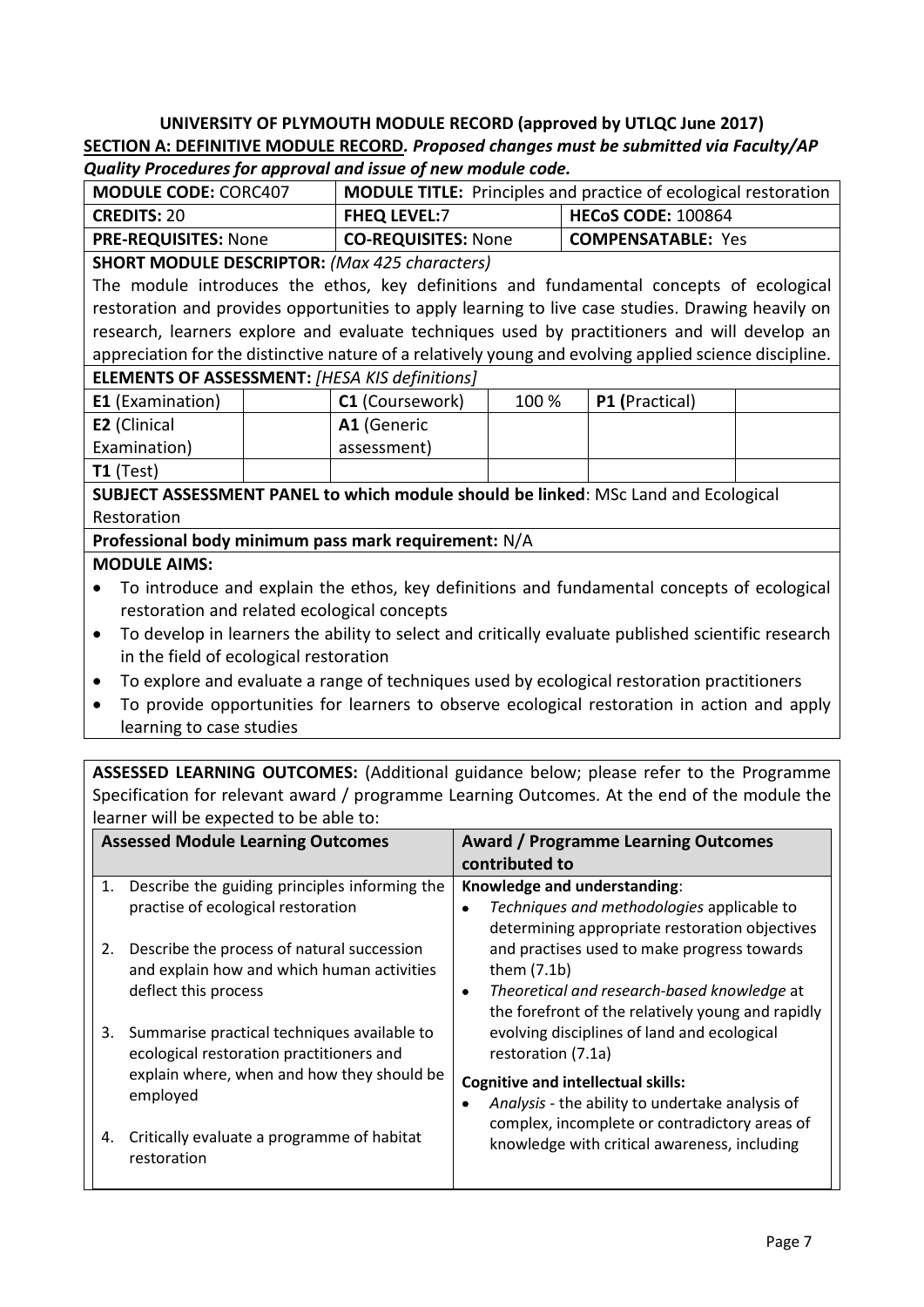| 5.<br>Synthesise and apply learning to design a<br>programme of habitat restoration | the formulation and testing of hypotheses<br>(7.2a)<br>Synthesis - the ability to critically assess,<br>$\bullet$<br>validate and synthesise multidisciplinary<br>evidence from disparate sources in an<br>innovative manner, using knowledge or<br>processes from the cutting edge of land and<br>ecological restoration (7.2b)                 |
|-------------------------------------------------------------------------------------|--------------------------------------------------------------------------------------------------------------------------------------------------------------------------------------------------------------------------------------------------------------------------------------------------------------------------------------------------|
|                                                                                     | Key and transferable skills:<br>Effective information sourcing using a full range<br>of learning resources (7.3a)<br>Communication of ideas, principles and<br>$\bullet$<br>theories confidently and effectively by oral,<br>written and visual means (7.3c)<br>Independent working to organise own learning<br>$\bullet$<br>autonomously (7.3e) |
|                                                                                     | <b>Practical skills:</b><br>Critical investigation: identifying, formulating<br>and resolving complex problems and research<br>questions using good scientific practises and<br>contemporary methods in environmental<br>management (7.5a)                                                                                                       |
| <b>DATE OF APPROVAL: April 18</b>                                                   | <b>FACULTY/OFFICE: Academic Partnerships</b>                                                                                                                                                                                                                                                                                                     |
| DATE OF IMPLEMENTATION: Sept 2018                                                   | <b>SCHOOL/PARTNER: Cornwall College</b>                                                                                                                                                                                                                                                                                                          |
| DATE(S) OF APPROVED CHANGE:                                                         | <b>SEMESTER: Semester 1</b>                                                                                                                                                                                                                                                                                                                      |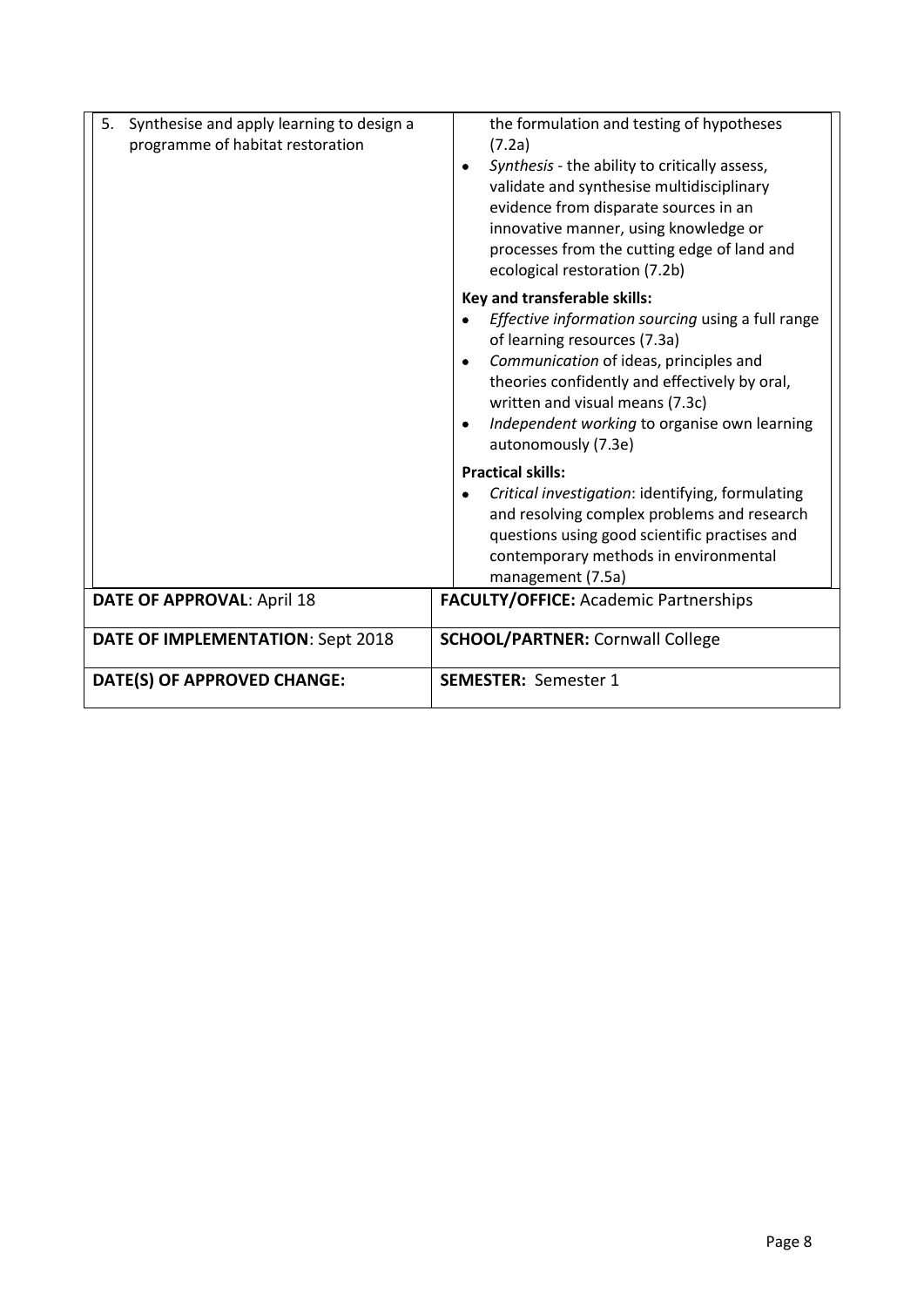Items in this section must be considered annually and amended as appropriate, in conjunction with the Module Review Process. Some parts of this page may be used in the KIS return and published on the extranet as a guide for prospective students. Further details for current students should be provided in module guidance notes.

| <b>ACADEMIC YEAR: 2021-2022</b>                                                                | <b>NATIONAL COST CENTRE: 111</b>              |  |
|------------------------------------------------------------------------------------------------|-----------------------------------------------|--|
|                                                                                                |                                               |  |
| <b>MODULE LEADER: Dr Mark Nason</b>                                                            | <b>OTHER MODULE STAFF: Dr James Wagstaffe</b> |  |
|                                                                                                |                                               |  |
| <b>Summary of Module Content:</b>                                                              |                                               |  |
| Ethos, key definitions and role of ecological restoration                                      |                                               |  |
| Key associated ecological theories including biodiversity, primary and secondary succession,   |                                               |  |
| biotic and abiotic factors affecting species composition                                       |                                               |  |
| Overview of practical methodologies for habitat creation (e.g. natural regeneration, habitat   |                                               |  |
| translocation, construction of soil-forming materials, soft landscaping)                       |                                               |  |
| Guided field and industry visits to view habitat creation sites on post-agricultural and post- |                                               |  |
| industrial land, with stakeholders and practitioners                                           |                                               |  |
| Consideration of various habitat types to include woodland, heathland, grassland and wetland   |                                               |  |
| Discussion of the biodiversity value of post-industrial sites                                  |                                               |  |

- Critical evaluation of the effectiveness of intervention on the success and trajectory of restoring sites
- Consideration of rewilding to include public perception and visits to industry practitioners and 'rewilded' sites
- Application of new learning to the design of a habitat creation scheme

| SUMMARY OF TEACHING AND LEARNING: [Use HESA KIS definitions] |              |                                                                        |  |
|--------------------------------------------------------------|--------------|------------------------------------------------------------------------|--|
| <b>Scheduled Activities</b>                                  | <b>Hours</b> | <b>Comments/Additional Information (briefly explain</b>                |  |
|                                                              |              | activities, including formative assessment opportunities)              |  |
| Lectures                                                     | 35           | Explanation and discussion of the principles and practise of           |  |
|                                                              |              | ecological restoration and related ecological concepts                 |  |
|                                                              |              | Visits to habitat creation sites in Cornwall with industry             |  |
| <b>External visits</b>                                       | 6            | practitioners e.g. heathland and woodland recreation on China clay     |  |
|                                                              |              | spoil                                                                  |  |
|                                                              |              | Floristic surveys of sites of varying quality from mature biodiverse   |  |
| Fieldwork                                                    | 4            | moorland to heath sites at various stages of regeneration with and     |  |
|                                                              |              | without human intervention                                             |  |
|                                                              |              | Discussion and evaluation of peer-reviewed research articles e.g. in   |  |
| Seminar                                                      | 10           | Restoration Ecology and their relevance to practise. Debate on the     |  |
|                                                              |              | subjective value of different habitat types and difficulty in choosing |  |
|                                                              |              | and achieving objectives with competing priorities                     |  |
| Independent Guided                                           | 145          | Background research to consolidate and extend learning and             |  |
| Study                                                        |              | produce coursework assignments                                         |  |
| Total                                                        | 200          | (NB: 1 credit = 10 hours of learning; 10 credits = 100 hours,          |  |
|                                                              |              | etc.)                                                                  |  |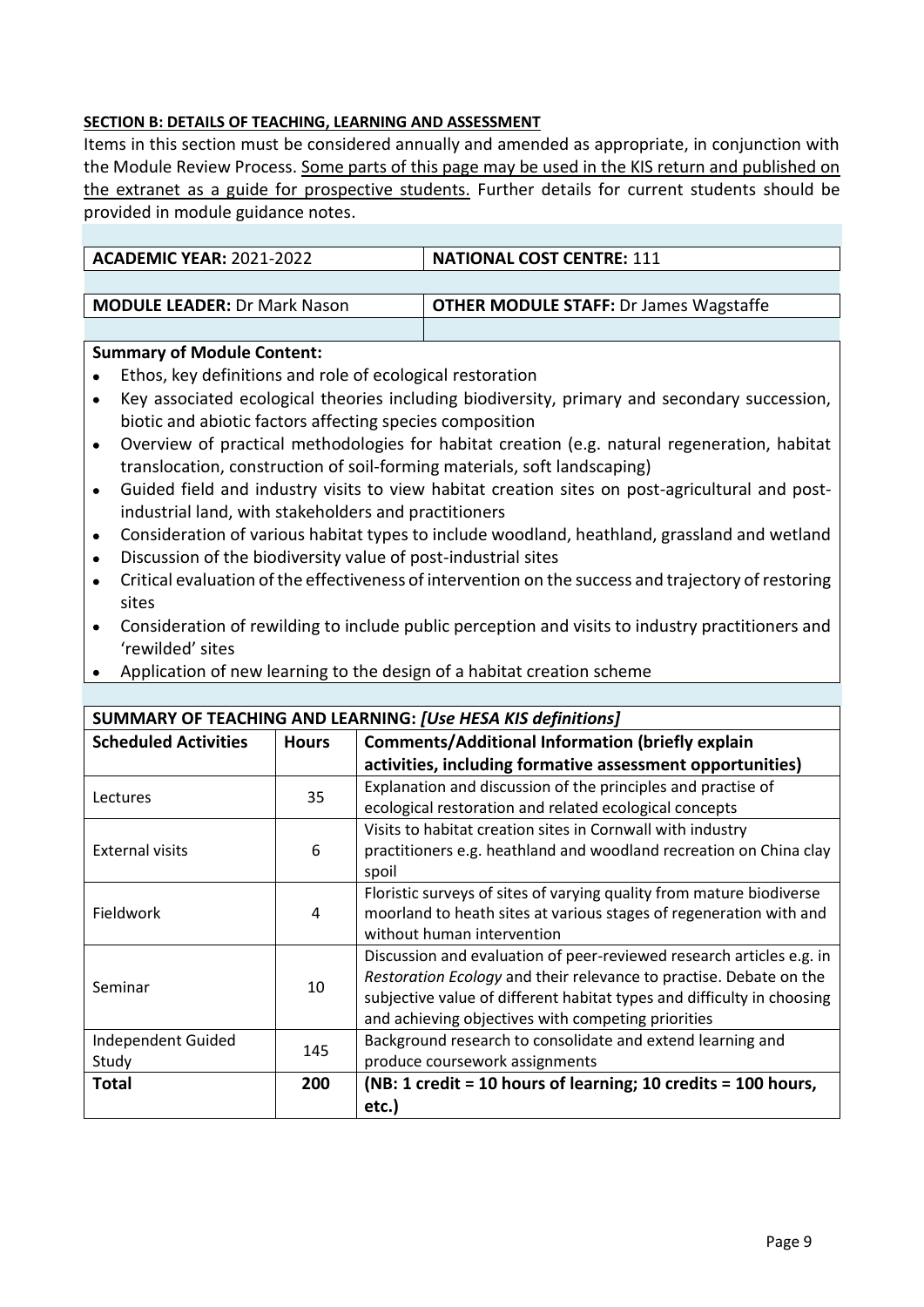| <b>SUMMATIVE ASSESSMENT:</b>                                                     |                                         |                                   |                  |
|----------------------------------------------------------------------------------|-----------------------------------------|-----------------------------------|------------------|
| <b>Element Category</b>                                                          | <b>Component Name</b>                   |                                   | Component        |
|                                                                                  |                                         |                                   | <b>Weighting</b> |
|                                                                                  |                                         |                                   |                  |
| Coursework                                                                       | Written report (LOs $1 - 3$ )           |                                   | 50 %             |
|                                                                                  | Written case study report (LOs 4 and 5) |                                   | 100 %            |
| <b>REFERRAL ASSESSMENT:</b>                                                      |                                         |                                   |                  |
| <b>Element Category</b>                                                          | <b>Component Name</b>                   |                                   | Component        |
|                                                                                  |                                         |                                   | Weighting        |
| Coursework                                                                       | Written report (LOs $1 - 5$ )           |                                   | 100 %            |
|                                                                                  |                                         |                                   |                  |
| To be completed when presented for Minor Change approval and/or annually updated |                                         |                                   |                  |
| <b>Updated by: HE Operations</b>                                                 |                                         | <b>Approved by: HE Operations</b> |                  |

| $\pm$ 10 be completed when presented for Milhor Change approval and/or annually updated $\pm$ |                                   |
|-----------------------------------------------------------------------------------------------|-----------------------------------|
| <b>Updated by: HE Operations</b>                                                              | <b>Approved by: HE Operations</b> |
| Date: 02/11/2021                                                                              | Date: 02/11/2021                  |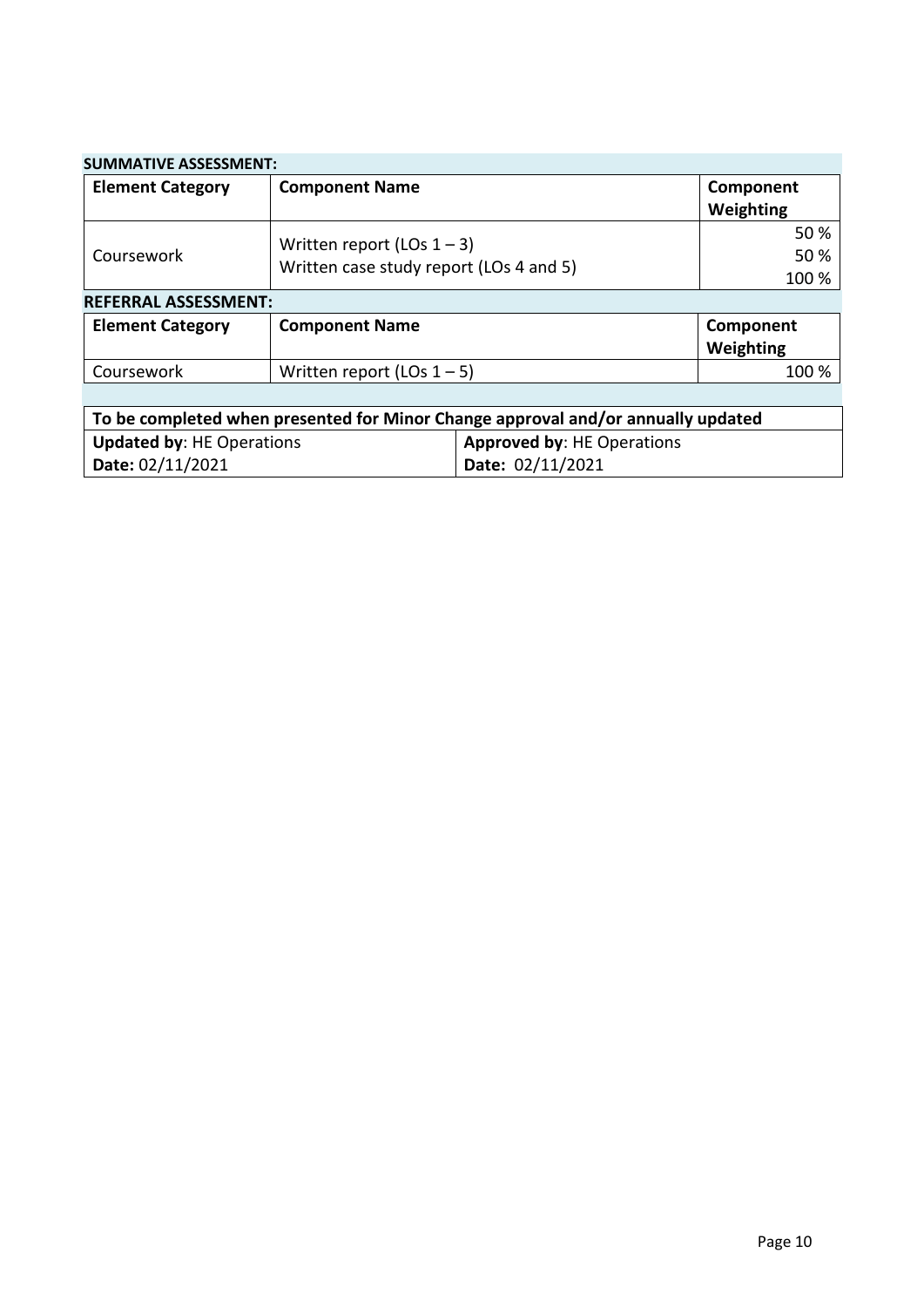| <b>MODULE CODE: CORC408</b> |                            | <b>MODULE TITLE:</b> Biosecurity and invasive species management |
|-----------------------------|----------------------------|------------------------------------------------------------------|
| <b>CREDITS:</b> 20          | <b>FHEQ LEVEL:7</b>        | <b>HECoS CODE: 100864</b>                                        |
| PRE-REQUISITES: None        | <b>CO-REQUISITES: None</b> | <b>COMPENSATABLE:</b> Yes                                        |

#### **SHORT MODULE DESCRIPTOR:** *(Max 425 characters)*

Invasive species may cause environmental and economic harm and deflect the desired trajectory in programmes of ecological and habitat restoration. The module introduces techniques for identifying and managing invasive terrestrial and aquatic plant and animal species and provides an opportunity for learners to participate in research and visit trial sites. Relevant UK and EU legislation is summarised and critiqued.

#### **ELEMENTS OF ASSESSMENT:** *[HESA KIS definitions]*

| <b>E1</b> (Examination) | C1 (Coursework) | 60 % | P1 (Practical) | 40 % |
|-------------------------|-----------------|------|----------------|------|
| <b>E2</b> (Clinical     | A1 (Generic     |      |                |      |
| Examination)            | assessment)     |      |                |      |
| $T1$ (Test)             |                 |      |                |      |

**SUBJECT ASSESSMENT PANEL to which module should be linked**: MSc Land and Ecological Restoration

#### **Professional body minimum pass mark requirement:** NA

#### **MODULE AIMS**

- To define and distinguish between invasive and non-native species and give an overview of species of concern and their relative impact globally and in the UK
- To review and critique relevant global, national and local policies designed to limit the environmental and economic impact of invasive non-native species
- To provide an opportunity for learners to view and assess the impact of invasive species at restoration sites in Cornwall
- To evaluate the effectiveness of strategies for monitoring and preventing the spread of invasive terrestrial and aquatic flora and fauna
- To synthesise and apply learning in the production of a biosecurity strategy and invasive species action plan for a restoring site

**ASSESSED LEARNING OUTCOMES:** (Additional guidance below; please refer to the Programme Specification for relevant award / programme Learning Outcomes.

|    | <b>Assessed Module Learning Outcomes</b>                                                                         | <b>Award / Programme Learning Outcomes</b><br>contributed to                                                                                                                             |
|----|------------------------------------------------------------------------------------------------------------------|------------------------------------------------------------------------------------------------------------------------------------------------------------------------------------------|
|    | Identify invasive species of concern and<br>describe their impact on land restoration<br>projects                | Knowledge and understanding:<br>Techniques and methodologies applicable to<br>$\bullet$<br>determining appropriate restoration objectives<br>and practises used to make progress towards |
| 2. | Critique the effectiveness of policy and<br>legislation in limiting the impact of invasive<br>non-native species | them $(7.1b)$<br>Environmental processes: the outcomes of<br>$\bullet$<br>human-environment interactions and the<br>implications of these for restoring ecosystem                        |
| 3. | Evaluate methods used to monitor and<br>control the spread of invasive species                                   | structure and function (7.1c)<br>Political and institutional frameworks: related<br>$\bullet$<br>to policy development, legislation and                                                  |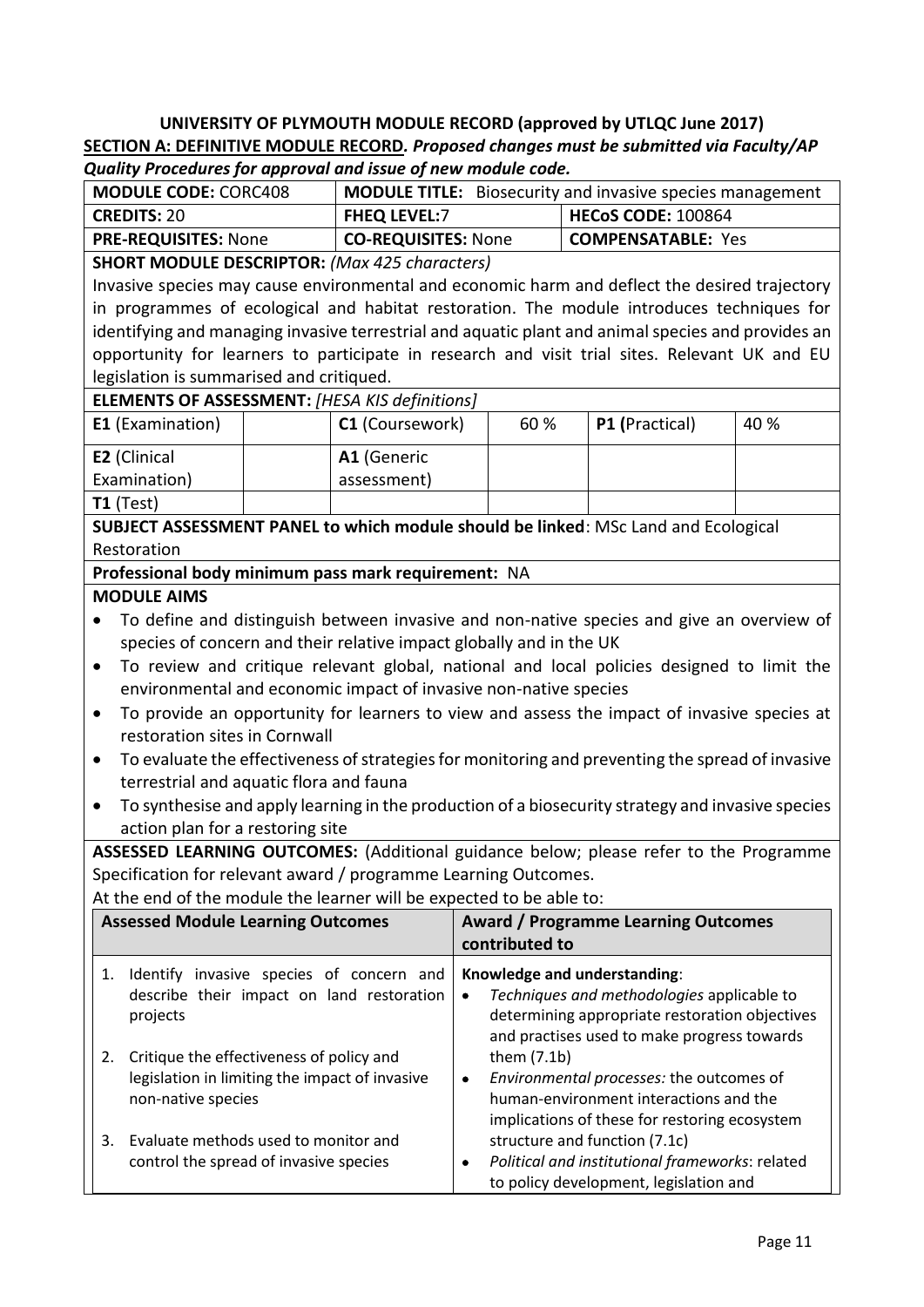| 4.                          | Synthesise and apply learning in the<br>production of a biosecurity strategy and<br>invasive species management plan for a<br>restoring site | compliance, stakeholder engagement and<br>implementation in programmes of land<br>restoration(7.1d)<br><b>Cognitive and intellectual skills:</b><br>Evaluation - the development of a level of<br>conceptual competency that allows a reasoned<br>evaluation of research, advanced scholarship<br>and methodologies and the development of<br>arguments for alternative approaches to<br>practices in land and ecological restoration<br>(7.2c)<br>Application - to demonstrate initiative and<br>originality in problem solving, acting<br>independently to plan and implement tasks at a<br>professional or equivalent level, making<br>decisions in complex situations (7.2d)<br>Key and transferable skills:<br>Effective information sourcing using a full range<br>of learning resources (7.3a)<br>Effective and supportive participation in groups,<br>managing own requirements while meeting |  |
|-----------------------------|----------------------------------------------------------------------------------------------------------------------------------------------|-------------------------------------------------------------------------------------------------------------------------------------------------------------------------------------------------------------------------------------------------------------------------------------------------------------------------------------------------------------------------------------------------------------------------------------------------------------------------------------------------------------------------------------------------------------------------------------------------------------------------------------------------------------------------------------------------------------------------------------------------------------------------------------------------------------------------------------------------------------------------------------------------------|--|
|                             |                                                                                                                                              | obligations to others (7.3f)<br><b>Employment related skills:</b><br>Applying knowledge to a variety of practical<br>situations in the pursuit of the best and most<br>sustainable approaches to land and ecological<br>restoration(7.4a)<br><b>Practical skills:</b>                                                                                                                                                                                                                                                                                                                                                                                                                                                                                                                                                                                                                                 |  |
|                             |                                                                                                                                              | Data collection: including primary and<br>secondary data collection, including fieldwork<br>contemporary methods in environmental<br>management (7.5b)                                                                                                                                                                                                                                                                                                                                                                                                                                                                                                                                                                                                                                                                                                                                                |  |
|                             | <b>DATE OF APPROVAL: April 18</b>                                                                                                            | <b>FACULTY/OFFICE: Academic Partnerships</b>                                                                                                                                                                                                                                                                                                                                                                                                                                                                                                                                                                                                                                                                                                                                                                                                                                                          |  |
|                             | DATE OF IMPLEMENTATION: Sept 2018                                                                                                            | <b>SCHOOL/PARTNER: Cornwall College</b>                                                                                                                                                                                                                                                                                                                                                                                                                                                                                                                                                                                                                                                                                                                                                                                                                                                               |  |
| DATE(S) OF APPROVED CHANGE: |                                                                                                                                              | <b>SEMESTER: Semester 1</b>                                                                                                                                                                                                                                                                                                                                                                                                                                                                                                                                                                                                                                                                                                                                                                                                                                                                           |  |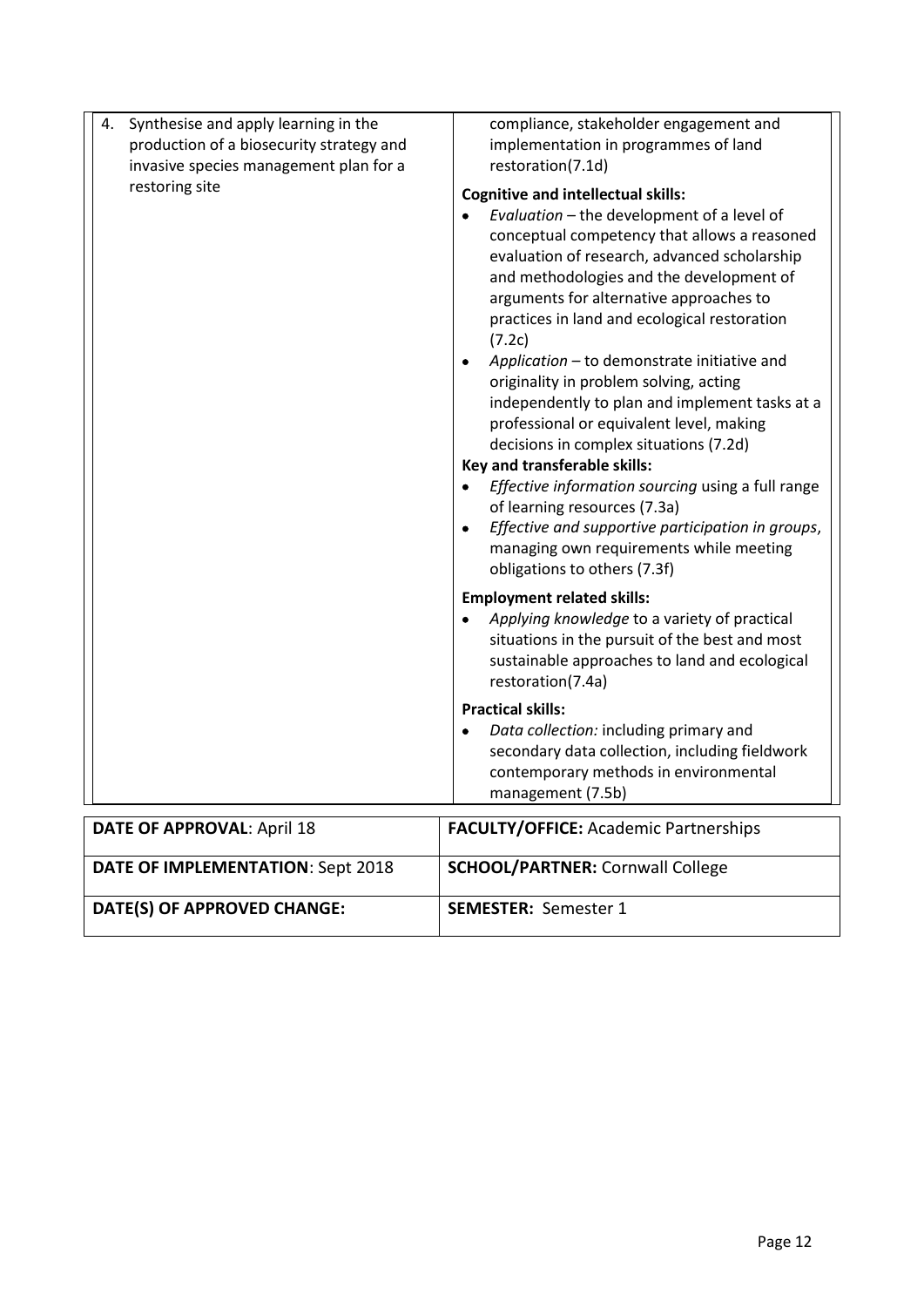Items in this section must be considered annually and amended as appropriate, in conjunction with the Module Review Process. Some parts of this page may be used in the KIS return and published on the extranet as a guide for prospective students. Further details for current students should be provided in module guidance notes.

| <b>ACADEMIC YEAR: 2021-2022</b>     | <b>NATIONAL COST CENTRE: 111</b>             |
|-------------------------------------|----------------------------------------------|
| <b>MODULE LEADER: Nicola Morris</b> | <b>OTHER MODULE STAFF: Dr Peter McGregor</b> |

**Summary of Module Content** 

- Key definitions and distinction between invasive and non-native species
- Identification of the relative environmental and economic impact of non-native invasive species in terrestrial, aquatic and marine environments
- Review and discussion of relevant policy and legislation, the role of compliance and mode of operation of public bodies, companies and government agencies
- Overview of methods for monitoring the presence and spread of invasive species e.g. environmental DNA (eDNA), citizen science and web-based recording, GIS and mapping
- Exploration and evaluation of methods of controlling invasive species of plants and animals and preventing new introductions to terrestrial, aquatic and marine environments
- Identification and mapping of invasive non-native species at restoring sites
- Synthesis and application of learning to produce a biosecurity strategy and invasive species management plan for a restoring site

#### **SUMMARY OF TEACHING AND LEARNING:** *[Use HESA KIS definitions]*

| <b>Scheduled Activities</b> | <b>Hours</b> | Comments/Additional Information (briefly explain activities, including             |
|-----------------------------|--------------|------------------------------------------------------------------------------------|
|                             |              | formative assessment opportunities)                                                |
|                             |              | Explanation and discussion of key definitions, consideration of species of         |
| Lectures                    | 30           | particular importance, legislation and practical techniques for monitoring and     |
|                             |              | limiting the spread of invasive non-native species                                 |
| <b>External visits</b>      | 5            | Visits to habitat creation sites in Cornwall to assess the impact of invasive non- |
|                             |              | native species and discuss their management with practitioners                     |
|                             | 15           | Identification and recording of invasive non-native species and submission of      |
| Fieldwork                   |              | sighting to citizen science initiatives. Volunteering with Student Invasive Non-   |
|                             |              | Native Group to engage in awareness raising activities                             |
| Independent Guided<br>150   |              | Background research to consolidate and extend learning and produce                 |
| Study                       |              | coursework assignments                                                             |
| <b>Total</b>                | 200          | (NB: 1 credit = 10 hours of learning; 10 credits = 100 hours, etc.)                |

#### **SUMMATIVE ASSESSMENT:**

| <b>Element Category</b> | <b>Component Name</b>         | Component<br>Weighting |
|-------------------------|-------------------------------|------------------------|
| Coursework              | Written report (LOs $1 - 3$ ) | 100 %                  |
| Practical               | Poster presentation (LO4)     | 100 %                  |
| DEEEDDAI ACCECCAMENT.   |                               |                        |

| <b>Element Category</b>                            | <b>Component Name</b>         | Component<br>Weighting |
|----------------------------------------------------|-------------------------------|------------------------|
| Coursework                                         | Written report (LOs $1 - 3$ ) | 100 %                  |
| Coursework (in lieu of the original<br>assessment) | Poster (LO4)                  | 100%                   |

| To be completed when presented for Minor Change approval and/or annually updated |                                   |  |  |
|----------------------------------------------------------------------------------|-----------------------------------|--|--|
| <b>Updated by: HE Operations</b>                                                 | <b>Approved by: HE Operations</b> |  |  |
| Date: $02/11/2021$                                                               | Date: 02/11/2021                  |  |  |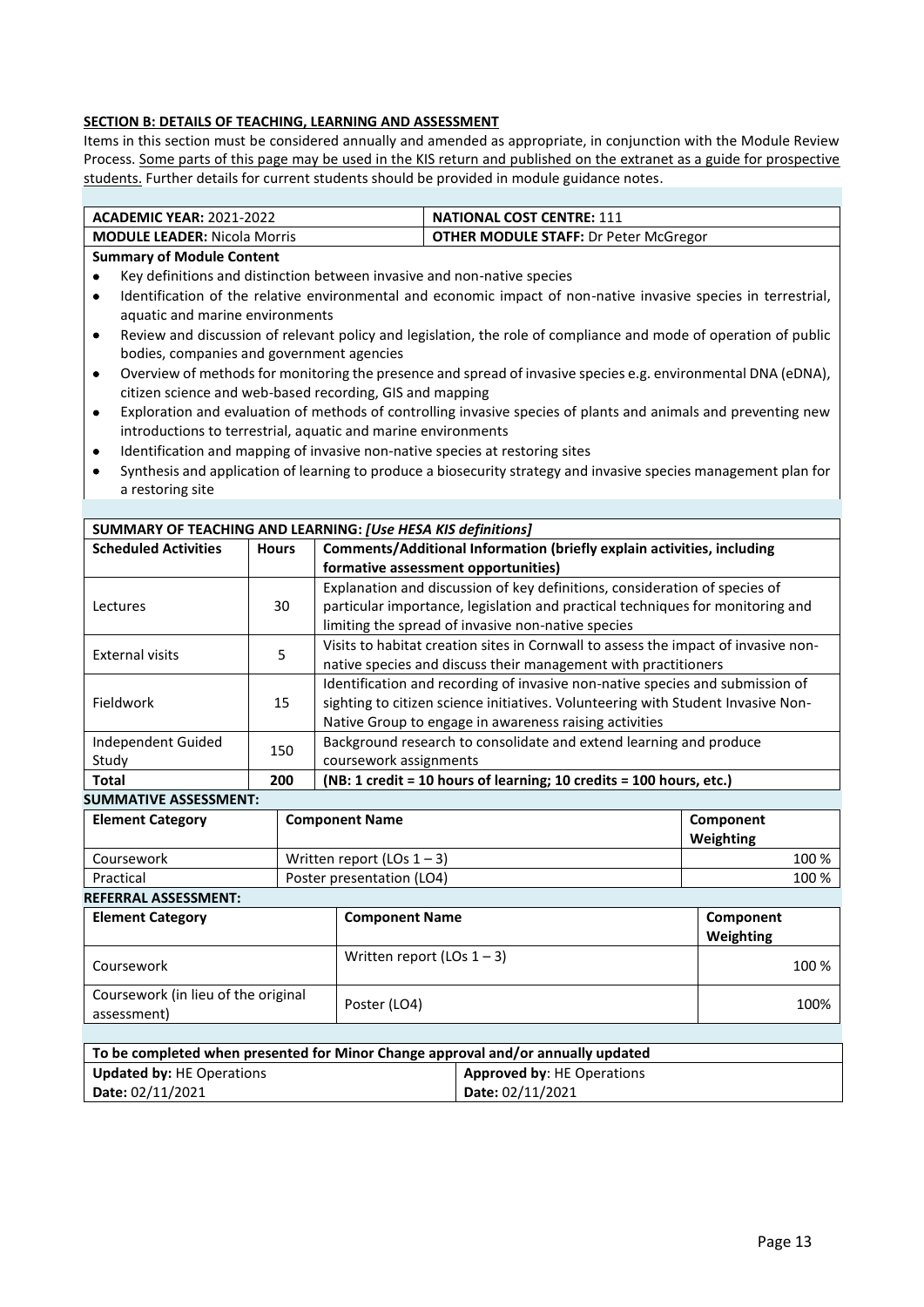| <b>MODULE CODE: CORC409</b> | <b>MODULE TITLE:</b> Postgraduate research methods |                           |  |
|-----------------------------|----------------------------------------------------|---------------------------|--|
| l <b>Credits:</b> 20        | <b>FHEQ LEVEL:7</b>                                | <b>HECOS CODE: 100864</b> |  |
| <b>PRE-REQUISITES: None</b> | <b>CO-REQUISITES: None</b>                         | <b>COMPENSATABLE: Yes</b> |  |

#### **SHORT MODULE DESCRIPTOR:** *(Max 425 characters)*

The module develops the research and communication skills that postgraduates need to carry out an original project within the paradigm of hypothesis-led research at the forefront of their academic discipline. Emphasis is given to the philosophy, design, ethics and management of research, effective communication to a range of audiences, and advice on career management and presentation skills involved in job applications and interviews.

#### **ELEMENTS OF ASSESSMENT:** *[HESA KIS definitions]*

| $\begin{array}{c} \texttt{LLE}(\texttt{VCE}, \texttt{VCE}, \texttt{VCE}, \texttt{VCE}, \texttt{VCE}, \texttt{VSE}, \texttt{VSE}, \texttt{VSE}, \texttt{VSE}, \texttt{VSE}, \texttt{VSE}, \texttt{VSE}, \texttt{VSE}, \texttt{VSE}, \texttt{VSE}, \texttt{VSE}, \texttt{VSE}, \texttt{VSE}, \texttt{VSE}, \texttt{VSE}, \texttt{VSE}, \texttt{VSE}, \texttt{VSE}, \texttt{VSE}, \texttt{VSE}, \texttt{VSE}, \texttt{VSE}, \texttt{VSE}, \texttt{VSE}, \texttt$ |  |                        |       |                |  |
|---------------------------------------------------------------------------------------------------------------------------------------------------------------------------------------------------------------------------------------------------------------------------------------------------------------------------------------------------------------------------------------------------------------------------------------------------------------|--|------------------------|-------|----------------|--|
| <b>E1</b> (Examination)                                                                                                                                                                                                                                                                                                                                                                                                                                       |  | <b>C1</b> (Coursework) | 100 % | P1 (Practical) |  |
| <b>E2</b> (Clinical                                                                                                                                                                                                                                                                                                                                                                                                                                           |  | A1 (Generic            |       |                |  |
| Examination)                                                                                                                                                                                                                                                                                                                                                                                                                                                  |  | assessment)            |       |                |  |
| $T1$ (Test)                                                                                                                                                                                                                                                                                                                                                                                                                                                   |  |                        |       |                |  |

**SUBJECT ASSESSMENT PANEL to which module should be linked**: MSc Land and Ecological Restoration

#### **Professional body minimum pass mark requirement:** NA

# **MODULE AIMS**

- To provide a broad understanding of the philosophy, context and practice of advanced scientific enquiry in the biological sciences
- To develop an appreciation of key methods related to a specialised field of interest
- To further develop the ability of learners to formulate and understand how to properly test hypotheses within the paradigm of mechanistic research
- To provide training in a variety of communication formats
- To advise on career management, including commercialisation and intellectual property rights

**ASSESSED LEARNING OUTCOMES:** (Additional guidance below; please refer to the Programme Specification for relevant award / programme Learning Outcomes.

| <b>Assessed Module Learning Outcomes</b> |                                                                                               | <b>Award / Programme Learning Outcomes</b>                                                                                                                                        |  |
|------------------------------------------|-----------------------------------------------------------------------------------------------|-----------------------------------------------------------------------------------------------------------------------------------------------------------------------------------|--|
|                                          |                                                                                               | contributed to                                                                                                                                                                    |  |
|                                          | 1. Demonstrate appropriate understanding<br>of advanced, specialised research issues          | <b>Cognitive and intellectual skills:</b><br>Analysis - the ability to undertake analysis of<br>٠<br>complex, incomplete or contradictory areas of                                |  |
|                                          | 2. Apply appropriate research skills to the<br>design of the postgraduate research<br>project | knowledge with critical awareness, including<br>the formulation and testing of hypotheses<br>(7.2a)                                                                               |  |
|                                          | 3. Review the current status of the chosen<br>specialised field of scientific investigation   | Synthesis - the ability to critically assess,<br>٠<br>validate and synthesise multidisciplinary<br>evidence from disparate sources in an<br>innovative manner, using knowledge or |  |
|                                          | 4. Communicate clearly and concisely in an<br>advanced scientific style and format            | processes from the cutting edge of land and<br>ecological restoration (7.2b)                                                                                                      |  |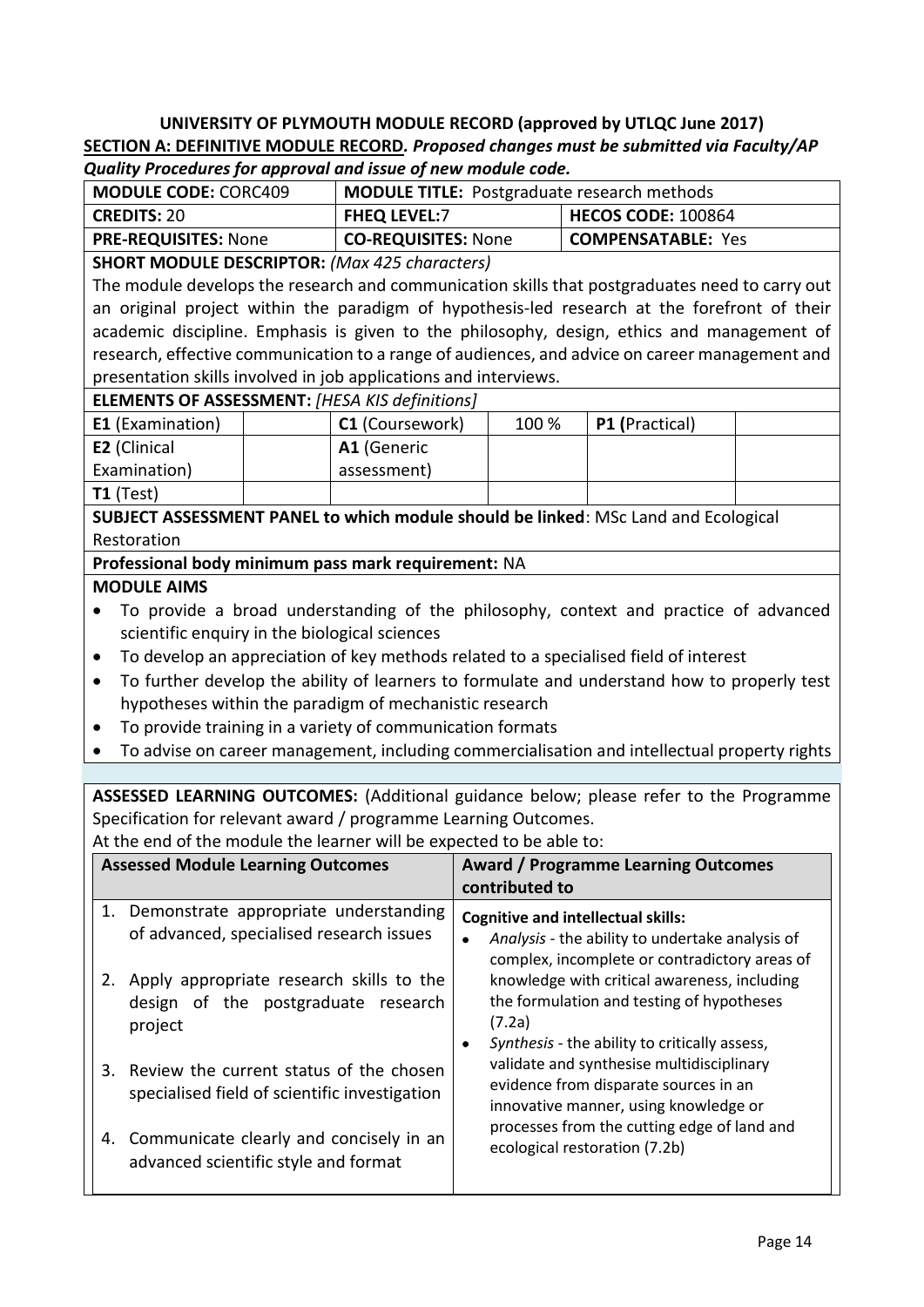|                                   | Evaluation - the development of a level of<br>conceptual competency that allows a reasoned<br>evaluation of research, advanced scholarship<br>and methodologies and the development of<br>arguments for alternative approaches to<br>practices in land and ecological restoration<br>(7.2c)<br>Key and transferable skills:                                                                                                        |
|-----------------------------------|------------------------------------------------------------------------------------------------------------------------------------------------------------------------------------------------------------------------------------------------------------------------------------------------------------------------------------------------------------------------------------------------------------------------------------|
|                                   | Effective information sourcing using a full range<br>of learning resources (7.3a)<br>Communication of ideas, principles and<br>$\bullet$<br>theories confidently and effectively by oral,<br>written and visual means (7.3c)<br>Use of appropriate information technology<br>$\bullet$<br>including word-processing, graphics,<br>spreadsheets, presentation packages, specialist<br>statistics programmes and GIS software (7.3d) |
|                                   | <b>Employment related skills:</b><br>Effective self-reflection in action planning for<br>personal and career development (7.4c)<br>Life-long learning - to appreciate the<br>$\bullet$<br>importance of life-long learning and reflect<br>critically on career plans and needs for<br>continuing professional development (7.4d)                                                                                                   |
|                                   | <b>Practical skills:</b><br>Reporting original research: planning, design,<br>execution and report writing using personal<br>initiative (7.5d)                                                                                                                                                                                                                                                                                     |
| <b>DATE OF APPROVAL: April 18</b> | FACULTY/OFFICE: Academic Partnerships                                                                                                                                                                                                                                                                                                                                                                                              |
| DATE OF IMPLEMENTATION: Sept 2018 | <b>SCHOOL/PARTNER: Cornwall College</b>                                                                                                                                                                                                                                                                                                                                                                                            |

**DATE(S) OF APPROVED CHANGE: SEMESTER:** 2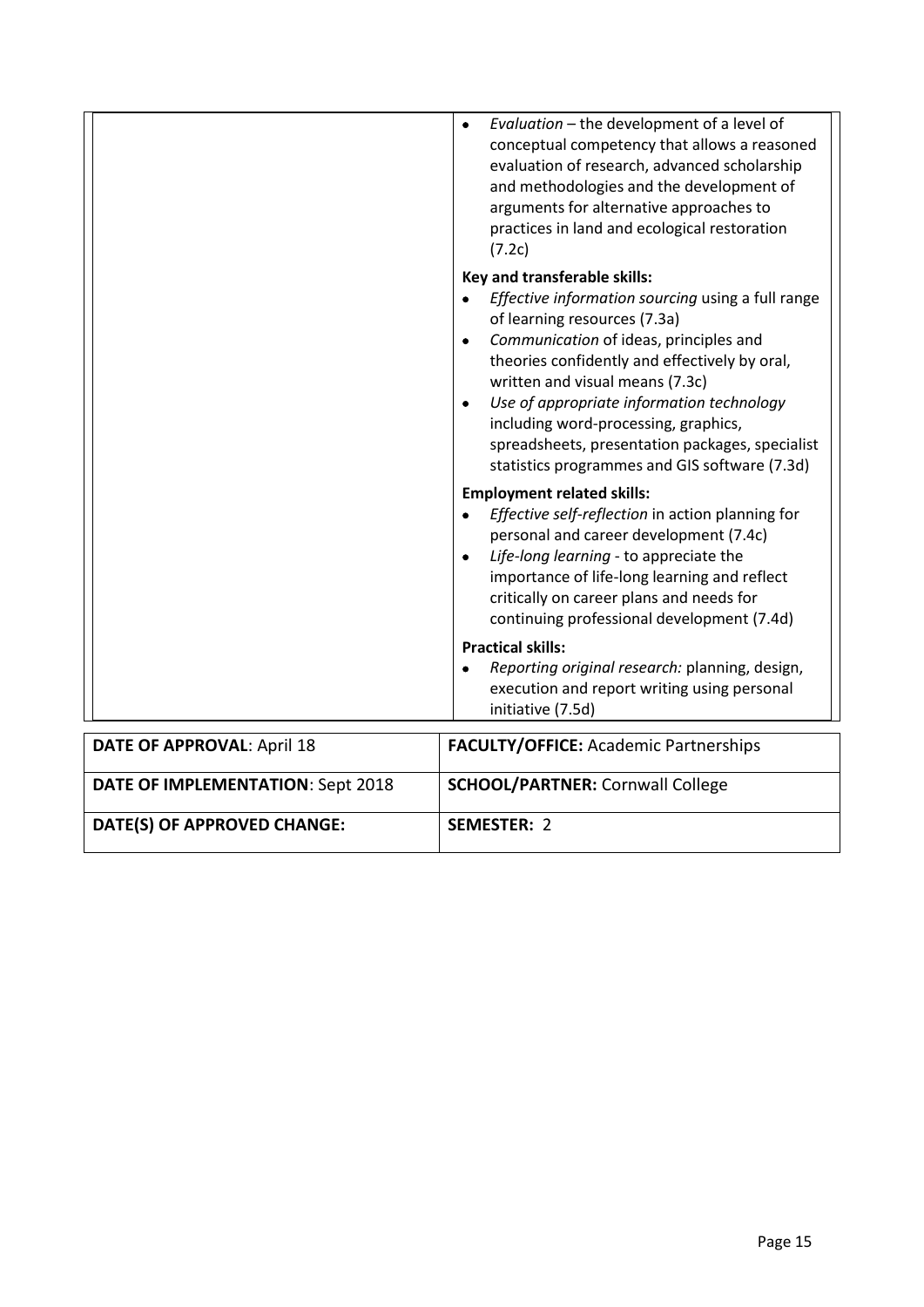Items in this section must be considered annually and amended as appropriate, in conjunction with the Module Review Process. Some parts of this page may be used in the KIS return and published on the extranet as a guide for prospective students. Further details for current students should be provided in module guidance notes.

| ACADEMIC YEAR: 2021-2022                | <b>NATIONAL COST CENTRE: 111</b>           |
|-----------------------------------------|--------------------------------------------|
| <b>MODULE LEADER:</b> Dr Peter McGregor | <b>OTHER MODULE STAFF: Dr Michael Hunt</b> |
|                                         |                                            |

#### **Summary of Module Content:**

- History and philosophy of science and the acquisition of knowledge through scientific method
- Scientific method as a paradigm for professional and personal life
- Experimental design and data analysis in R statistical environment
- Safety assessment, project management and planning, funding environment
- Written, verbal and graphical communication skills for research, teaching, and public understanding of science
- Intellectual property rights, career mapping and personal development

| SUMMARY OF TEACHING AND LEARNING: [Use HESA KIS definitions] |              |                                                                                                                                  |
|--------------------------------------------------------------|--------------|----------------------------------------------------------------------------------------------------------------------------------|
| <b>Scheduled</b>                                             | <b>Hours</b> | Comments/Additional Information (briefly explain activities,                                                                     |
| <b>Activities</b>                                            |              | including formative assessment opportunities)                                                                                    |
| Lectures                                                     | 40           | Explanation and discussion of scientific method, development of<br>communication and research skills                             |
| Tutorial                                                     | 5            | One-to-one and small group discussion of philosophy of science and<br>development of research proposal, personal action planning |
| Seminar                                                      | 5.           | Familiarisation with R software environment                                                                                      |
| Independent<br><b>Guided Study</b>                           | 150          | Background research to consolidate and extend learning and produce<br>coursework assignments                                     |
| <b>Total</b>                                                 | 200          | (NB: 1 credit = 10 hours of learning; 10 credits = 100 hours, etc.)                                                              |

**SUMMATIVE ASSESSMENT:**

| <b>Element Category</b> | <b>Component Name</b>           | Component<br>Weighting |
|-------------------------|---------------------------------|------------------------|
| Coursework              | Project proposal (LOs 1 and 2)  | 50 %<br>50 %           |
|                         | Literature review (LOs 3 and 4) | 100 %                  |

#### **REFERRAL ASSESSMENT:**

| <b>Element Category</b> | <b>Component Name</b>           | Component<br>Weighting |
|-------------------------|---------------------------------|------------------------|
|                         | Project proposal (LOs 1 and 2)  | 50 %                   |
| Coursework (            | Literature Review (LOs 3 and 4) | 50 %                   |
|                         |                                 | 100 %                  |

| To be completed when presented for Minor Change approval and/or annually updated |                                   |  |  |
|----------------------------------------------------------------------------------|-----------------------------------|--|--|
| Updated by: HE Operations                                                        | <b>Approved by: HE Operations</b> |  |  |
| Date: 02/11/2021                                                                 | $\blacksquare$ Date: 02/11/2021   |  |  |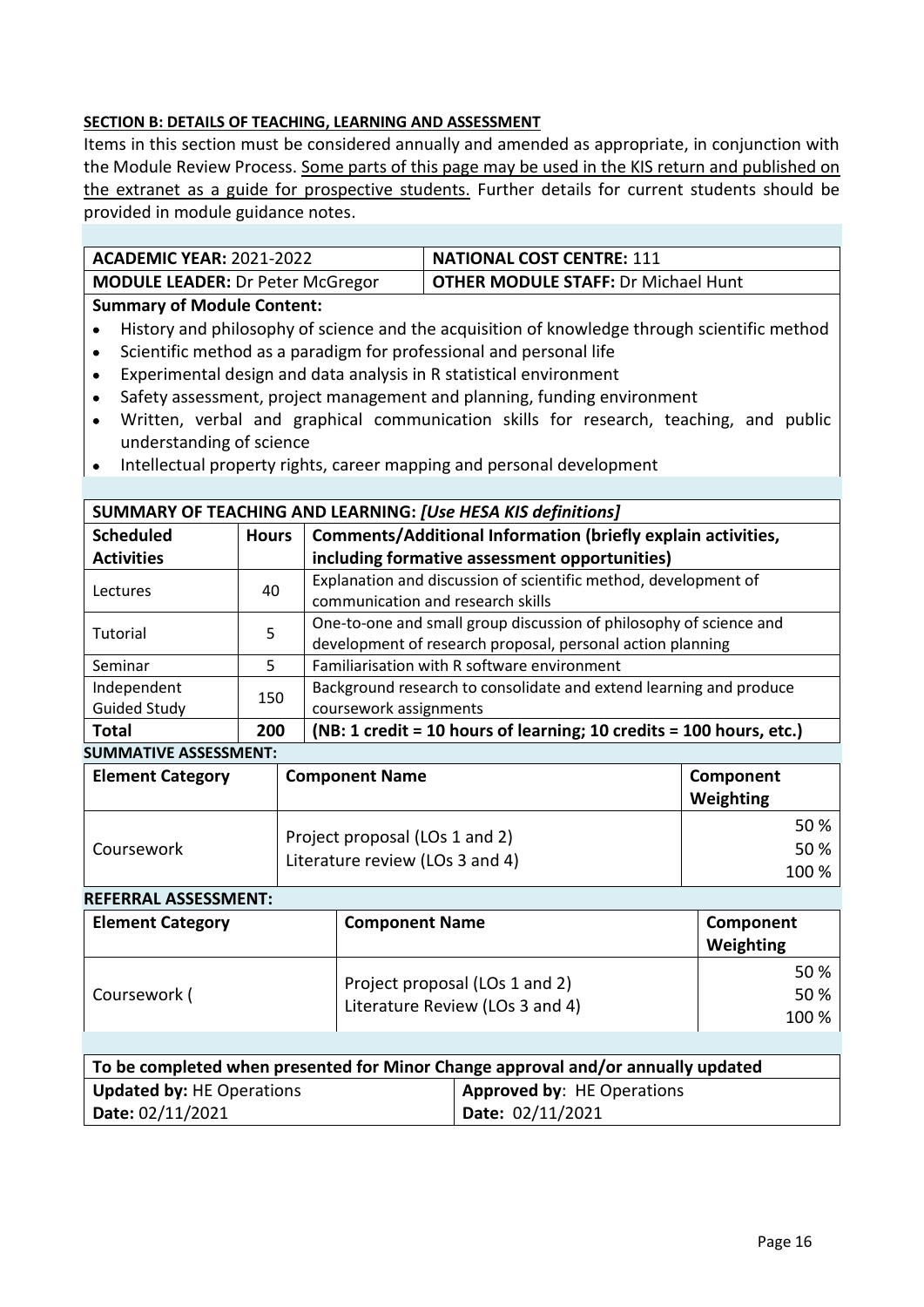| <b>MODULE CODE: CORC410</b> | <b>MODULE TITLE:</b> GIS and Survey Techniques in Land Restoration |                           |  |
|-----------------------------|--------------------------------------------------------------------|---------------------------|--|
| CREDITS: 20                 | <b>HECOS CODE: 100864</b><br><b>FHEQ LEVEL:7</b>                   |                           |  |
| PRE-REQUISITES: None        | <b>CO-REQUISITES: None</b>                                         | <b>COMPENSATABLE: Yes</b> |  |

#### **SHORT MODULE DESCRIPTOR:** *(Max 425 characters)*

This module explores applications of Geographical Information Systems (GIS) in land restoration programmes, which rely on accurate baseline assessments of the physical environment and associated plant and animal communities together with ongoing monitoring of progress against objectives. Learners will populate and maintain GIS datasets using data from a variety of sources including habitat assessment and drone surveys.

#### **ELEMENTS OF ASSESSMENT:** *[HESA KIS definitions]*

| <b>LLLIVILIVIS OF ASSESSIVILIVI</b> . THESA NIS UCHINGOIST |  |                        |       |                       |  |
|------------------------------------------------------------|--|------------------------|-------|-----------------------|--|
| <b>E1</b> (Examination)                                    |  | <b>C1</b> (Coursework) | 100 % | <b>P1 (Practical)</b> |  |
| <b>E2</b> (Clinical                                        |  | A1 (Generic            |       |                       |  |
| Examination)                                               |  | assessment)            |       |                       |  |
| $T1$ (Test)                                                |  |                        |       |                       |  |

**SUBJECT ASSESSMENT PANEL to which module should be linked**: MSc Land and Ecological Restoration

# **Professional body minimum pass mark requirement:** NA

# **MODULE AIMS:**

- To explain how GIS is used to plan, implement and monitor the development of programmes of land restoration
- To review sources of information gathered (e.g. from floristic and aerial surveys) as part of baseline and periodic surveys to monitor progress of land restoration against desired objectives
- To become familiar with GIS software and develop a level of competency that will aid success on the course and in employment
- To employ modern drone technology safely in the acquisition of spatial data

**ASSESSED LEARNING OUTCOMES:** (Additional guidance below; please refer to the Programme Specification for relevant award / programme Learning Outcomes.

|                                       | <b>Assessed Module Learning Outcomes</b>                                                   | <b>Award / Programme Learning Outcomes</b>                                                   |  |  |
|---------------------------------------|--------------------------------------------------------------------------------------------|----------------------------------------------------------------------------------------------|--|--|
|                                       |                                                                                            | contributed to                                                                               |  |  |
| $\mathbf{1}$ .                        | Evaluate the usefulness of different sources of                                            | Knowledge and understanding:                                                                 |  |  |
|                                       | survey data used to inform restoration                                                     | Techniques and methodologies applicable to<br>determining appropriate restoration objectives |  |  |
|                                       | programmes                                                                                 | and practises used to make progress towards                                                  |  |  |
| 2.                                    | Demonstrate competence in the production                                                   | them $(7.1b)$                                                                                |  |  |
| and organisation of data within a GIS |                                                                                            | <b>Cognitive and intellectual skills:</b>                                                    |  |  |
| 3.                                    | Interrogate a GIS to produce informative                                                   | Application - to demonstrate initiative and                                                  |  |  |
|                                       | outputs such as tables and maps                                                            | originality in problem solving, acting<br>independently to plan and implement tasks at a     |  |  |
|                                       |                                                                                            | professional or equivalent level, making                                                     |  |  |
| 4.                                    | Summarise and evaluate the applications of<br>modern drone technology to the field of land | decisions in complex situations (7.2d)                                                       |  |  |
|                                       | and ecological restoration                                                                 | Key and transferable skills:                                                                 |  |  |
|                                       |                                                                                            | Collation, analysis and interpretation of data in                                            |  |  |
|                                       |                                                                                            | quantitative and qualitative forms                                                           |  |  |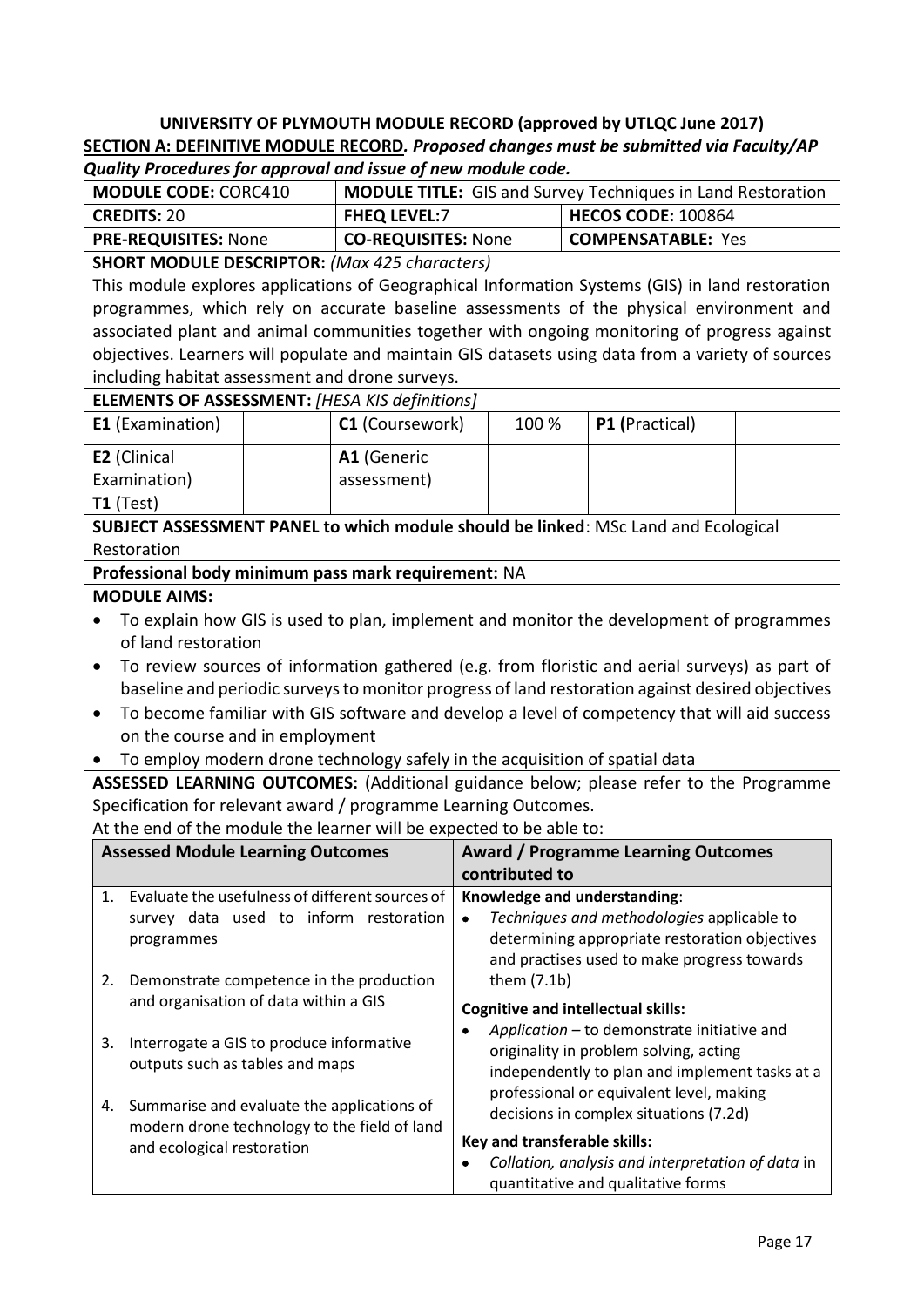| independently and with minimum guidance<br>(7.3b)<br>Use of appropriate information technology<br>including word-processing, graphics,<br>spreadsheets, presentation packages, specialist<br>statistics programmes and GIS software (7.3d)                                                                                                                                                      |
|-------------------------------------------------------------------------------------------------------------------------------------------------------------------------------------------------------------------------------------------------------------------------------------------------------------------------------------------------------------------------------------------------|
| <b>Employment related skills:</b><br>Applying knowledge to a variety of practical<br>situations in the pursuit of the best and most<br>sustainable approaches to land and ecological<br>restoration (7.4a)<br>Designing and executing projects to be able to<br>٠<br>plan, implement and present results of project<br>work and discuss their implications (7.4b)                               |
| <b>Practical skills:</b><br>Data collection: including primary and<br>secondary data collection, including fieldwork<br>contemporary methods in environmental<br>management (7.5b)<br>Data analysis: utilising manual and computer-<br>٠<br>based analysis of quantitative and qualitative<br>data with precision and effectiveness, adapting<br>skills or procedures for new situations (7.5c) |

| <b>DATE OF APPROVAL: April 18</b> | <b>FACULTY/OFFICE: Academic Partnerships</b> |
|-----------------------------------|----------------------------------------------|
| DATE OF IMPLEMENTATION: Sept 2018 | <b>SCHOOL/PARTNER: Cornwall College</b>      |
| DATE(S) OF APPROVED CHANGE:       | <b>SEMESTER: 2</b>                           |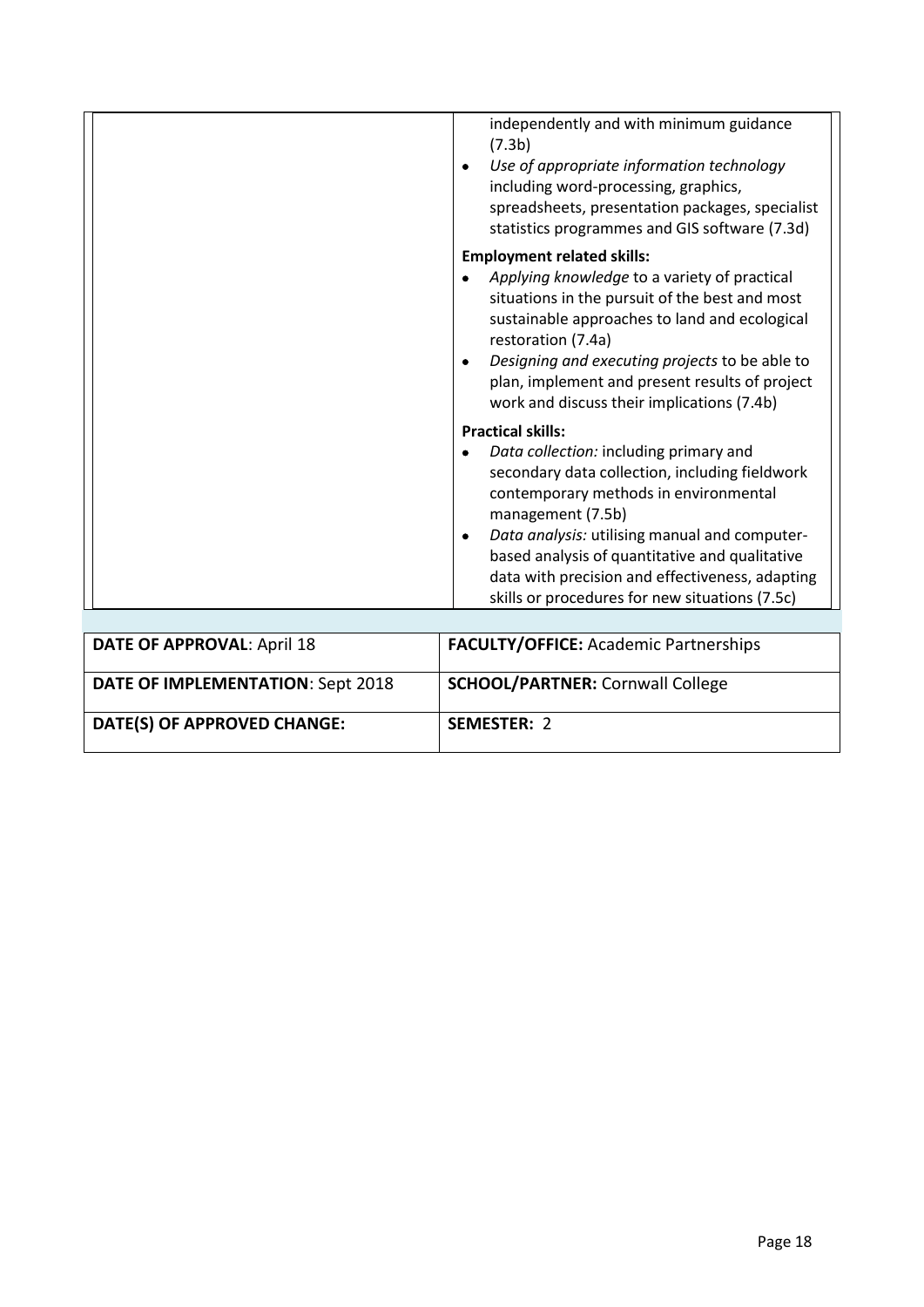Items in this section must be considered annually and amended as appropriate, in conjunction with the Module Review Process. Some parts of this page may be used in the KIS return and published on the extranet as a guide for prospective students. Further details for current students should be provided in module guidance notes.

| ACADEMIC YEAR: 2021-2022    | <b>NATIONAL COST CENTRE: 111</b>    |
|-----------------------------|-------------------------------------|
| MODULE LEADER: Yvonne Oates | OTHER MODULE STAFF: Dr Michael Hunt |

# **Summary of Module Content:**

- Consideration of the usefulness of different types of survey data in planning and monitoring restoration programmes
- Role of different survey methods in assessing sites e.g. soil survey, Phase 1 and 2 habitat surveys, invertebrate survey, specialist ID skills and drone survey work
- Collection of primary data by habitat assessment and aerial survey
- GIS theoretical concepts to contextualise practical entry and manipulation of spatial and nonspatial data
- Interrogation of GIS datasets to display data in creative and useful ways
- Consideration of the relative merits of a range of software packages (including ArcGIS and QGIS) used in industry in the UK and abroad
- Health, safety, regulation and compliance in the use of drone technology

|                     | SUMMARY OF TEACHING AND LEARNING: [Use HESA KIS definitions] |                                                                       |  |
|---------------------|--------------------------------------------------------------|-----------------------------------------------------------------------|--|
| <b>Scheduled</b>    | <b>Hours</b>                                                 | Comments/Additional Information (briefly explain activities,          |  |
| <b>Activities</b>   |                                                              | including formative assessment opportunities)                         |  |
| Lectures            | 10                                                           | Explanation and discussion of key concepts and review of the role of  |  |
|                     |                                                              | contractors in contributing to site survey and assessment             |  |
| Fieldwork           | 15                                                           | Supervised use of drones to generate primary data at a restoring site |  |
| 25                  |                                                              | Guided population of QGIS database with drone and other survey data.  |  |
| Workshop            |                                                              | Interrogation of QGIS databases to produce useful outputs             |  |
| Independent         | 150                                                          | Background research to consolidate and extend learning and produce    |  |
| <b>Guided Study</b> |                                                              | coursework assignments                                                |  |
| <b>Total</b>        | 200                                                          | (NB: 1 credit = 10 hours of learning; 10 credits = 100 hours, etc.)   |  |

#### **SUMMATIVE ASSESSMENT:**

| <b>Element Category</b> | <b>Component Name</b>                    | Component |
|-------------------------|------------------------------------------|-----------|
|                         |                                          | Weighting |
|                         | Written report (LOs 1 and 4)             | 50 %      |
| Coursework              | Production of GIS database (LOs 2 and 3) | 50 %      |
|                         |                                          | 100%      |

# **REFERRAL ASSESSMENT:**

| <b>Element Category</b>                            | <b>Component Name</b>         | Component<br>Weighting |
|----------------------------------------------------|-------------------------------|------------------------|
| Coursework (in lieu of the<br>original assessment) | Written report (LOs $1 - 4$ ) | 100 %                  |

| To be completed when presented for Minor Change approval and/or annually updated |                                   |  |
|----------------------------------------------------------------------------------|-----------------------------------|--|
| Updated by: HE Operations                                                        | <b>Approved by: HE Operations</b> |  |
| Date: 02/11/2021                                                                 | Date: 02/11/2021                  |  |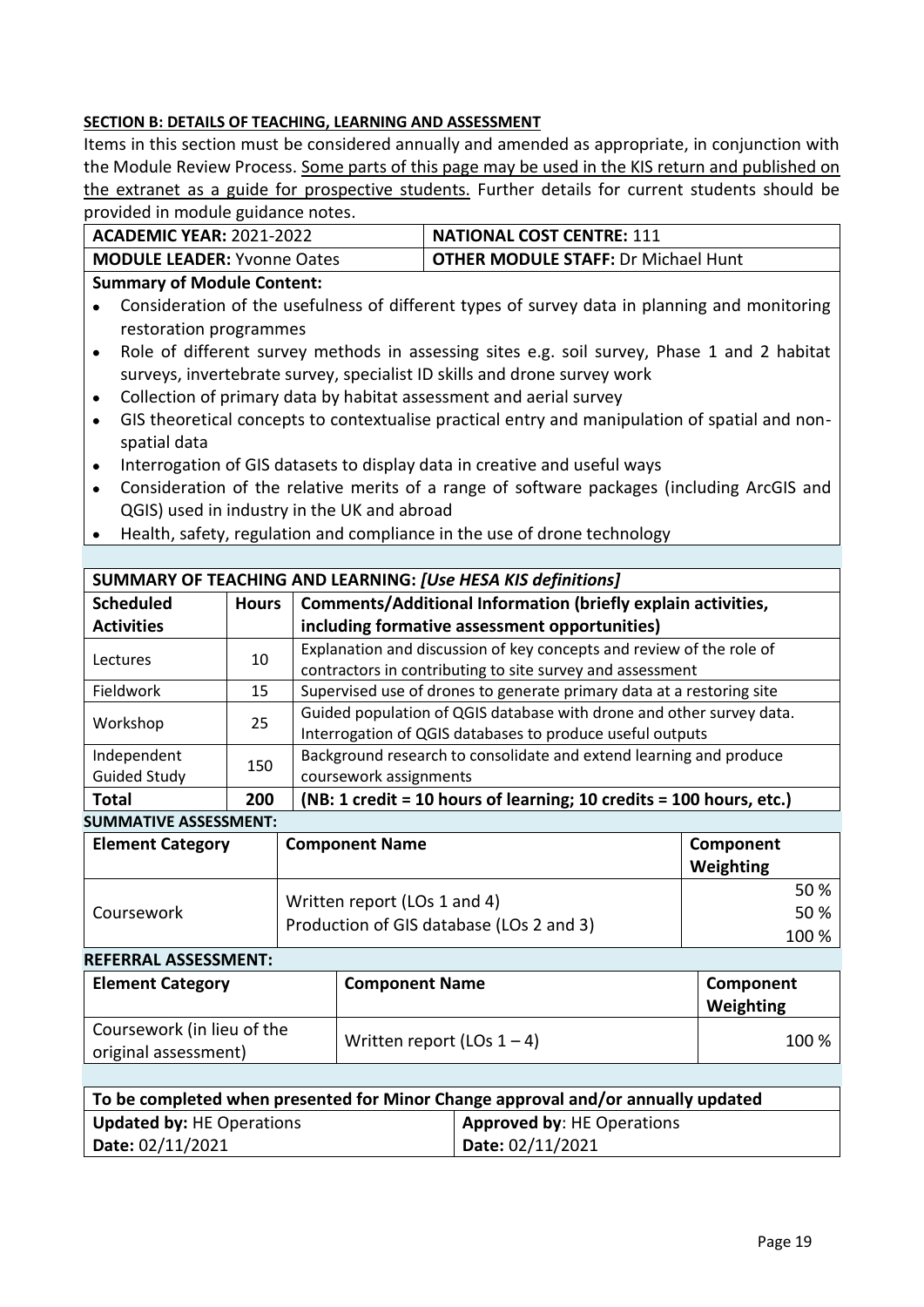| <b>MODULE CODE: CORC411</b> | <b>MODULE TITLE:</b> Wetland Ecosystem and Riparian Zone |                           |  |
|-----------------------------|----------------------------------------------------------|---------------------------|--|
|                             | Restoration                                              |                           |  |
| <b>CREDITS: 20</b>          | <b>FHEQ LEVEL:7</b>                                      | <b>HECOS CODE: 100864</b> |  |
| <b>PRE-REQUISITES: None</b> | <b>CO-REQUISITES: None</b>                               | <b>COMPENSATABLE: Yes</b> |  |
|                             |                                                          |                           |  |

**SHORT MODULE DESCRIPTOR:** *(Max 425 characters)*

Wetland ecosystems and riparian zones include a range of naturally biodiverse and globally important habitat types that continue to experience degradation due to the activities of humans. This module reviews threats to habitats within these ecosystems and the effectiveness of practical techniques used to restore the structure, function and resilience of habitats.

| <b>ELEMENTS OF ASSESSMENT:</b> [HESA KIS definitions] |  |                        |      |                       |      |
|-------------------------------------------------------|--|------------------------|------|-----------------------|------|
| <b>E1</b> (Examination)                               |  | <b>C1</b> (Coursework) | 50 % | <b>P1 (Practical)</b> | 50 % |
| <b>E2</b> (Clinical                                   |  | A1 (Generic            |      |                       |      |
| Examination)                                          |  | assessment)            |      |                       |      |
| $\mathsf{T1}$ (Test)                                  |  |                        |      |                       |      |

**SUBJECT ASSESSMENT PANEL to which module should be linked**: MSc Land and Ecological Restoration

**Professional body minimum pass mark requirement:** NA

# **MODULE AIMS:**

- To review the global distribution of wetland ecosystems and habitat types and evaluate the effectiveness of policy measures designed to protect them
- To evaluate the long-term prospects of wetland ecosystems, categorise and rank the significance of historical and ongoing human activities that have led to their degradation
- To evaluate the effectiveness and feasibility of a range of practical interventions designed to restore the structure and function of wetland ecosystems through wetland creation, enhancement and mitigation of ongoing damage
- To evaluate the importance of catchment scale research and management in the restoration of wetlands and riparian zones

**ASSESSED LEARNING OUTCOMES:** (Additional guidance below; please refer to the Programme Specification for relevant award / programme Learning Outcomes.

| <b>Assessed Module Learning Outcomes</b> |                                               | <b>Award / Programme Learning Outcomes</b>                                                       |
|------------------------------------------|-----------------------------------------------|--------------------------------------------------------------------------------------------------|
|                                          |                                               | contributed to                                                                                   |
| 1.                                       | Evaluate the effectiveness of policy measures | Knowledge and understanding:                                                                     |
|                                          | designed to protect a range of globally       | Theoretical and research-based knowledge at                                                      |
|                                          | important wetland ecosystems                  | the forefront of the relatively young and rapidly<br>evolving disciplines of land and ecological |
| 2.                                       | Explain how human activities lead to the      | restoration (7.1a)                                                                               |
|                                          | degradation of wetland ecosystems and         | Techniques and methodologies applicable to<br>$\bullet$                                          |
|                                          | riparian zone habitats                        | determining appropriate restoration objectives                                                   |
|                                          |                                               | and practises used to make progress towards                                                      |
| 3.                                       | Evaluate the effectiveness and feasibility of | them $(7.1b)$                                                                                    |
|                                          | different practical methods of mitigating     | Environmental processes: the outcomes of<br>$\bullet$                                            |
|                                          | against the loss of wetland habitats and      | human-environment interactions and the                                                           |
|                                          | quality                                       | implications of these for restoring ecosystem                                                    |
|                                          |                                               | structure and function (7.1c)                                                                    |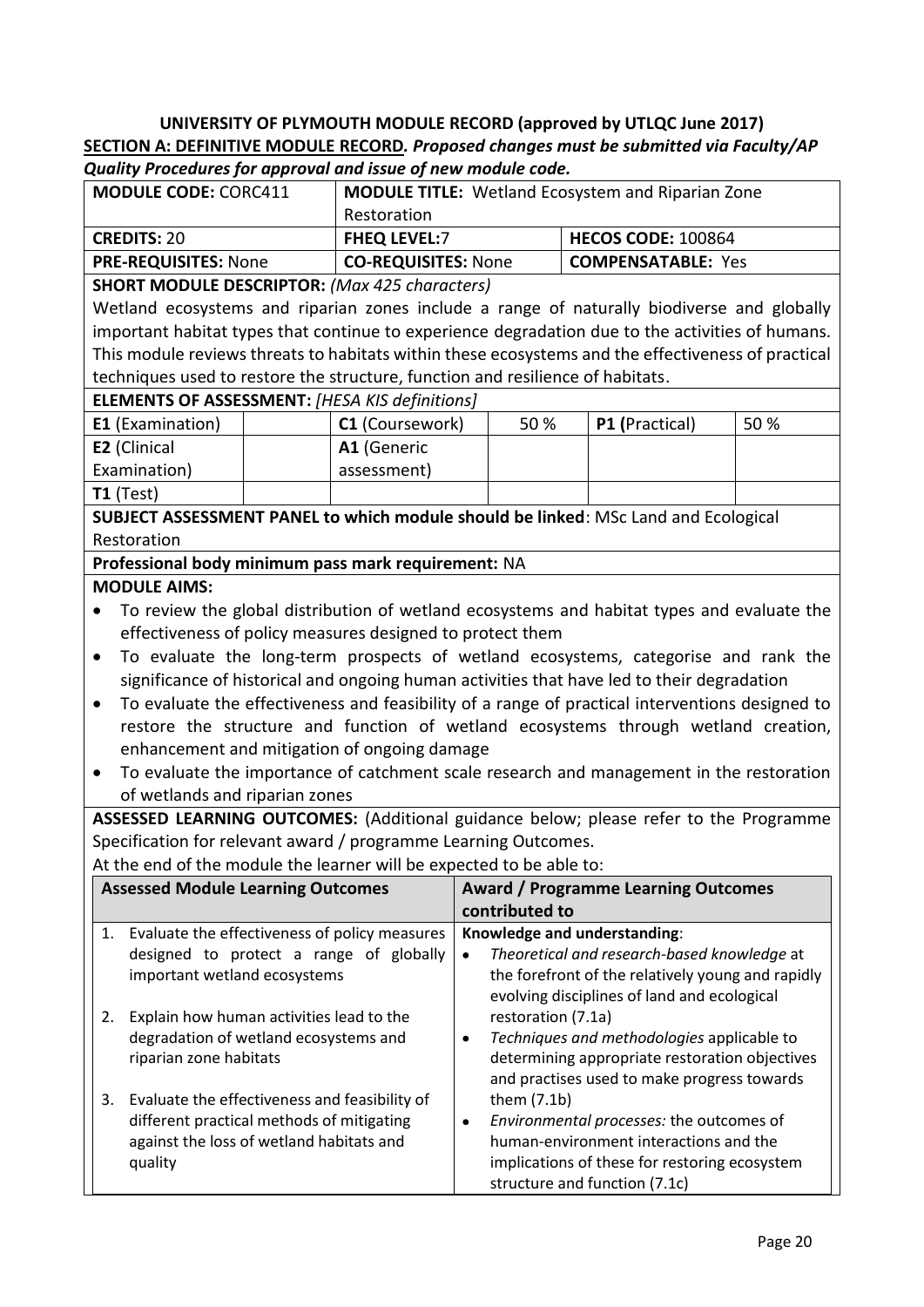| Summarise the recommendations of<br>4.<br>research into catchment scale management<br>and explain how this influences the work of<br>restoration practitioners | <b>Cognitive and intellectual skills:</b><br>Synthesis - the ability to critically assess,<br>validate and synthesise multidisciplinary<br>evidence from disparate sources in an<br>innovative manner, using knowledge or<br>processes from the cutting edge of land and<br>ecological restoration (7.2b)                                                                                   |
|----------------------------------------------------------------------------------------------------------------------------------------------------------------|---------------------------------------------------------------------------------------------------------------------------------------------------------------------------------------------------------------------------------------------------------------------------------------------------------------------------------------------------------------------------------------------|
|                                                                                                                                                                | Key and transferable skills:<br>Communication of ideas, principles and<br>theories confidently and effectively by oral,<br>written and visual means (7.3c)<br>Independent working to organise own learning<br>$\bullet$<br>autonomously (7.3e)<br>Effective and supportive participation in groups,<br>$\bullet$<br>managing own requirements while meeting<br>obligations to others (7.3f) |
|                                                                                                                                                                | <b>Employment related skills:</b><br>Applying knowledge to a variety of practical<br>situations in the pursuit of the best and most<br>sustainable approaches to land and ecological<br>restoration (7.4a)                                                                                                                                                                                  |
|                                                                                                                                                                | <b>Practical skills:</b><br>Critical investigation: identifying, formulating<br>and resolving complex problems and research<br>questions using good scientific practises and<br>contemporary methods in environmental<br>management (7.5a)                                                                                                                                                  |
| <b>DATE OF APPROVAL: April 18</b>                                                                                                                              | <b>FACULTY/OFFICE: Academic Partnerships</b>                                                                                                                                                                                                                                                                                                                                                |
| DATE OF IMPLEMENTATION: September<br>2018                                                                                                                      | <b>SCHOOL/PARTNER: Cornwall College</b>                                                                                                                                                                                                                                                                                                                                                     |

**DATE(S) OF APPROVED CHANGE: SEMESTER:** 2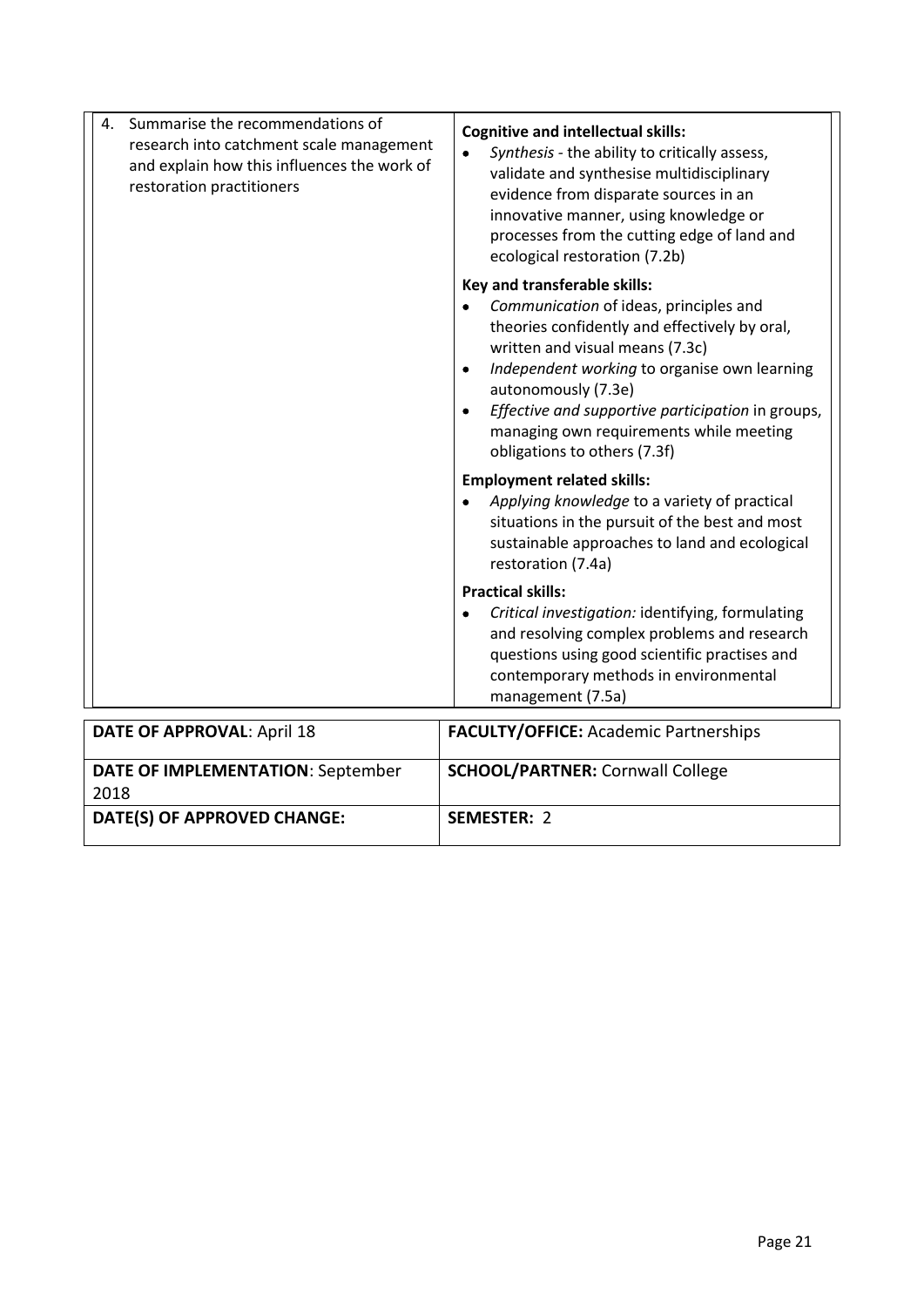Items in this section must be considered annually and amended as appropriate, in conjunction with the Module Review Process. Some parts of this page may be used in the KIS return and published on the extranet as a guide for prospective students. Further details for current students should be provided in module guidance notes.

| ACADEMIC YEAR: 2021-2022               | NATIONAL COST CENTRE: 111                           |
|----------------------------------------|-----------------------------------------------------|
| <b>MODULE LEADER:</b> Dr Angus Jackson | <b>OTHER MODULE STAFF:</b> Dr Stephen Green, Andrew |
|                                        | Golley                                              |

### **Summary of Module Content:**

- Definition and range of wetland and riparian zone habitats; biodiversity value
- Protected status, international agreements and legislation
- Historic and ongoing anthropogenic factors leading to degradation
- Practical techniques to restore ecosystem structure, function and resilience
- Relative merits and feasibility of habitat creation vs restoration and enhancement
- Catchment-scale research and management; UK legislation and initiatives including flood risk management and how these are included in policy and planning
- Application of theory to case study informed by visits to degraded, restoring and reference wetland habitats in Cornwall and in China

| SUMMARY OF TEACHING AND LEARNING: [Use HESA KIS definitions] |  |  |
|--------------------------------------------------------------|--|--|
|--------------------------------------------------------------|--|--|

| <b>Scheduled</b><br><b>Hours</b> |     | Comments/Additional Information (briefly explain activities,                                                                                                                   |
|----------------------------------|-----|--------------------------------------------------------------------------------------------------------------------------------------------------------------------------------|
| <b>Activities</b>                |     | including formative assessment opportunities)                                                                                                                                  |
| Lectures                         | 30  | Explanation and discussion of key concepts and definitions, review of<br>wetland habitat types, ecosystem functions and key species. Review of<br>historic and ongoing threats |
| <b>External visit</b>            | 20  | Review of and comparison of techniques used in Cornwall and China to<br>create, restore and enhance degraded wetland ecosystems                                                |
| Workshop                         | 5   | Guided production of poster presentations according to agreed<br>conventions                                                                                                   |
| Independent Guided<br>Study      | 145 | Background research to consolidate and extend learning and produce<br>coursework assignments                                                                                   |
| <b>Total</b><br>200              |     | (NB: 1 credit = 10 hours of learning; 10 credits = 100 hours, etc.)                                                                                                            |

#### **SUMMATIVE ASSESSMENT:**

| <b>Element Category</b><br><b>Component Name</b> |                              | Component<br>Weighting |
|--------------------------------------------------|------------------------------|------------------------|
| Coursework                                       | Written report (LOs 1 and 2) | 100 %                  |
| Practical                                        | Poster defence (LOs 3 and 4) | 100 %                  |

**REFERRAL ASSESSMENT:**

| <b>Element Category</b> | <b>Component Name</b>                                                                       | Component<br>Weighting |
|-------------------------|---------------------------------------------------------------------------------------------|------------------------|
| Coursework              | Written report (LOs 1 and 2) New Assessments to be<br>provided different from the originals | 100 %                  |
| Practical               | Poster defence (LOs 3 and 4) Assessments to be<br>provided different from the originals     | 100 %                  |

| To be completed when presented for Minor Change approval and/or annually updated |                                   |  |
|----------------------------------------------------------------------------------|-----------------------------------|--|
| <b>Updated by: HE Operations</b>                                                 | <b>Approved by: HE Operations</b> |  |
| Date: 02/11/2021                                                                 | Date: 02/11/2021                  |  |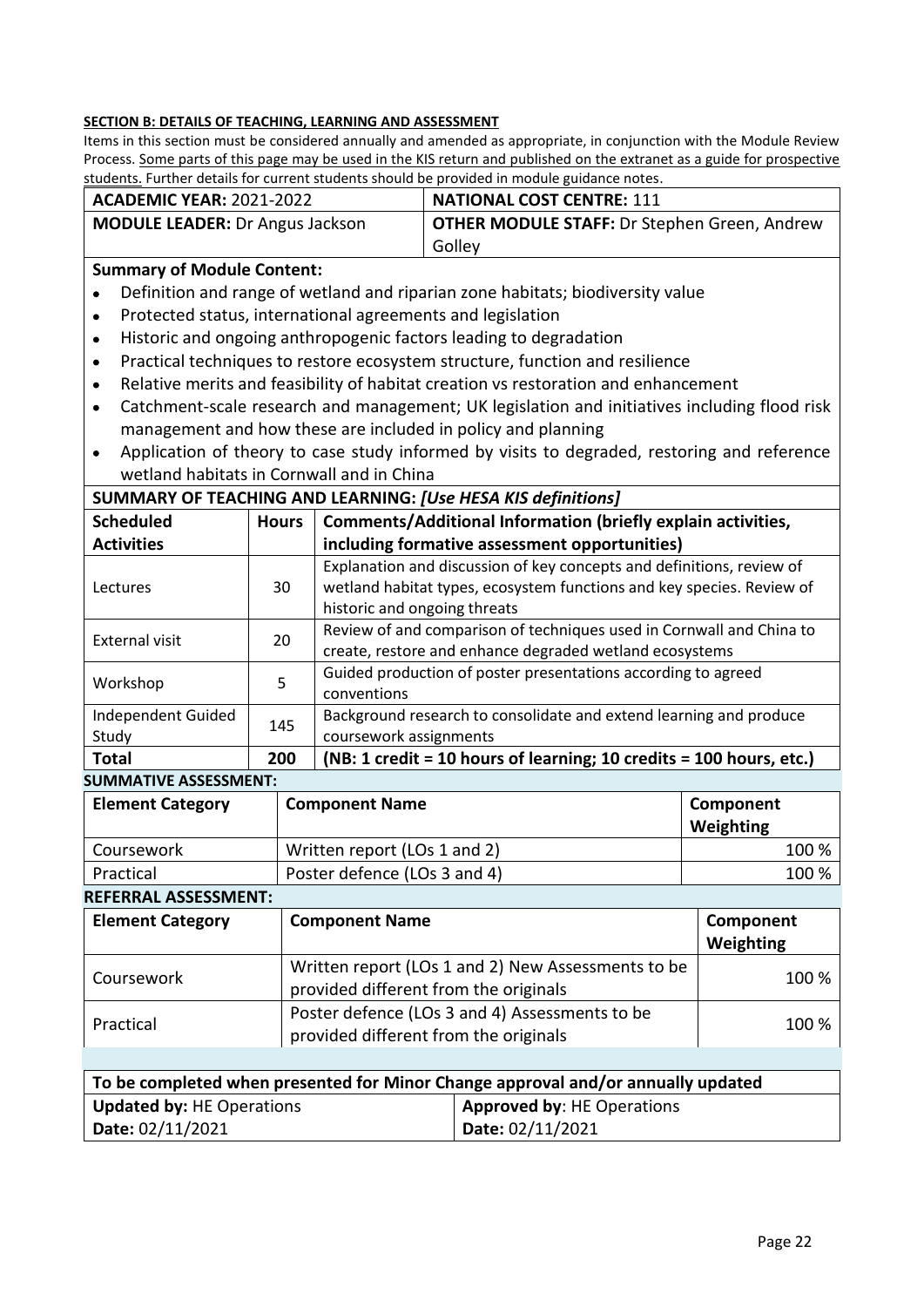| <b>MODULE CODE: CORC412</b>                                                            |                                     |  |
|----------------------------------------------------------------------------------------|-------------------------------------|--|
|                                                                                        | <b>MODULE TITLE: Work Placement</b> |  |
| <b>FHEQ LEVEL:7</b><br><b>HECOS CODE: 100864</b><br><b>CREDITS: 20</b>                 |                                     |  |
| <b>CO-REQUISITES: None</b><br><b>COMPENSATABLE: Yes</b><br><b>PRE-REQUISITES: None</b> |                                     |  |

#### **SHORT MODULE DESCRIPTOR:** *(Max 425 characters)*

The module allows the student to gain credit for completing not less than 120 hours of work experience related to the programme aims and objectives. This will usually be with industry practitioners / ecological consultants working on or providing services to land restoration or associated environmental management projects.

#### **ELEMENTS OF ASSESSMENT:** *[HESA KIS definitions]*

| <b>E1</b> (Examination) | <b>C1</b> (Coursework) | 100 % | P1 (Practical) |  |
|-------------------------|------------------------|-------|----------------|--|
| <b>E2</b> (Clinical     | A1 (Generic            | P/F   |                |  |
| Examination)            | assessment)            |       |                |  |
| $T1$ (Test)             |                        |       |                |  |

**SUBJECT ASSESSMENT PANEL to which module should be linked**: MSc Land and Ecological Restoration

**Professional body minimum pass mark requirement:** NA

# **MODULE AIMS:**

- To identify key competencies required to work at an appropriate level in land / environmental management and consultancy
- To critically reflect on own competencies and produce and action plan to guide continuing personal and professional development
- To introduce and evaluate the usefulness of schemes of professional registration / recognition
- To map own competencies against those outlined in a scheme of professional registration / recognition

**ASSESSED LEARNING OUTCOMES:** (Additional guidance below; please refer to the Programme Specification for relevant award / programme Learning Outcomes.

| <b>Assessed Module Learning Outcomes</b>                                                                                              | <b>Award / Programme Learning Outcomes</b><br>contributed to                                                                                                                                      |
|---------------------------------------------------------------------------------------------------------------------------------------|---------------------------------------------------------------------------------------------------------------------------------------------------------------------------------------------------|
| 1. Work effectively alongside<br>practitioners identifying key priorities<br>for developing management practice<br>within the field   | Knowledge and understanding:<br>Techniques and methodologies applicable to<br>determining appropriate restoration objectives<br>and practises used to make progress towards<br>them $(7.1b)$      |
| 2. Critically evaluate conflicting<br>priorities prioritising logical orders for<br>key actions                                       | Environmental processes: the outcomes of<br>human-environment interactions and the<br>implications of these for restoring ecosystem<br>structure and function (7.1c)                              |
| 3. Appraise, evaluate and reflect on<br>individual professional development,<br>creating an action plan for continuing<br>development | Political and institutional frameworks: related<br>to policy development, legislation and<br>compliance, stakeholder engagement and<br>implementation in programmes of land<br>restoration (7.1d) |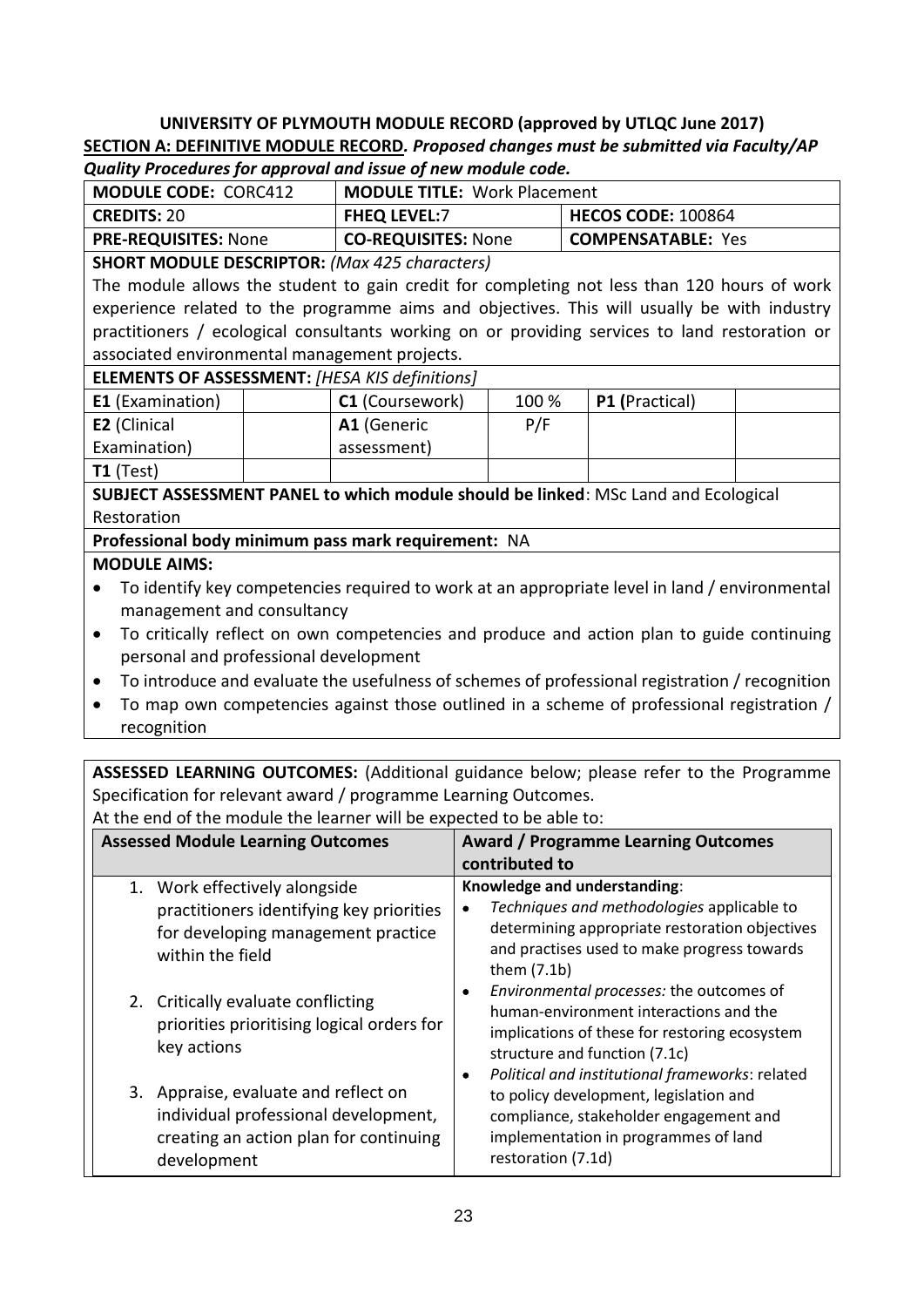| 4. Evaluate own competencies and<br>priorities for development against<br>requirements for professional<br>registration / recognition | <b>Cognitive and intellectual skills:</b><br>Synthesis - the ability to critically assess,<br>validate and synthesise multidisciplinary<br>evidence from disparate sources in an<br>innovative manner, using knowledge or<br>processes from the cutting edge of land and<br>ecological restoration (7.2b)                                                                                                                                                                                         |
|---------------------------------------------------------------------------------------------------------------------------------------|---------------------------------------------------------------------------------------------------------------------------------------------------------------------------------------------------------------------------------------------------------------------------------------------------------------------------------------------------------------------------------------------------------------------------------------------------------------------------------------------------|
|                                                                                                                                       | Key and transferable skills:<br>Communication of ideas, principles and<br>theories confidently and effectively by oral,<br>written and visual means (7.3c)<br>Independent working to organise own learning<br>٠<br>autonomously (7.3e)<br>Effective and supportive participation in groups,<br>managing own requirements while meeting<br>obligations to others (7.3f)                                                                                                                            |
|                                                                                                                                       | <b>Employment related skills:</b><br>Applying knowledge to a variety of practical<br>situations in the pursuit of the best and most<br>sustainable approaches to land and ecological<br>restoration (7.4a)<br>Effective self-reflection in action planning for<br>٠<br>personal and career development (7.4c)<br>Life-long learning - to appreciate the<br>importance of life-long learning and reflect<br>critically on career plans and needs for<br>continuing professional development (7.4d) |
|                                                                                                                                       | <b>Practical skills:</b><br>Critical investigation: identifying, formulating<br>and resolving complex problems and research<br>questions using good scientific practises and<br>contemporary methods in environmental<br>management (7.5a)                                                                                                                                                                                                                                                        |
| <b>DATE OF APPROVAL: April 18</b>                                                                                                     | <b>FACULTY/OFFICE: Academic Partnerships</b>                                                                                                                                                                                                                                                                                                                                                                                                                                                      |
| DATE OF IMPLEMENTATION: Sept 2018                                                                                                     | <b>SCHOOL/PARTNER: Cornwall College</b>                                                                                                                                                                                                                                                                                                                                                                                                                                                           |
| DATE(S) OF APPROVED CHANGE:                                                                                                           | <b>SEMESTER: 2</b>                                                                                                                                                                                                                                                                                                                                                                                                                                                                                |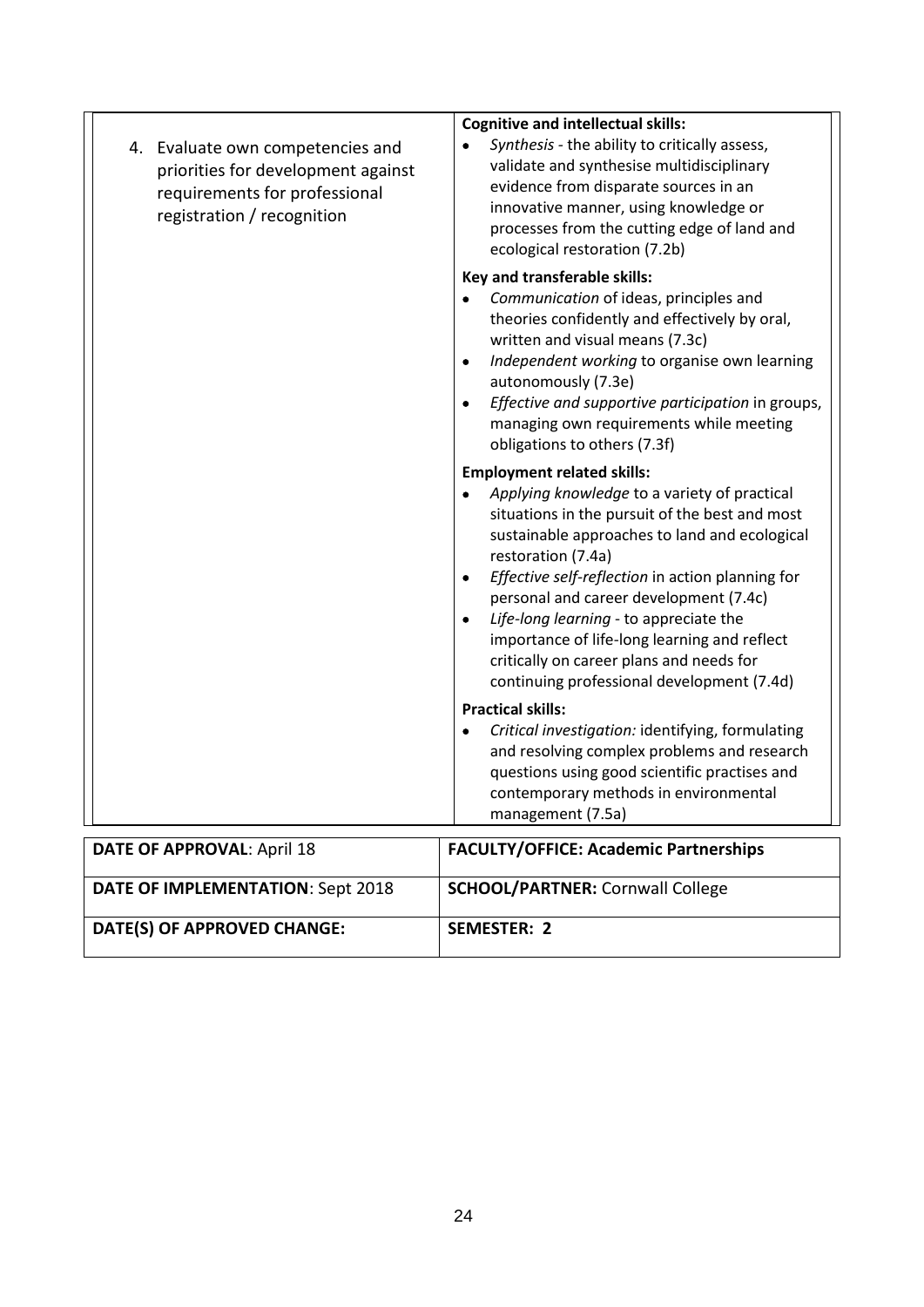Items in this section must be considered annually and amended as appropriate, in conjunction with the Module Review Process. Some parts of this page may be used in the KIS return and published on the extranet as a guide for prospective students. Further details for current students should be provided in module guidance notes.

| ACADEMIC YEAR: 2021-2022            | <b>NATIONAL COST CENTRE: 111</b>                        |
|-------------------------------------|---------------------------------------------------------|
| <b>MODULE LEADER: Dr Mark Nason</b> | <b>OTHER MODULE STAFF:</b> Dr James Wagstaffe, Lawrence |
|                                     | Moores                                                  |

#### **Summary of Module Content:**

Students will work within a professional environment for a period of at least 120 hours of work placement, noting key competencies required for the job role, reflecting on development needs and producing an action plan for personal development aligned either to the Society for Ecological Restoration's Certified Practitioner In-Training (CERP-iT) scheme, or Registered Scientist (RSci) status (whichever is most applicable to job role and aspirations.

- Evidence of work placement at management / consultancy level
- Effective work shadowing
- Appraisal of management practices
- Communication and professional discussion
- Promoting positive change
- Self-evaluation and reflection
- Managing staff expectations
- Developing self and team work ethic
- Schemes of professional registration / accreditation

| SUMMARY OF TEACHING AND LEARNING: [Use HESA KIS definitions] |              |                                                                                                                                                                                                                                                                                                                                                                                                                                                      |  |
|--------------------------------------------------------------|--------------|------------------------------------------------------------------------------------------------------------------------------------------------------------------------------------------------------------------------------------------------------------------------------------------------------------------------------------------------------------------------------------------------------------------------------------------------------|--|
| <b>Scheduled Activities</b>                                  | <b>Hours</b> | Comments/Additional Information (briefly explain activities, including                                                                                                                                                                                                                                                                                                                                                                               |  |
|                                                              |              | formative assessment opportunities)                                                                                                                                                                                                                                                                                                                                                                                                                  |  |
| Lectures                                                     | 10           | Development of logbook, communication for placement, identification of<br>personal key priorities and goals. Delivery of theoretical material including<br>management styles and practices, making work shadowing activities effective;<br>the use of professional discussion as a method of communication; further focus<br>on effective self-evaluation. Introduction and explanation of schemes for<br>professional recognition and accreditation |  |
| Guided independent<br>study                                  | 70           | Recording of competencies, critical reflection and action planning. Commence<br>professional registration                                                                                                                                                                                                                                                                                                                                            |  |
| Work-based learning                                          | 120          | Hours to be completed at an agreed and appropriate partner in the field of land<br>'environmental management and consultancy/ Pass / fail on completion of<br>work experience hours                                                                                                                                                                                                                                                                  |  |
| <b>Total</b>                                                 | 200          | (NB: 1 credit = 10 hours of learning; 10 credits = 100 hours, etc.)                                                                                                                                                                                                                                                                                                                                                                                  |  |

#### **SUMMATIVE ASSESSMENT:**

| <b>Element Category</b> | <b>Component Name</b>                                               | Component<br>Weighting |
|-------------------------|---------------------------------------------------------------------|------------------------|
| Coursework              | Report including critical reflection and action plan (LOs $1 - 4$ ) | 100 %                  |
| Generic assessment      | 120 hours programme relevant work experience (Pass / Fail)          |                        |
| DEEEDDAI ACCECCNAENT.   |                                                                     |                        |

| <b>Element Category</b> | <b>Component Name</b>                                                                                                                                    | Component<br>Weighting |
|-------------------------|----------------------------------------------------------------------------------------------------------------------------------------------------------|------------------------|
| Coursework              | Report including critical reflection and action plan and mapping own<br>competencies against requirements for professional registration<br>$(LOS 1 - 4)$ | 100 %                  |

| To be completed when presented for Minor Change approval and/or annually updated |                                   |  |
|----------------------------------------------------------------------------------|-----------------------------------|--|
| <b>Updated by: HE Operations</b>                                                 | <b>Approved by: HE Operations</b> |  |
| Date: 02/11/2021                                                                 | Date: 02/11/2021                  |  |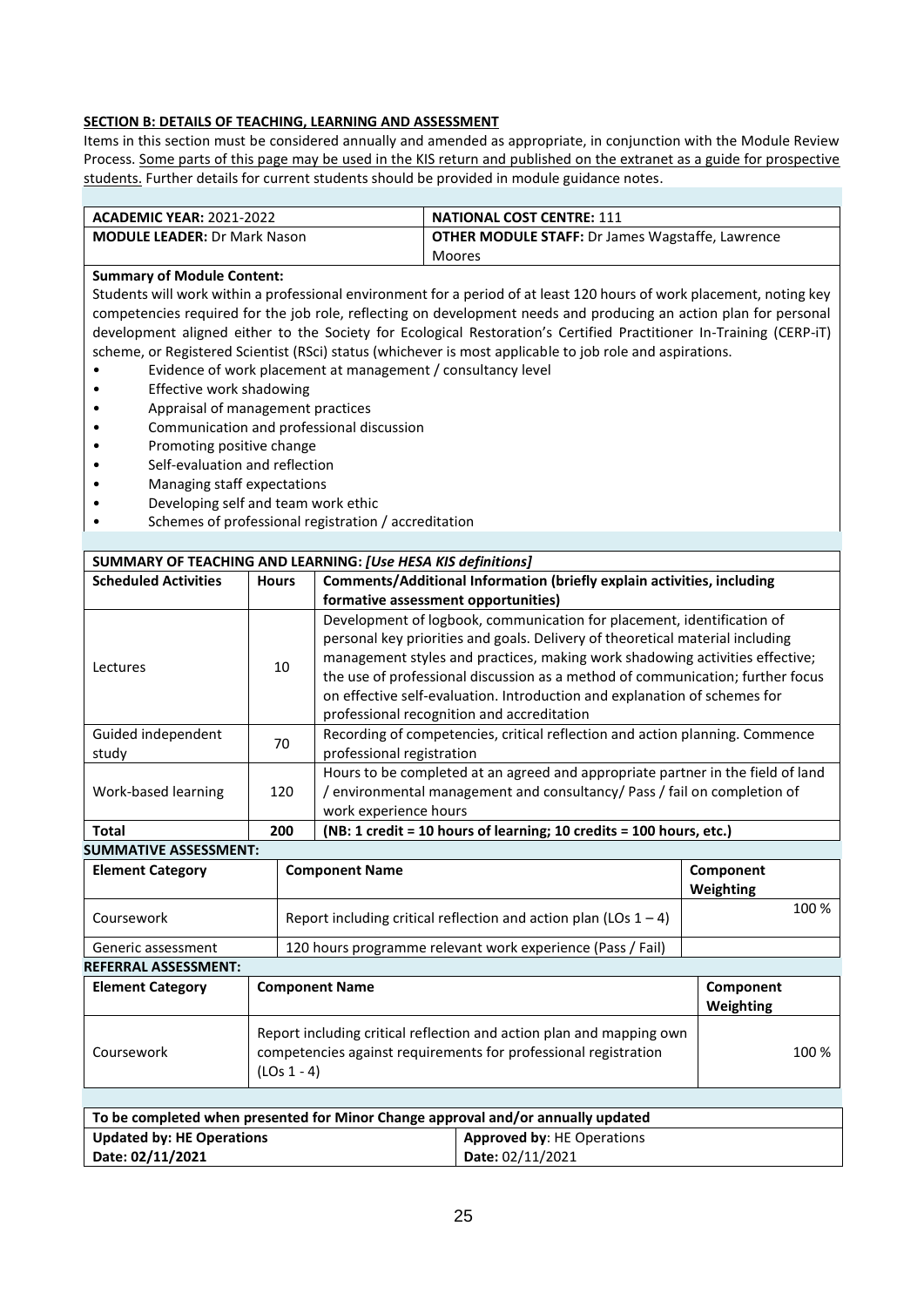| <b>MODULE CODE: CORC413</b> | <b>MODULE TITLE: MSc Dissertation</b> |                           |
|-----------------------------|---------------------------------------|---------------------------|
| <b>CREDITS: 60</b>          | <b>FHEQ LEVEL:7</b>                   | <b>HECOS CODE: 100864</b> |
| <b>PRE-REQUISITES: None</b> | <b>CO-REQUISITES: None</b>            | <b>COMPENSATABLE: No</b>  |

**SHORT MODULE DESCRIPTOR:** *(Max 425 characters)*

Candidates will produce a dissertation to satisfy the requirements of this Masters level qualification. In doing so they will demonstrate the ability to synthesise and apply learning gained throughout the programme to identify a research topic, formulate and test a hypothesis through original research and communicate outputs according to agreed scientific format.

**ELEMENTS OF ASSESSMENT:** *[HESA KIS definitions]*

| <b>E1</b> (Examination) | <b>C1</b> (Coursework) | 100 % | <b>P1</b> (Practical) |  |
|-------------------------|------------------------|-------|-----------------------|--|
| <b>E2</b> (Clinical     | A1 (Generic            |       |                       |  |
| Examination)            | assessment)            |       |                       |  |
| $T1$ (Test)             |                        |       |                       |  |

**SUBJECT ASSESSMENT PANEL to which module should be linked**: MSc Land and Ecological Restoration

**Professional body minimum pass mark requirement:** NA

# **MODULE AIMS**

• Provide an opportunity for learners to demonstrate their ability to design, conduct and report an original piece of research on a subject relevant to their MSc programme.

**ASSESSED LEARNING OUTCOMES:** (Additional guidance below; please refer to the Programme Specification for relevant award / programme Learning Outcomes.

|    | <b>Assessed Module Learning Outcomes</b>                                                                                                                          | <b>Award / Programme Learning Outcomes</b><br>contributed to                                                                                                                                                                                                                                                                                                                                                          |
|----|-------------------------------------------------------------------------------------------------------------------------------------------------------------------|-----------------------------------------------------------------------------------------------------------------------------------------------------------------------------------------------------------------------------------------------------------------------------------------------------------------------------------------------------------------------------------------------------------------------|
| 1. | Design and conduct a statistically<br>valid study to test appropriate and<br>relevant hypotheses                                                                  | Knowledge and understanding:<br>Theoretical and research-based knowledge at the<br>forefront of the relatively young and rapidly evolving<br>disciplines of land and ecological restoration (7.1a)                                                                                                                                                                                                                    |
| 2. | Develop research skills<br>commensurate with the<br>accomplishment of a masters                                                                                   | Techniques and methodologies applicable to<br>٠<br>determining appropriate restoration objectives and<br>practises used to make progress towards them (7.1b)                                                                                                                                                                                                                                                          |
|    | degree                                                                                                                                                            | <b>Cognitive and intellectual skills:</b><br>Analysis - the ability to undertake analysis of                                                                                                                                                                                                                                                                                                                          |
| 3. | Analyse results and display data<br>appropriately                                                                                                                 | complex, incomplete or contradictory areas of<br>knowledge with critical awareness, including the<br>formulation and testing of hypotheses (7.2a)                                                                                                                                                                                                                                                                     |
| 4. | Communicate conclusions and their<br>significance as both a written thesis<br>and individual oral presentation to<br>satisfy a research or commercial<br>audience | Synthesis - the ability to critically assess, validate and<br>٠<br>synthesise multidisciplinary evidence from disparate<br>sources in an innovative manner, using knowledge or<br>processes from the cutting edge of land and<br>ecological restoration (7.2b)<br>Evaluation – the development of a level of<br>٠<br>conceptual competency that allows a reasoned<br>evaluation of research, advanced scholarship and |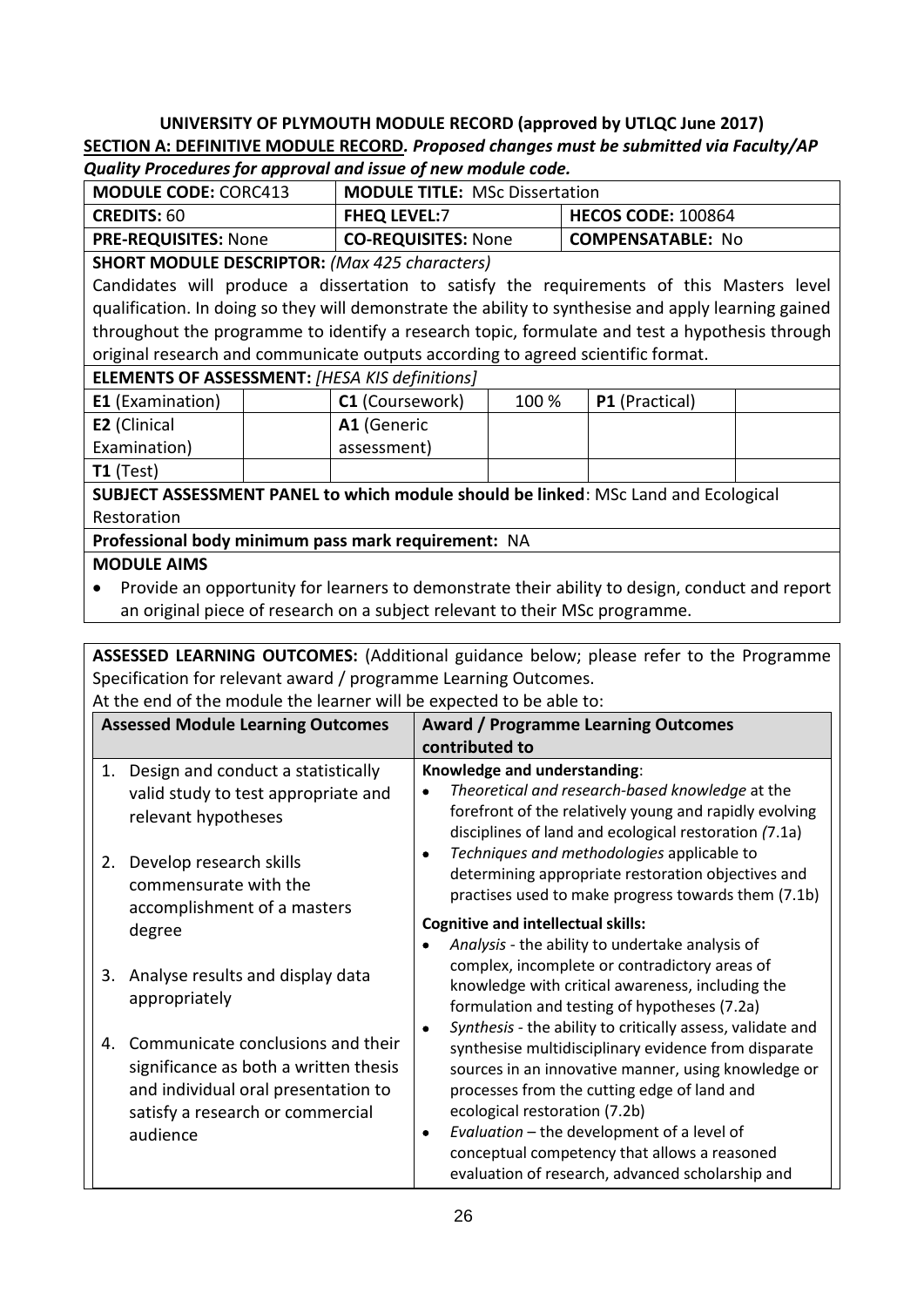|                                 | $\bullet$<br>$\bullet$<br>$\bullet$<br>٠<br>$\bullet$ | methodologies and the development of arguments<br>for alternative approaches to practices in land and<br>ecological restoration (7.2c)<br>Application - to demonstrate initiative and originality<br>in problem solving, acting independently to plan and<br>implement tasks at a professional or equivalent level,<br>making decisions in complex situations (7.2d)<br>Key and transferable skills:<br>Effective information sourcing using a full range of<br>learning resources (7.3a)<br>Collation, analysis and interpretation of data in<br>quantitative and qualitative forms independently and<br>with minimum guidance (7.3b)<br>Communication of ideas, principles and theories<br>confidently and effectively by oral, written and visual<br>means $(7.3c)$<br>Independent working to organise own learning<br>autonomously (7.3e)<br>Use of appropriate information technology including<br>word-processing, graphics, spreadsheets,<br>presentation packages, specialist statistics<br>programmes and GIS software (7.3d)<br><b>Employment related skills:</b><br>Applying knowledge to a variety of practical<br>situations in the pursuit of the best and most<br>sustainable approaches to land and ecological<br>restoration (7.4a) |
|---------------------------------|-------------------------------------------------------|------------------------------------------------------------------------------------------------------------------------------------------------------------------------------------------------------------------------------------------------------------------------------------------------------------------------------------------------------------------------------------------------------------------------------------------------------------------------------------------------------------------------------------------------------------------------------------------------------------------------------------------------------------------------------------------------------------------------------------------------------------------------------------------------------------------------------------------------------------------------------------------------------------------------------------------------------------------------------------------------------------------------------------------------------------------------------------------------------------------------------------------------------------------------------------------------------------------------------------------------------|
|                                 | $\bullet$<br>$\bullet$<br>٠                           | <b>Practical skills:</b><br>Critical investigation: identifying, formulating and<br>resolving complex problems and research questions<br>using good scientific practises and contemporary<br>methods in environmental management (7.5a)<br>Data collection: including primary and secondary<br>data collection, including fieldwork (7.5b)<br>Data analysis: utilising manual and computer-based<br>analysis of quantitative and qualitative data with<br>precision and effectiveness, adapting skills or<br>procedures for new situations (7.5c)<br>Reporting original research: planning, design,<br>execution and report writing using personal initiative<br>(7.5d)                                                                                                                                                                                                                                                                                                                                                                                                                                                                                                                                                                              |
| DATE OF APPROVAL: 26 April 2018 |                                                       | <b>FACULTY/OFFICE: Academic Partnerships</b>                                                                                                                                                                                                                                                                                                                                                                                                                                                                                                                                                                                                                                                                                                                                                                                                                                                                                                                                                                                                                                                                                                                                                                                                         |

| DATE OF APPROVAL: 26 April 2018   | <b>FACULTY/OFFICE: Academic Partnerships</b> |
|-----------------------------------|----------------------------------------------|
| DATE OF IMPLEMENTATION: Sept 2018 | <b>SCHOOL/PARTNER: Cornwall College</b>      |
| DATE(S) OF APPROVED CHANGE:       | <b>SEMESTER: 2</b>                           |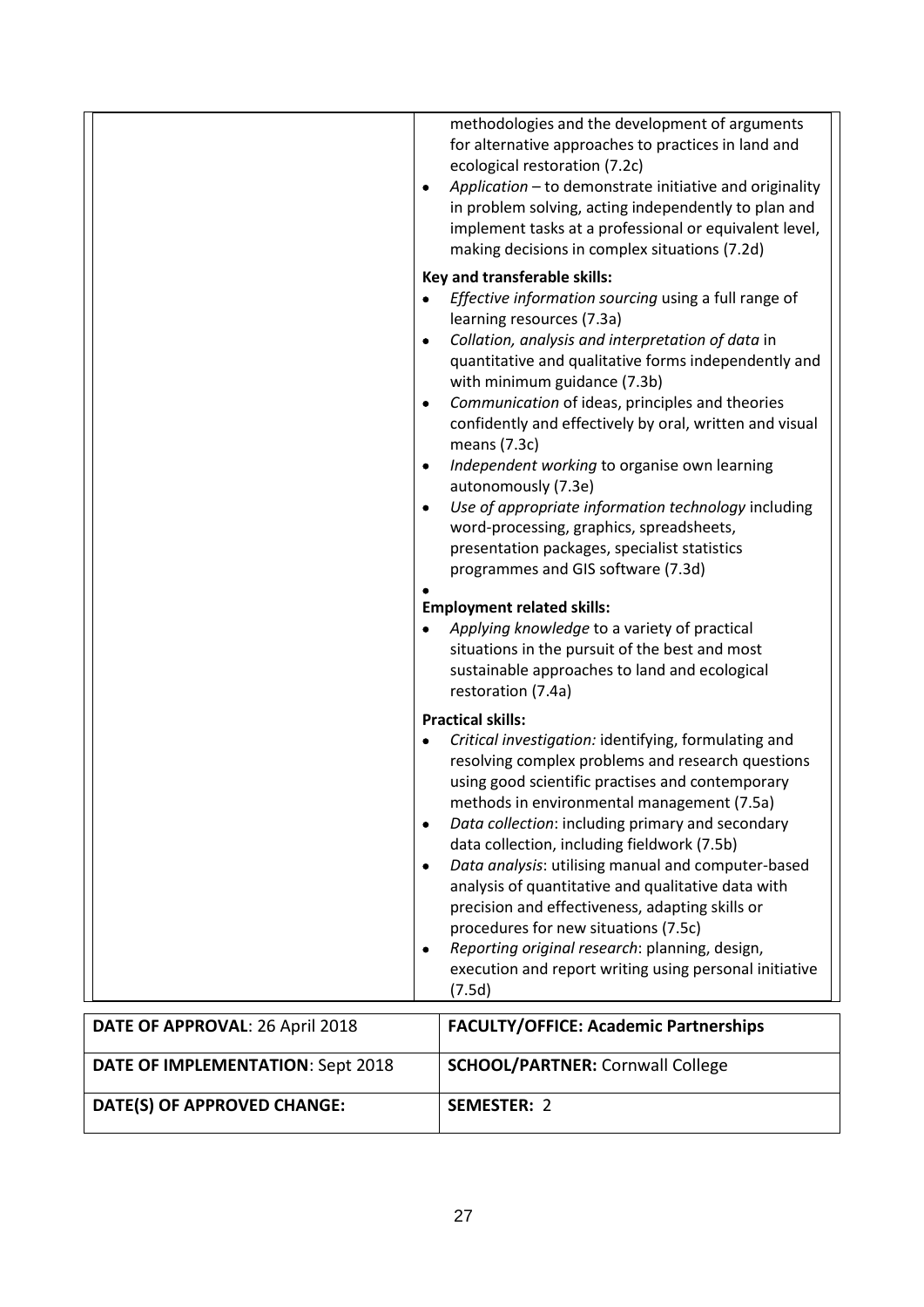Items in this section must be considered annually and amended as appropriate, in conjunction with the Module Review Process. Some parts of this page may be used in the KIS return and published on the extranet as a guide for prospective students. Further details for current students should be provided in module guidance notes.

| <b>ACADEMIC YEAR: 2021-2022</b>         | <b>NATIONAL COST CENTRE: 111</b>                                                                                               |
|-----------------------------------------|--------------------------------------------------------------------------------------------------------------------------------|
| <b>MODULE LEADER: Dr Peter McGregor</b> | <b>OTHER MODULE STAFF: Dr Mark Nason, Dr James</b><br>Wagstaffe, Dr Stephen Green, Dr Angus Jackson, Dr<br><b>Kelly Haynes</b> |
|                                         |                                                                                                                                |

# **Summary of Module Content:**

- Plan and agree project plan with supervisor
- Reflect on personal development needs and skill development needed to deliver the project
- Undertake original experiments and / or sample collection
- Analyse data using appropriate statistical techniques
- Synthesise results, demonstrating independent thought
- Write and submit a dissertation

| SUMMARY OF TEACHING AND LEARNING: [Use HESA KIS definitions] |              |                                                               |  |
|--------------------------------------------------------------|--------------|---------------------------------------------------------------|--|
| <b>Scheduled Activities</b>                                  | <b>Hours</b> | <b>Comments/Additional Information (briefly explain</b>       |  |
|                                                              |              | activities, including formative assessment opportunities)     |  |
| Project supervision                                          | 30           | 1-to-1 supervision to mentor learners                         |  |
| Independent Guided                                           | 570          | Independent research, collection, analysis, presentation and  |  |
| Study                                                        |              | discussion of data                                            |  |
| <b>Total</b>                                                 | 600          | (NB: 1 credit = 10 hours of learning; 10 credits = 100 hours, |  |
|                                                              |              | etc.)                                                         |  |
| <b>SUMMATIVE ASSESSMENT</b>                                  |              |                                                               |  |

| BUIVINIA II VL ABBL BIVILIVII |                           |                        |  |  |  |
|-------------------------------|---------------------------|------------------------|--|--|--|
| <b>Element Category</b>       | <b>Component Name</b>     | Component<br>Weighting |  |  |  |
| Coursework                    | MSc thesis (LOs $1 - 4$ ) | 100 %                  |  |  |  |
| <b>REFERRAL ASSESSMENT</b>    |                           |                        |  |  |  |
| <b>Element Category</b>       | <b>Component Name</b>     | Component<br>Weighting |  |  |  |
| Coursework                    | MSc thesis (LOs $1 - 4$ ) | 100 %                  |  |  |  |

| To be completed when presented for Minor Change approval and/or annually updated |                                   |  |  |
|----------------------------------------------------------------------------------|-----------------------------------|--|--|
| Updated by: HE Operations                                                        | <b>Approved by: HE Operations</b> |  |  |
| Date: 02/11/2021                                                                 | Date: 02/11/2021                  |  |  |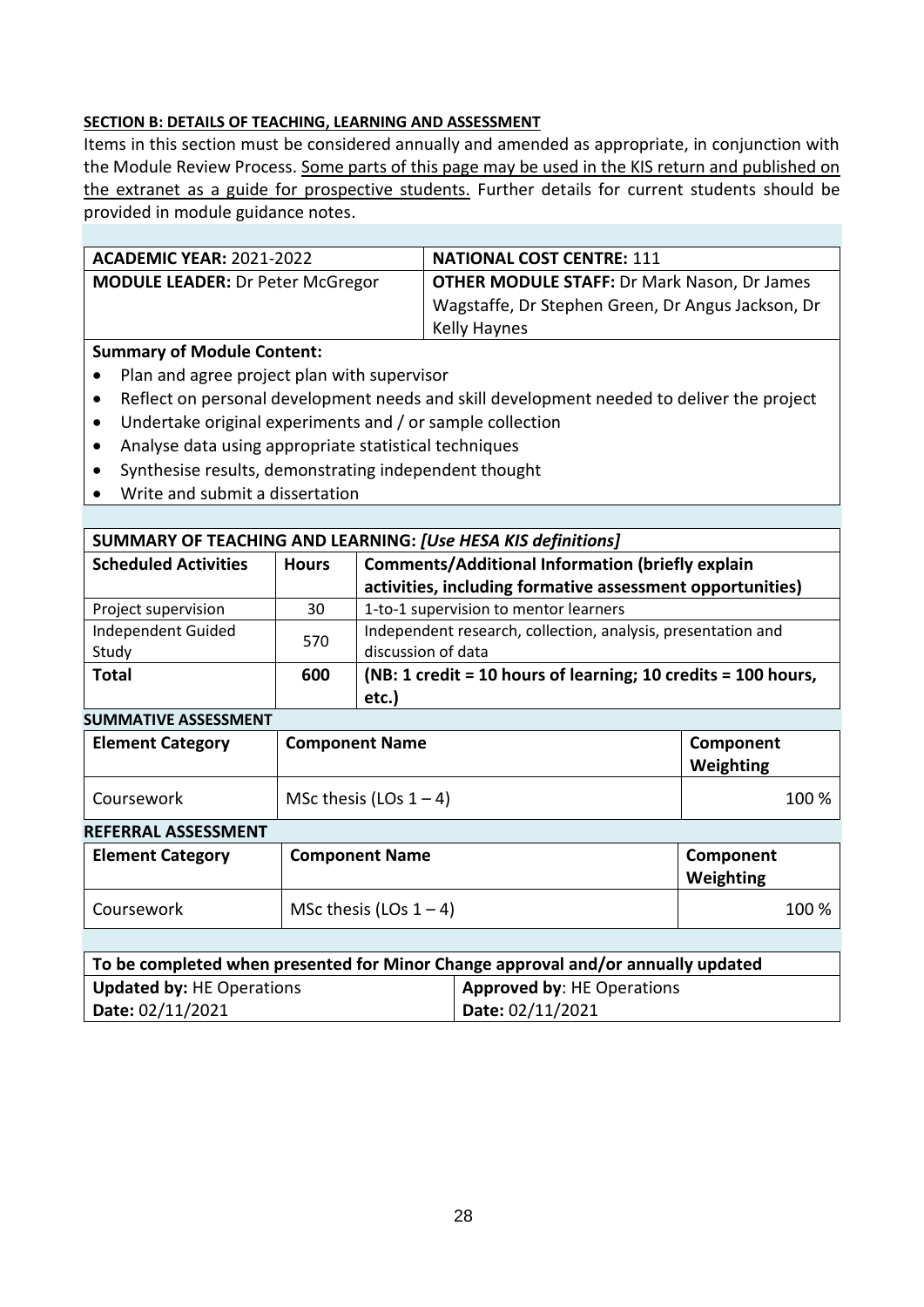# The following modules are already approved through Plymouth University –

- GEES516 Science, Society and Environmental Governance
- ENVS5002 Investigation and Assessment of Contaminated Environments.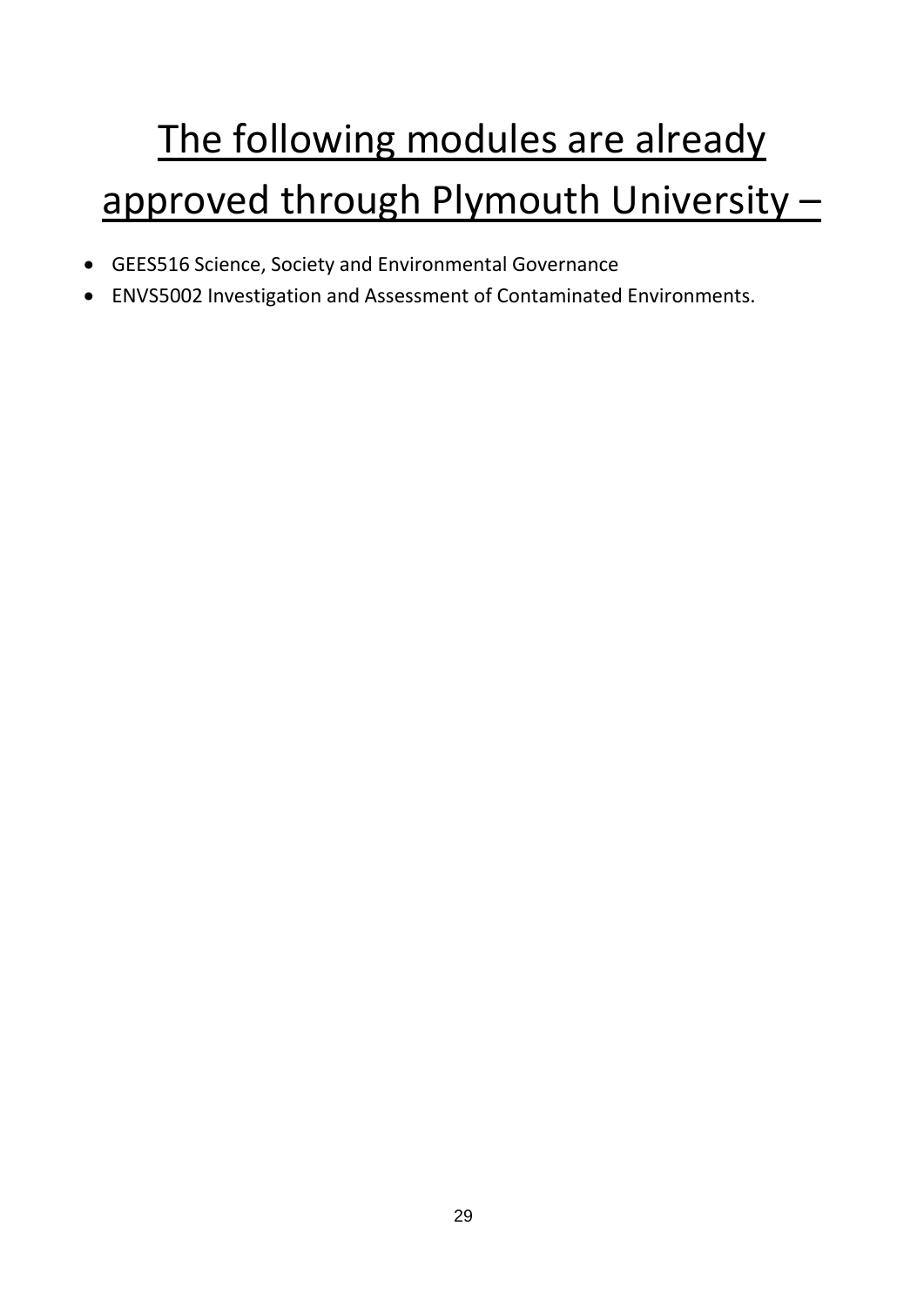#### **SECTION A: DEFINITIVE MODULE RECORD***. Proposed changes must be submitted via Faculty Quality Procedures for approval and issue of new module code.*

| <b>MODULE CODE: ENVS5002</b> | <b>MODULE TITLE:</b> Investigation and assessment of |                                   |  |
|------------------------------|------------------------------------------------------|-----------------------------------|--|
|                              |                                                      | Contaminated environments         |  |
| <b>CREDITS: 20</b>           | <b>FHEQ LEVEL: 7</b>                                 | <b>HECOS CODE: 100864, 100408</b> |  |
| <b>PRE-REQUISITES:</b>       | <b>CO-REQUISITES:</b>                                | <b>COMPENSATABLE: Y</b>           |  |

#### **SHORT MODULE DESCRIPTOR:** *(Max 425 characters)*

Students are introduced to the scientific principles underpinning pollutant behaviour in the environment including the use of modelling and the process of site investigation and risk assessments. Students undertake a risk assessment of a contaminated site using literature and field investigation. Case study examples are used to highlight environmental consultancy approaches to site investigation and evaluation.

| ELEMENTS OF ASSESSMENT: [Use HESA KIS definitions] |             |                |  |  |  |
|----------------------------------------------------|-------------|----------------|--|--|--|
| C1 (Coursework)                                    | 100%        | P1 (Practical) |  |  |  |
|                                                    |             |                |  |  |  |
| A1 (Generic                                        |             |                |  |  |  |
|                                                    |             |                |  |  |  |
| $T1$ (Test)                                        |             |                |  |  |  |
|                                                    | assessment) |                |  |  |  |

**SUBJECT ASSESSMENT PANEL Group to which module should be linked**: MENV

#### **Professional body minimum pass mark requirement:**

#### **MODULE AIMS:**

- To understand the nature of environmental contamination and the interdisciplinary scientific approach to its investigation and assessment.
- To undertake a risk assessment of a contaminated site.
- To use models in predicting contamination and impacts.

**ASSESSED LEARNING OUTCOMES:** (Additional guidance below)

At the end of the module the learner will be expected to be able to:

- 1. Demonstrate a critical understanding of the principles and concepts of pollutant behaviour in the environment
- 2. Undertake a risk assessment of a site of contaminated land
- 3. Use and evaluate models for the prediction of impacts of chemicals in the environment

| <b>DATE OF APPROVAL: 17/11/2014</b>    | <b>FACULTY/OFFICE: SciEng</b> |
|----------------------------------------|-------------------------------|
| DATE OF IMPLEMENTATION: 01/09/2015     | <b>SCHOOL/PARTNER: SOGEES</b> |
| DATE(S) OF APPROVED CHANGE: XX/XX/XXXX | Semester: 2                   |

Additional notes (For office use only):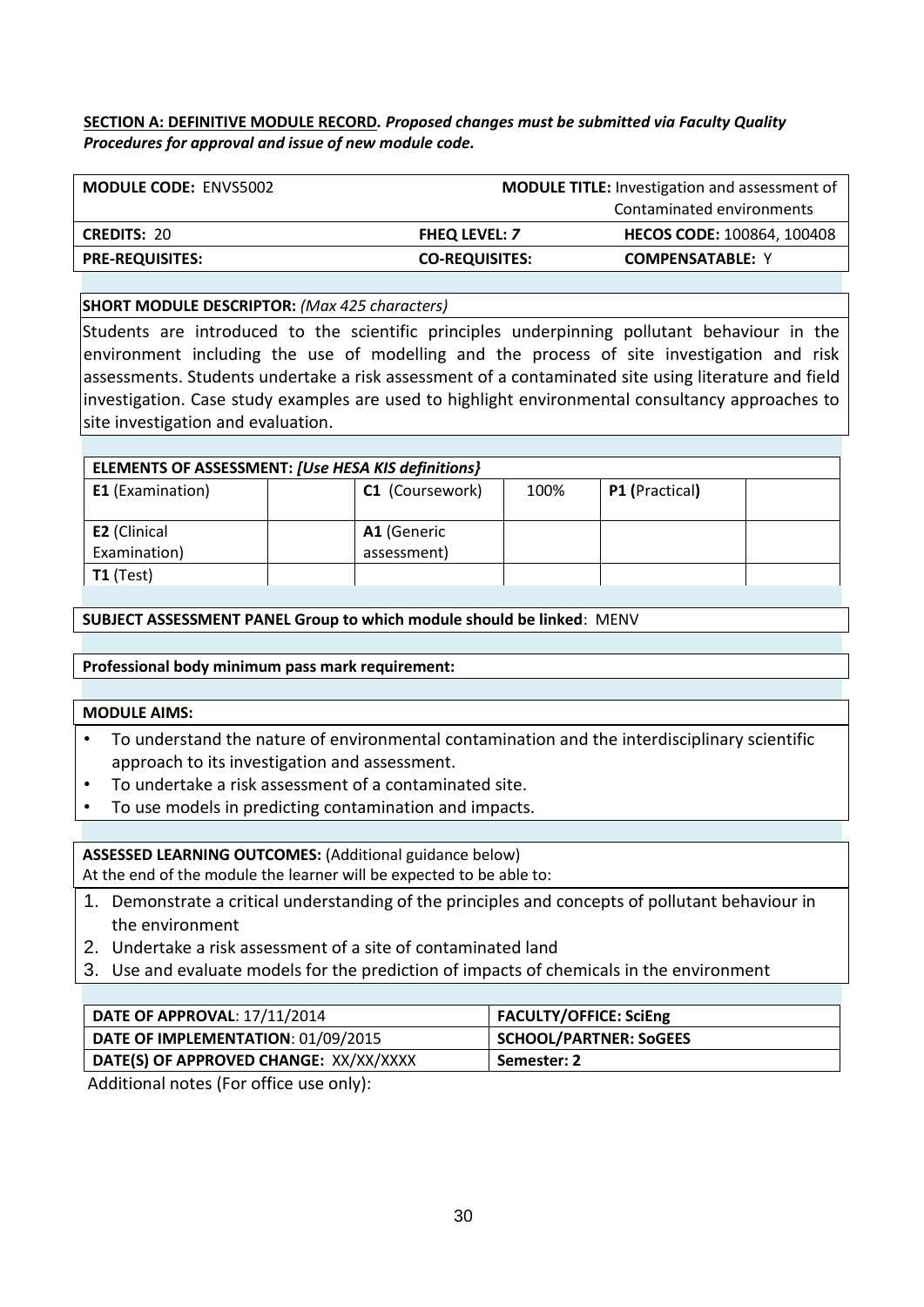**Additional Guidance for Learning Outcomes:**

**To ensure that the module is pitched at the right level check your intended learning outcomes against the following nationally agreed standards** 

Framework for Higher Education Qualifications:

[http://www.qaa.ac.uk/Publications/InformationAndGuidance/Documents/FHEQ 08.pdf](http://www.qaa.ac.uk/Publications/InformationAndGuidance/Documents/FHEQ08.pdf)

- Subject benchmark statements [http://www.qaa.ac.uk/ASSURINGSTANDARDSANDQUALITY/SUBJECTGUIDANCE/Pages/Subject](http://www.qaa.ac.uk/ASSURINGSTANDARDSANDQUALITY/SUBJECT-GUIDANCE/Pages/Subject-benchmark-statements.aspx)[benchmark-statements.aspx](http://www.qaa.ac.uk/ASSURINGSTANDARDSANDQUALITY/SUBJECT-GUIDANCE/Pages/Subject-benchmark-statements.aspx)
- SEEC level descriptors [http://www.seec.org.uk/academic-credit/seec-creditlevel-descriptors-](http://www.seec.org.uk/academic-credit/seec-credit-level-descriptors-2010)[2010](http://www.seec.org.uk/academic-credit/seec-credit-level-descriptors-2010) (scroll to pdf link at bottom of page)
- Professional, regulatory and statutory (PSRB) accreditation requirements (where necessary e.g. health and social care, medicine, engineering, psychology, architecture, teaching, law)
- QAA Quality Code [http://www.qaa.ac.uk/AssuringStandardsAndQuality/qualitycode/Pages/default.aspx](http://www.qaa.ac.uk/AssuringStandardsAndQuality/quality-code/Pages/default.aspx)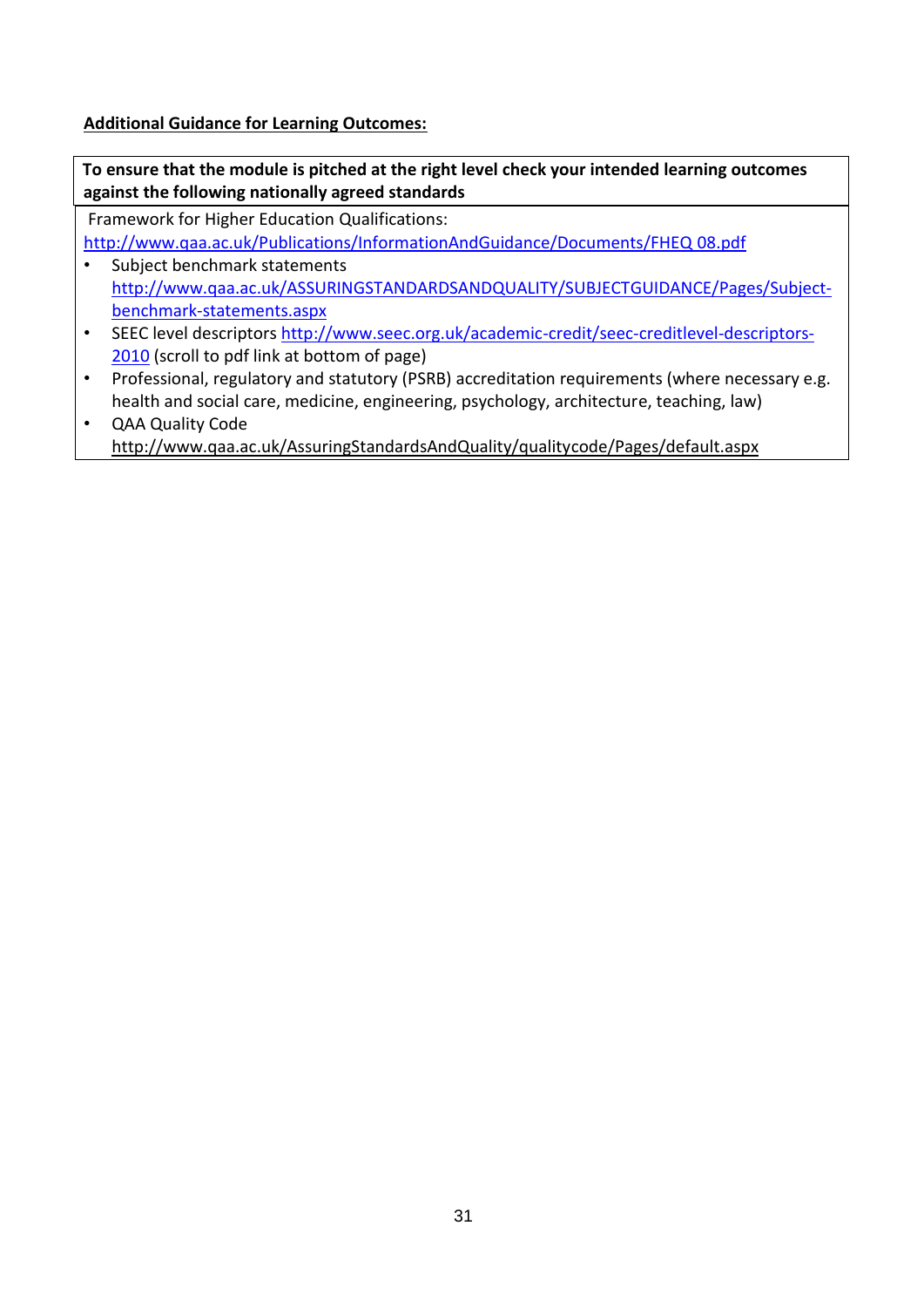**SECTION B: DETAILS OF TEACHING, LEARNING AND ASSESSMENT: Items** *in this section must be considered annually and amended as appropriate, in conjunction with the Module Review Process. Some parts of this page may be used in the KIS return and published on the extranet as a guide for prospective students. Further details for current students should be provided in module guidance notes.* 

| <b>ACADEMIC YEAR: 2021-2022</b>            | NATIONAL COST CENTRE: 111                 |
|--------------------------------------------|-------------------------------------------|
| <b>MODULE LEADER:</b> Charlotte Braungardt | <b>OTHER MODULE STAFF: John</b>           |
|                                            | Rieuwerts, Mike Foulkes, Will Blake, Sean |
|                                            | Comber, Andy Turner                       |

#### **Summary of Module Content:**

Lectures: Soil-contaminant interaction, impacts of contaminated land on waters, sediments and human health. Water quality regulation in the UK and principles of catchment management. Site investigation, risk assessment, legislation and regulation. Atmospheric plume modelling. Fieldwork: Visit to a site of contaminated land.

Seminars: Student led presentations on impacts of contaminated land on different receptors.

| SUMMARY OF TEACHING AND LEARNING: [Use HESA KIS definitions] |              |                                                                             |  |  |
|--------------------------------------------------------------|--------------|-----------------------------------------------------------------------------|--|--|
| <b>Scheduled Activities</b>                                  | <b>Hours</b> | <b>Comments/Additional Information</b>                                      |  |  |
| Lectures                                                     | 11           | Principles of pollutant behaviour and application to site investigation and |  |  |
|                                                              |              | risk assessment                                                             |  |  |
|                                                              | 8            | Atmospheric plume modelling                                                 |  |  |
|                                                              | 6            | Principles of catchment management, WQ monitoring, catchment                |  |  |
|                                                              |              | management, P in Taw                                                        |  |  |
|                                                              | 3            | Introduction to Tamar catchment: land use and other pressures on water      |  |  |
|                                                              |              | quality                                                                     |  |  |
| <b>Tutorials</b>                                             | 3            | To support coursework preparation                                           |  |  |
| Fieldwork                                                    | 7            | To a site of contaminated land                                              |  |  |
| <b>Seminars</b>                                              | 3            | Given by students on specific topics                                        |  |  |
| Practical                                                    | 4            | Macroinvertebrate ID and data processing                                    |  |  |
| Workshop                                                     | 5            | Luckett River water quality assessment planning. Discussion of              |  |  |
|                                                              |              | results from Luckett                                                        |  |  |
|                                                              |              | River                                                                       |  |  |
| Directed learning                                            | 150          | To prepare for final report                                                 |  |  |
| <b>Total</b>                                                 | 200          |                                                                             |  |  |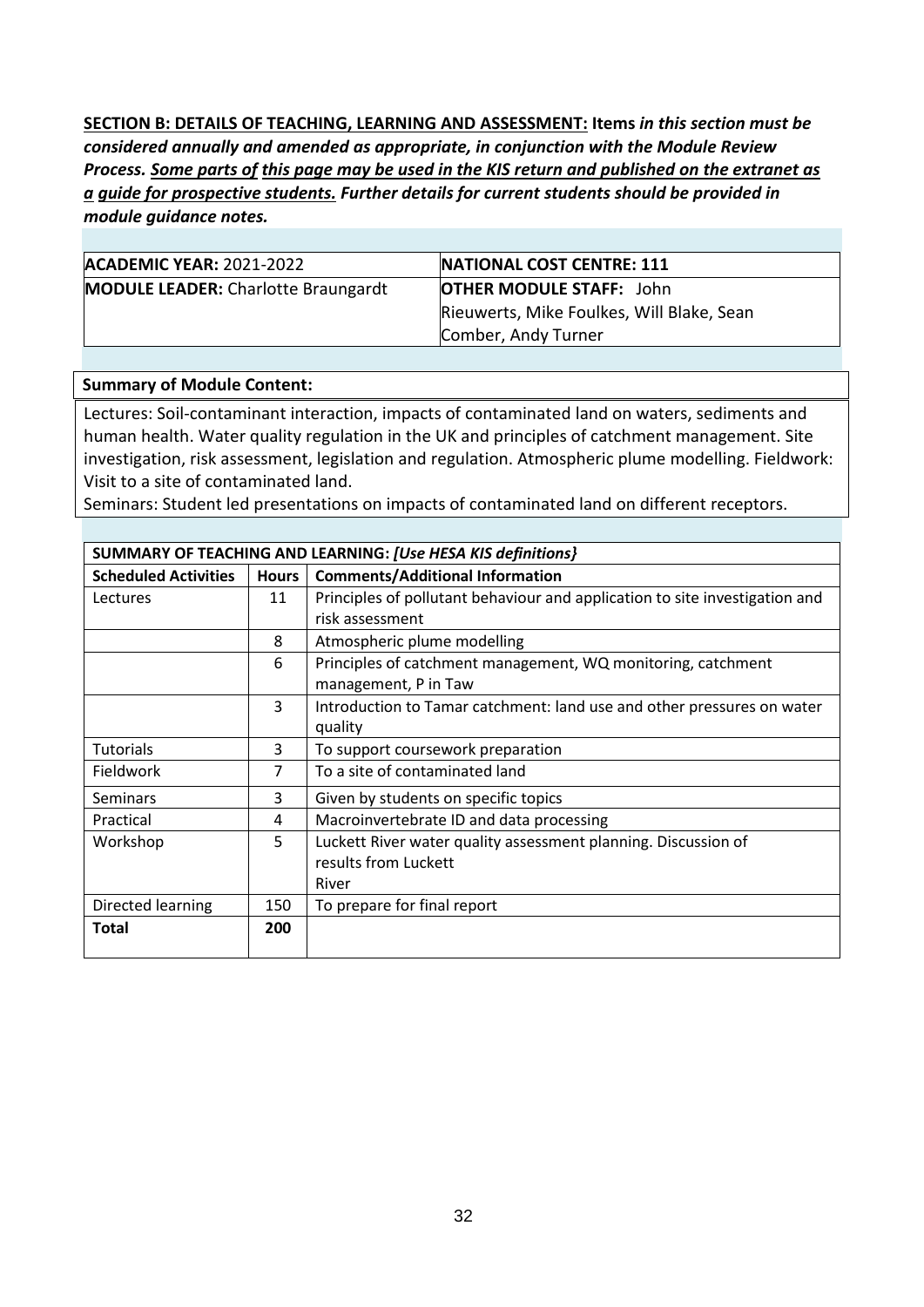| Category                                                                   | <b>Element</b> | Component<br><b>Name</b>                    | Component<br>Weighting |            | <b>Comments Include Links to learning</b><br>objectives                                                                                                                                                                                                                                                                                                |
|----------------------------------------------------------------------------|----------------|---------------------------------------------|------------------------|------------|--------------------------------------------------------------------------------------------------------------------------------------------------------------------------------------------------------------------------------------------------------------------------------------------------------------------------------------------------------|
|                                                                            | E.             |                                             |                        | 100%       |                                                                                                                                                                                                                                                                                                                                                        |
| Written exam                                                               | T.             |                                             |                        | 100%       |                                                                                                                                                                                                                                                                                                                                                        |
| Coursework                                                                 | C <sub>1</sub> | Report<br>Contaminant<br>plume<br>modelling |                        | 50%<br>50% | ALO1 and ALO2: Report outlining and<br>prioritising the risks from arsenic at Devon<br>Great Consols mine site.<br>ALO1 and ALO3: Report based on<br>modelling the distributions of $SO2$ as a<br>function of distance from the stack;<br>consider any impacts incurred on sensitive<br>receptors in the locality and prepare a<br>report of findings. |
|                                                                            |                |                                             |                        | 100%       |                                                                                                                                                                                                                                                                                                                                                        |
| Practice                                                                   | $P_{-}$        |                                             |                        | %          |                                                                                                                                                                                                                                                                                                                                                        |
|                                                                            |                |                                             | 100%                   |            |                                                                                                                                                                                                                                                                                                                                                        |
|                                                                            |                |                                             |                        |            |                                                                                                                                                                                                                                                                                                                                                        |
| $\mathbf{H}$ . The set of the set of $\mathbf{A}$ is a set of $\mathbf{A}$ |                |                                             |                        |            | A decomposition of the $\alpha$ decompositions                                                                                                                                                                                                                                                                                                         |

| Updated by: HE Operations | <b>Approved by: HE Operations</b> |
|---------------------------|-----------------------------------|
| Date: 02/11/2021          | Date: 02/11/2021                  |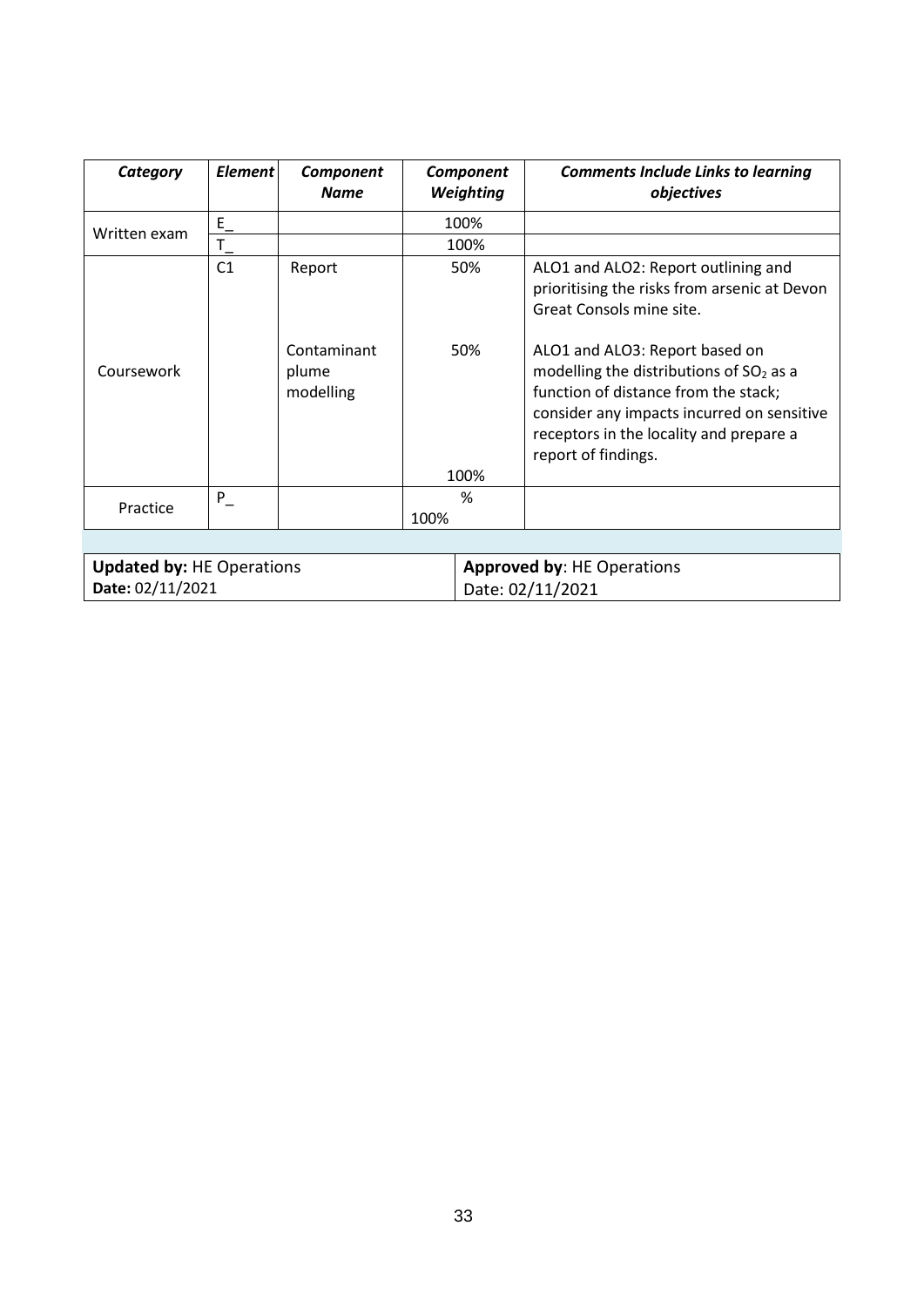# **PLYMOUTH UNIVERSITY MODULE RECORD**

#### **SECTION A: DEFINITIVE MODULE RECORD***. Proposed changes must be submitted via Faculty Quality Procedures for approval and issue of new module code.*

| <b>MODULE CODE: GEES516</b> |                      | <b>MODULE TITLE: Science, Society and Environmental Governance</b> |
|-----------------------------|----------------------|--------------------------------------------------------------------|
| l <b>Credits:</b> 20        | <b>FHEQ LEVEL: 7</b> | <b>HECOS CODE: 100864, 100408</b>                                  |

| <b>PRE-REQUISITES:</b> | <b>CO-REQUISITES:</b> | <b>COMPENSATABLE: Y</b> |
|------------------------|-----------------------|-------------------------|

#### **SHORT MODULE DESCRIPTOR:** *(Max 425 characters)*

This module provides students, firstly, with a critical understanding of key debates in the principles, ethics and methods of both scientific and societal understandings of environmental issues. Secondly, the module makes a critical examination of the systems of governance and policy-making that have been established to regulate resource management, environmental degradation and nature conservation.

| <b>ELEMENTS OF ASSESSMENT: [Use HESA KIS definitions]</b> |                    |                 |     |                |     |  |
|-----------------------------------------------------------|--------------------|-----------------|-----|----------------|-----|--|
| <b>E1</b> (Examination)                                   |                    | C1 (Coursework) | 50% | P1 (Practical) | 50% |  |
| <b>E2</b> (Clinical                                       | <b>A1</b> (Generic |                 |     |                |     |  |
| Examination)                                              |                    | assessment)     |     |                |     |  |
| $T1$ (Test)                                               |                    |                 |     |                |     |  |
|                                                           |                    |                 |     |                |     |  |

#### **SUBJECT ASSESSMENT PANEL Group to which module should be linked**: MEAR

#### **Professional body minimum pass mark requirement: n/a**

#### **MODULE AIMS:**

- Develop a critical understanding of the key principles and concepts used in science to understand and analyse the functioning of environmental systems
- Develop a critical understanding of competing societal visions of sustainability and the implications for how environmental issues should be addressed.
- Develop a critical understanding of political, social and economic factors influencing the governance of environmental and stability issues
- Critically assess the strengths, limitations and consequences of different approaches for governing environmental issues at different scales

**ASSESSED LEARNING OUTCOMES:** (Additional guidance below)

- 1. Demonstrate an understanding of how environmental systems operate and retain stability in the face of disturbance,
- 2. Demonstrate a critical appreciation of the different approaches to scientific analysis of, and societal attitudes to, environmental issues,
- 3. Identify and evaluate key political, social, institutional and economic factors that influence contemporary environmental governance, engaging critically with the underpinning theoretical frameworks
- 4. assess the ways in which governance processes operate and impact on environmental management

| <b>DATE OF APPROVAL: 06/02/2017</b>    | <b>FACULTY/OFFICE: SciEng</b> |
|----------------------------------------|-------------------------------|
| DATE OF IMPLEMENTATION: 01/09/2017     | <b>SCHOOL/PARTNER: SOGEES</b> |
| DATE(S) OF APPROVED CHANGE: XX/XX/XXXX | <b>SEMESTER: Semester 1</b>   |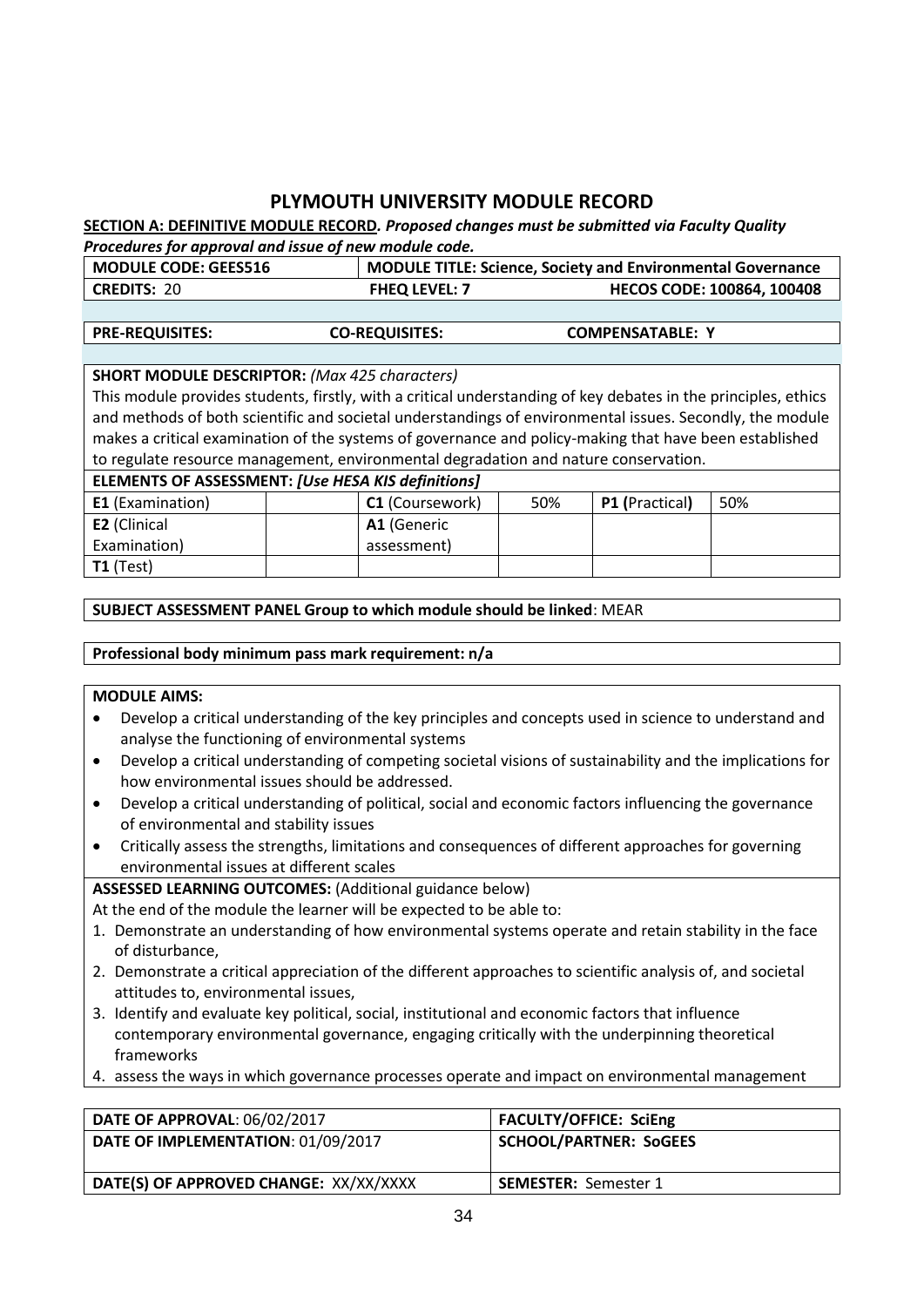Additional notes (For office use only):

### **Additional Guidance for Learning Outcomes:**

**To ensure that the module is pitched at the right level check your intended learning outcomes against the following nationally agreed standards** 

- Framework for Higher Education Qualifications [http://www.qaa.ac.uk/publications/information-and](http://www.qaa.ac.uk/publications/information-and-guidance/publication/?PubID=2718#.VW2INtJVikp)[guidance/publication/?PubID=2718#.VW2INtJVikp](http://www.qaa.ac.uk/publications/information-and-guidance/publication/?PubID=2718#.VW2INtJVikp)
- Subject benchmark statements [http://www.qaa.ac.uk/ASSURINGSTANDARDSANDQUALITY/SUBJECT-](http://www.qaa.ac.uk/ASSURINGSTANDARDSANDQUALITY/SUBJECT-GUIDANCE/Pages/Subject-benchmark-statements.aspx)[GUIDANCE/Pages/Subject-benchmark-statements.aspx](http://www.qaa.ac.uk/ASSURINGSTANDARDSANDQUALITY/SUBJECT-GUIDANCE/Pages/Subject-benchmark-statements.aspx)
- SEEC level descriptors<http://www.seec.org.uk/academic-credit/seec-credit-level-descriptors-2010>
- Professional, regulatory and statutory (PSRB) accreditation requirements (where necessary e.g. health and social care, medicine, engineering, psychology, architecture, teaching, law)
- QAA Quality Cod[e http://www.qaa.ac.uk/AssuringStandardsAndQuality/quality-code/Pages/default.aspx](http://www.qaa.ac.uk/AssuringStandardsAndQuality/quality-code/Pages/default.aspx)